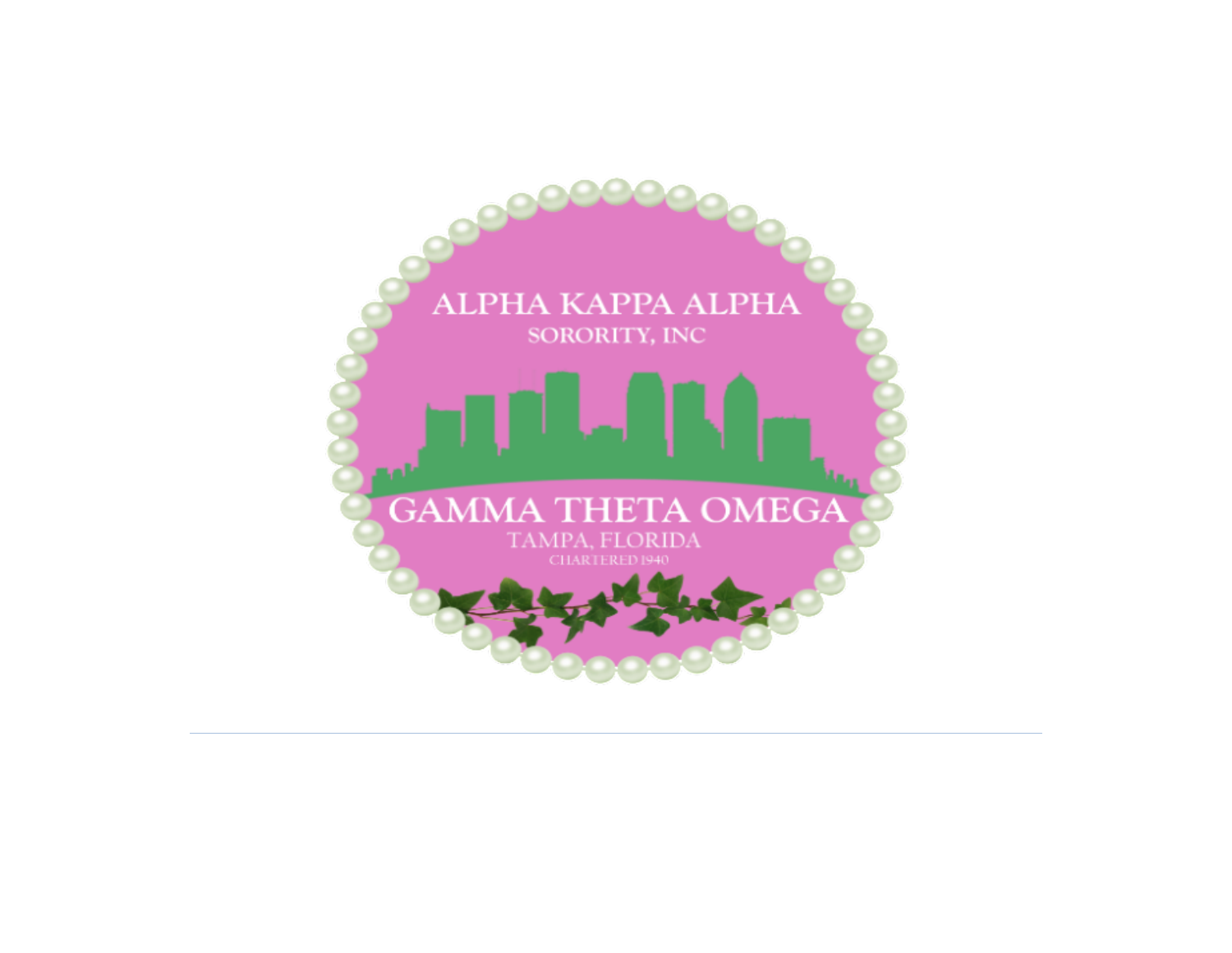# Alpha Kappa Alpha Sorority, Incorporated®- Gamma Theta Omega Chapter **201**7 **- 2022 Strategic Plan UPDATE**  September 2020

# *"Your Voice Our Choice: On Target to Build a Legacy of Success"*

# **BACKGROUND**

On December 7, 1940, Gamma Theta Omega (Chapter) became the second graduate chapter of Alpha Kappa Alpha Sorority, Incorporated (Alpha Kappa Alpha) to be chartered in the State of Florida. Gamma Theta, Omega, a Diamond Chapter, has served the Tampa Bay community for over 75 years logging countless hours of service. Currently, the Chapter is a sisterhood of over 200 talented and caring women, including the 28th International President, Carolyn House Stewart, Esq., and the 17th South Atlantic Regional Director and the Chairman of the 2014-2018 Alpha Kappa Alpha's Strategic Planning Committee, Marsha Lewis Brown.

In March 2015, in response to a directive given by Alpha Kappa Alpha, the Chapter embarked upon the development of a strategic plan. The guidance provided by Alpha Kappa Alpha to the Chapter in the development of the Strategic Plan (Plan), consisted of the following recommendations: the Plan should be in alignment with Alpha Kappa Alpha's Mission and in fulfillment of its Vision; include general goals and objectives relative to Alpha Kappa Alpha's 2010-2020 Strategic Plan; and, goals and objectives that pertain to the following areas:

- › Financial Management
- › Program Management
- › Organizational Brand and Public Outreach

The directive received from Alpha Kappa Alpha was very timely and immediately embraced by the Chapter. The Chapter has changed enormously since its inception and more rapidly in recent years. These changes have been influenced by the: size of the Chapter; generational and cultural differences; and, environmental factors. The changes that have been experienced demand that for continued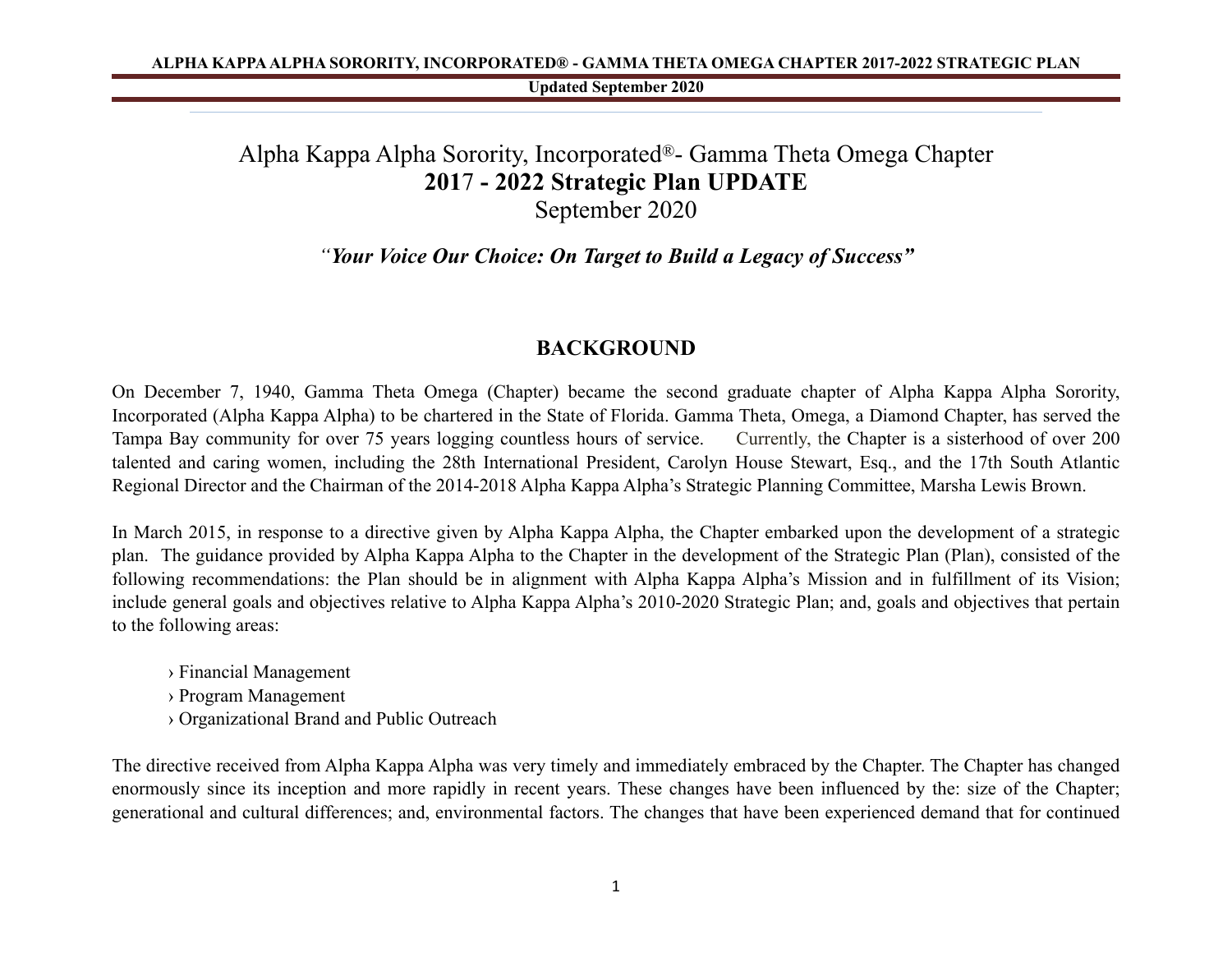success, the Chapter must: nurture and engage its membership; manage its organization more effectively and efficiently; implement programs and initiatives in profoundly different ways than it has in the past; and, plan for financial stability/sustainability. These influences/changes require the Chapter to become a chapter that will either enhance or eliminate past practices and be open to new ways of pursing the Chapter's Vision and Mission (Service to All Mankind).

The objective of the Plan was three-fold:

- 1. To educate, inspire and empower Sorors to affirm the mission, vision and values of Alpha Kappa Alpha Sorority.
- 2. To provide the Chapter with an executable roadmap for future success.
- 3. To provide a specific plan of action and measurable goals to ensure organizational excellence.

The key components in the development of the Plan were as follows:

- 1. Mission Statement
	- The mission statement is a statement of the Chapter's purpose**.**
- 2. Vision Statement
	- The vision statement is a description of what the Chapter will look like if it succeeds in implementing its strategies and achieves its full potential**.**
- 3. Values Statement and Guiding Principles
	- The values statement is what the Chapter envisions for itself. The values state the expected behavior and what drives the Chapter. Guiding principles establish the framework within which the Chapter will pursue its vision.
- 4. Environmental Assessment
	- The strengths and weaknesses of the Chapter are catalogued and evaluated. Strategic implications are noted.
- 5. Strategic Priorities
	- The strategic priorities are the values identified via the assessment process that are the fundamental challenges affecting and/or that could affect the Chapter's ability to be successful and achieve its goals.
- 6. Strategic Goals and Action Plans
	- The strategic goals are long term Chapter targets developed to address the Strategic priorities. The action plans outline: what is to be done; the success metrics; timeline; budget implications; and who is accountable for implementation.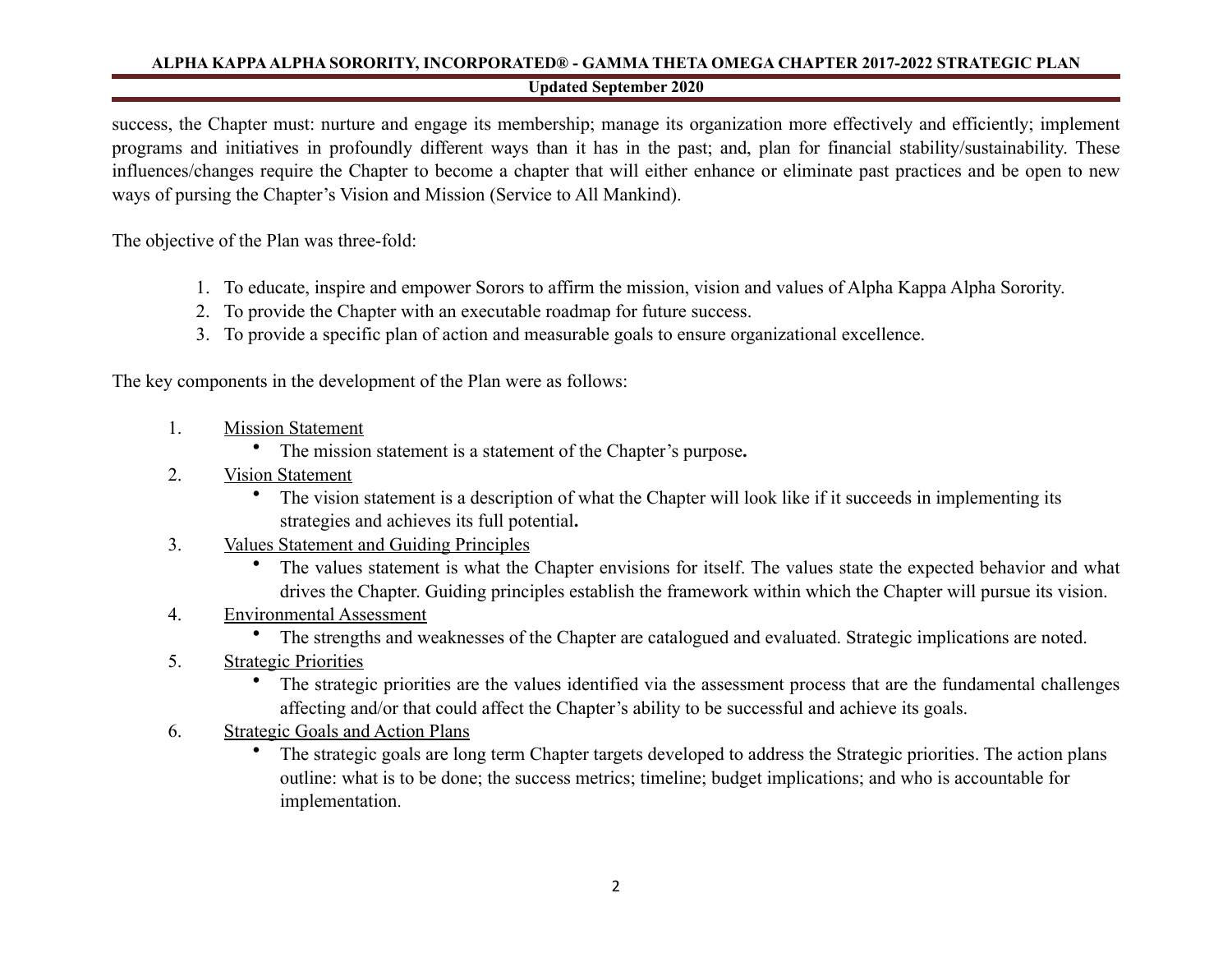- 7. Implementation and Maintenance of the Plan
	- The implementation and maintenance of plan outlines who is responsible for the implementation, maintenance, and evaluation of the Plan.

In February 2017, Gamma Theta Omega, hereafter referred to in this report as the Chapter, adopted the 2017-2022 Strategic Plan. The Plan had four strategic priorities that were in alignment with the focus areas identified in the Alpha Kappa Alpha Sorority, Incorporated's 2010-2020 Strategic Plan.

In March 2017, the Plan was presented to Soror Marsha Lewis Brown, who was the Chairman of the International Strategic Planning Committee (2014-2016 and 2016-2018), for submission to the South Atlantic Regional Director.

In July 2017, the Chapter was recognized at the 2017 Leadership Seminar, held in Las Vegas Nevada, for developing the Plan during 2014-2017.

In July 2018, the Chapter received a copy of the 2018-2028 Strategic Plan for Alpha Kappa Alpha, Inc. The 2018-2028 Strategic Plan for Alpha Kappa Alpha, Inc. includes the 2010-2020 Strategic Plan's strategic goals and the following four additional strategic goals: *Leadership Development; Collaborations and Partnerships; Risk Management and Technology.* 

A review of the 2018-2028 Strategic Plan for Alpha Kappa Alpha, Inc. revealed new initiatives that should be incorporated in the Chapter's Plan. In an effort to address emerging issues and continue to be in alignment with Alpha Kappa Alpha's strategic goals, the 2017-2022 Plan for Gamma Theta Omega has been updated.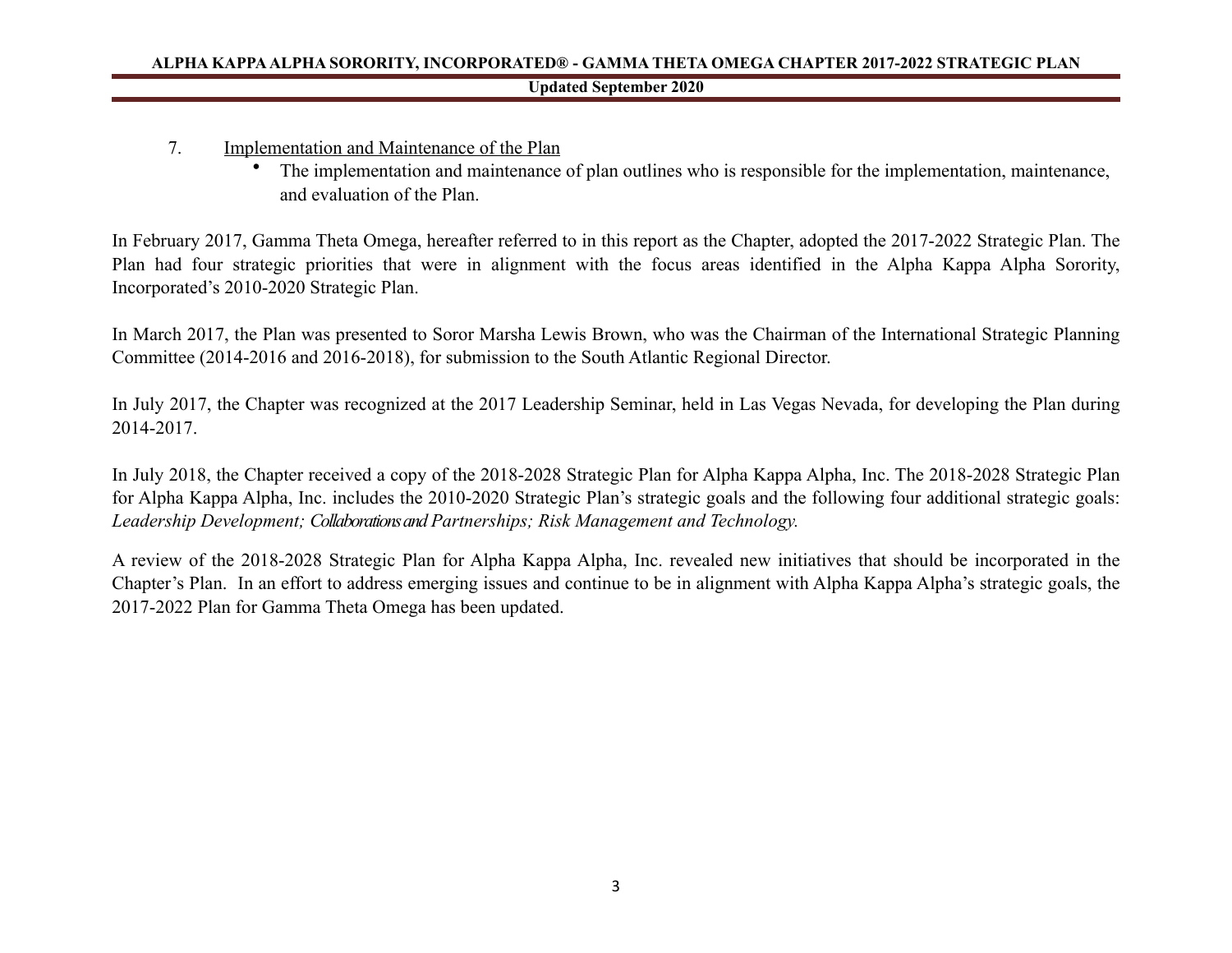**Updated September 2020**

# **TABLE OF CONTENTS**

# **MISSION, VISION, VALUES, AND GUIDING PRINCIPLES ……………………………………………………………………………** [9](#page-9-0)

**STRATEGIC PRIORITIES AND GOALS ……………………………………………** [11](#page-11-0)

| 2. |  |
|----|--|
| 3. |  |
| 4. |  |
| 5. |  |
| 6. |  |
| 7. |  |
| 8. |  |
| 9. |  |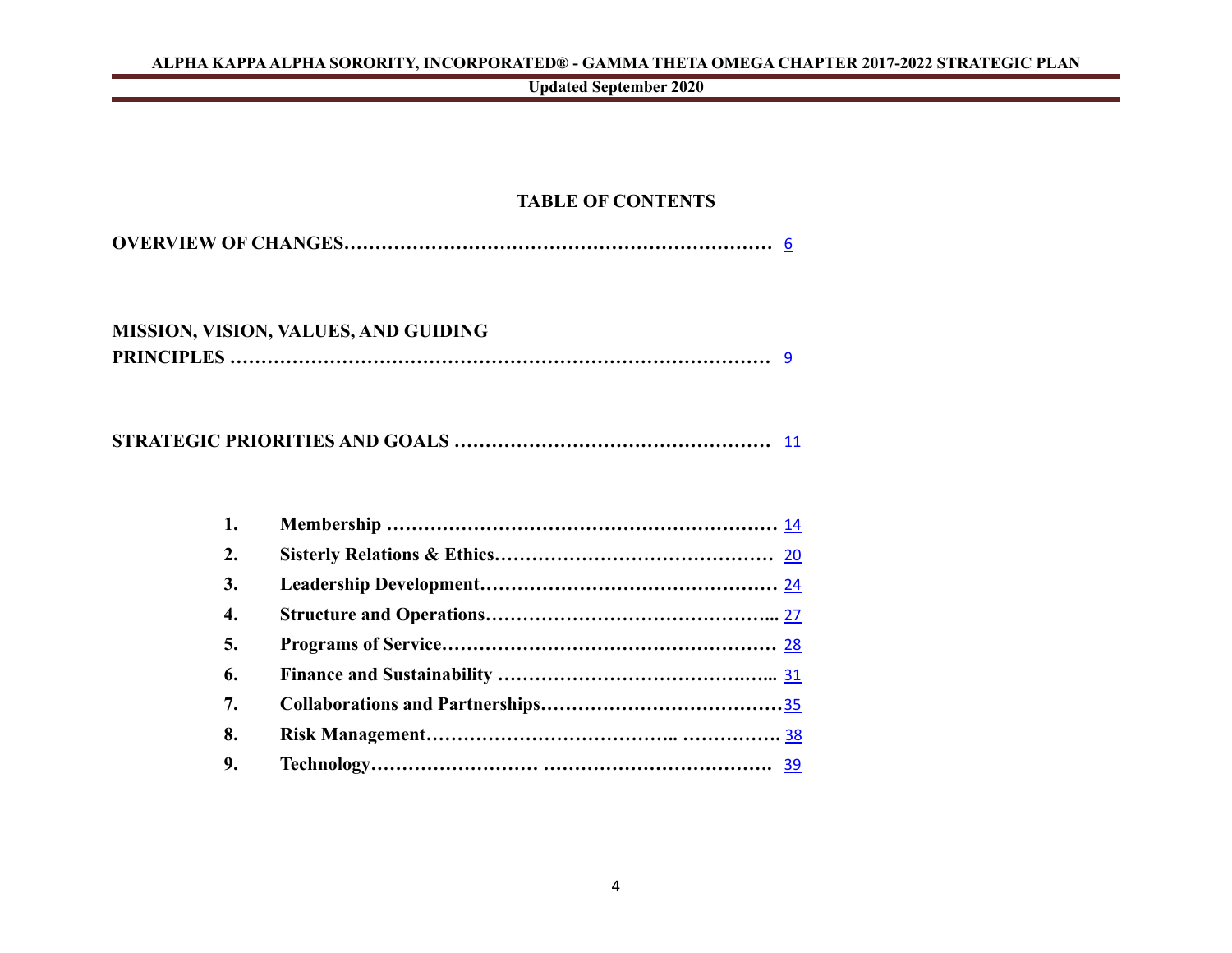**Updated September 2020**

**2020 IMPLEMENTATION AND MAINTENANCE OF THE PLAN ………………..** [26](#page-38-0)

**STRATEGIC PLAN ALIGNMENT …………………………………………………..** [41](#page-40-0)

|--|

**STRATEGIC PLANNING COMMITTEE MEMBERS …………………………….** [49](#page-47-0)

<span id="page-5-1"></span>

|--|--|--|

<span id="page-5-0"></span><sup>&</sup>lt;sup>[1](#page-5-1)</sup> Initial map was developed by Soror Joli-Cooper Nelson.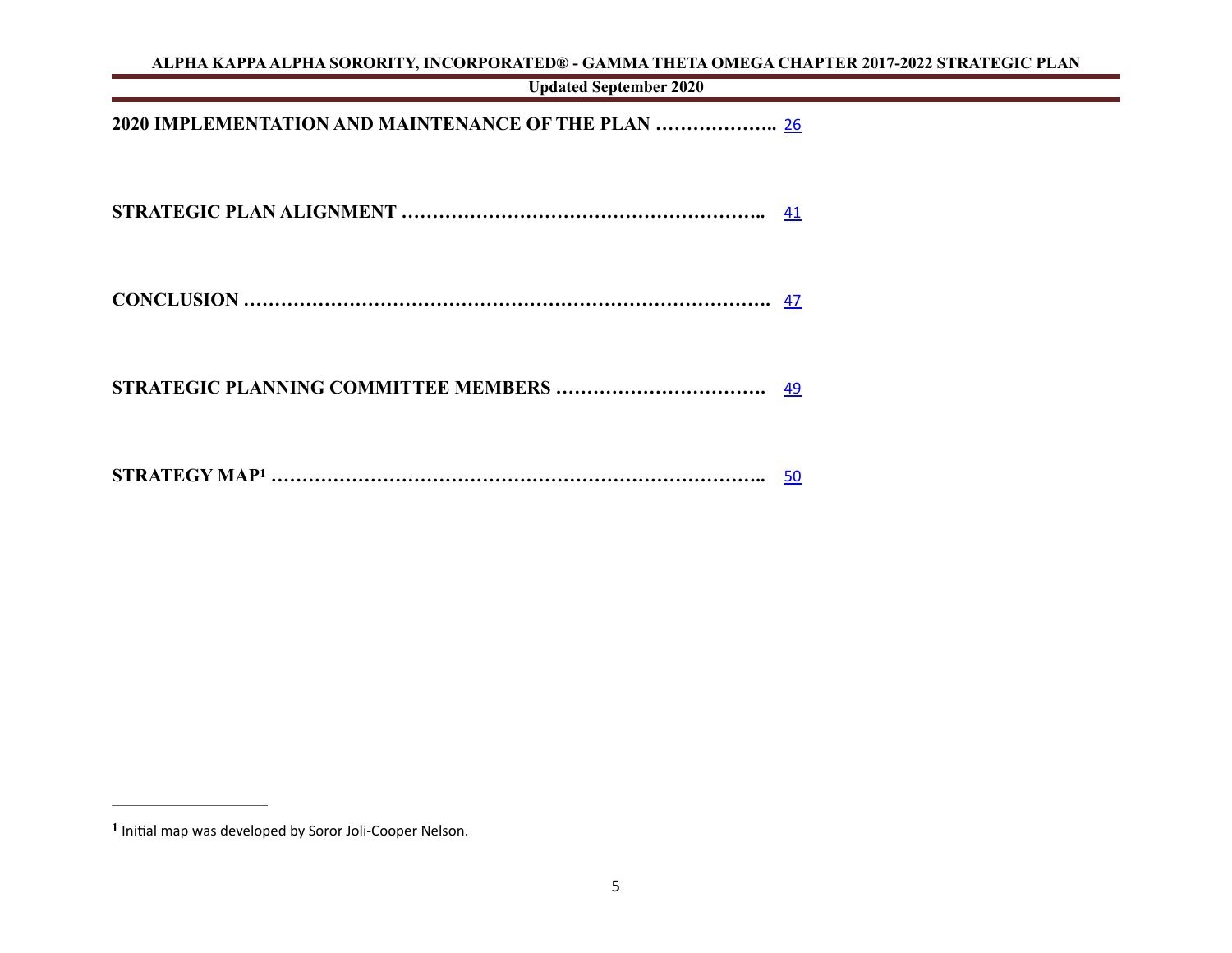#### **Updated September 2020**

# <span id="page-6-0"></span>**OVERVIEW OF CHANGES**

In July 2018, the Chapter received a copy of the 2018-2028 Strategic Plan for Alpha Kappa Alpha, Inc. The 2018-2028 Strategic Plan for Alpha Kappa Alpha, Inc. includes the 2010-2020 Strategic Plan's strategic goals and the following four additional strategic goals:

- *Leadership Development*
- *Collaborations and Partnerships*
- *Risk Management*
- *Technology*

In response to the update, Gamma Theta Omega proposes to update its 2017-2022 Plan to align with the 2018-2028 Strategic Plan for Alpha Kappa Alpha. The majority of the strategic goals and key actions noted in the Chapter's 2017-2022 Plan are congruent with the goals outlined in the 2018-2028 Strategic Plan for Alpha Kappa Alpha. As such, the changes for updating the Chapter's Plan are not major and are as follows:

 1. The strategic goals are listed in the same order as indicated in the 2018-2028 Strategic Plan for Alpha Kappa Alpha, Inc. The four new goals have been added (Leadership Development, Collaborations and Partnerships; Risk Management and Technology). Please note that the Chapter's current Plan has key actions regarding leadership and development; collaborations and partnerships; and technology. In this update, the key actions have been included under the new priority headings and where applicable, relevant actions have been added.

 2. A goal for Risk Management has been included. The goal is written per the 2018-2028 Strategic Plan for Alpha Kappa Alpha and referenced.

 3. A key action regarding the Membership Intake Process (MIP) has been included for the goal for membership. The key action is written as stated in the 2018-2028 Strategic Plan for Alpha Kappa Alpha and referenced.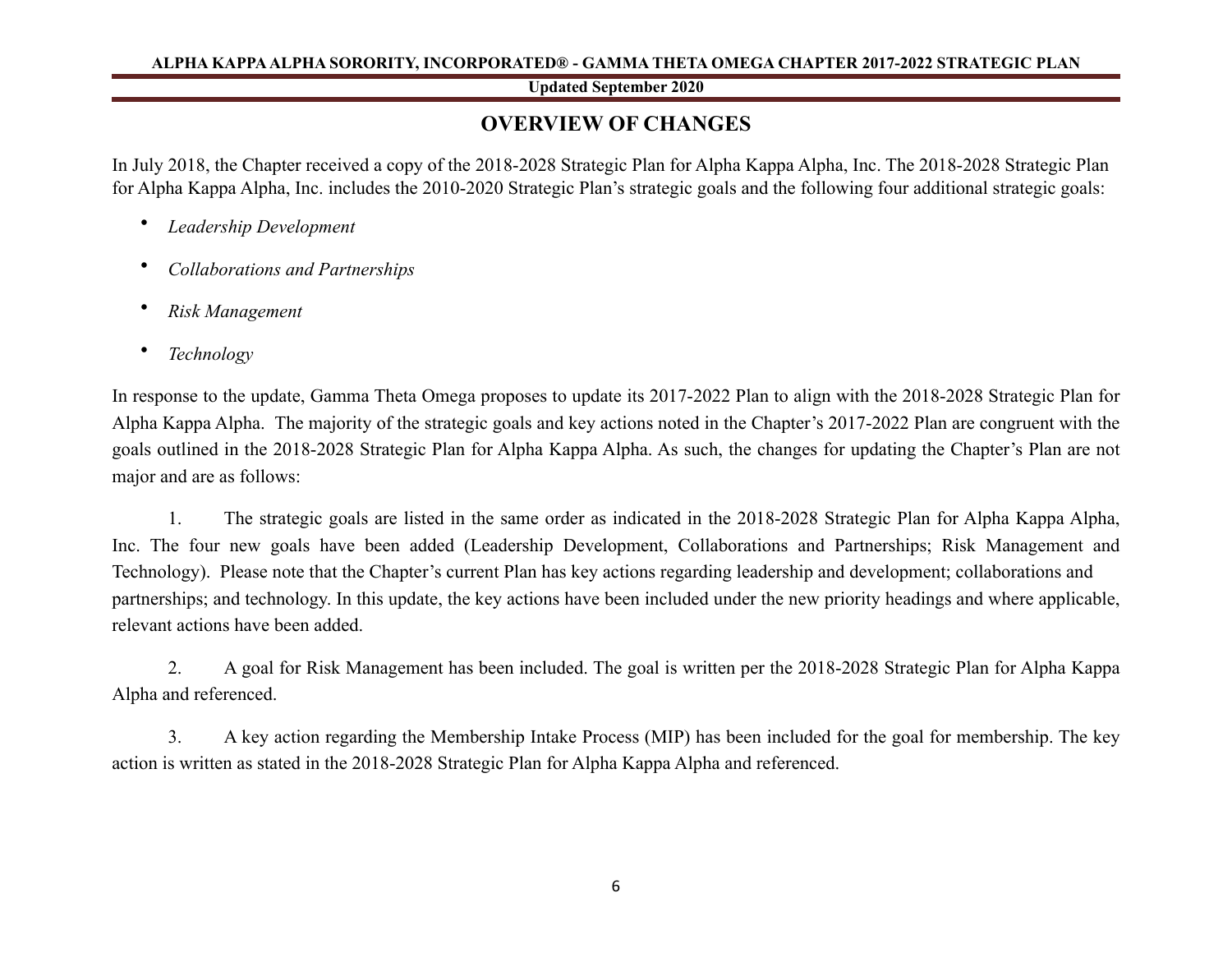4. Key actions regarding the Chapter's Mission, Vision, and Guiding Principles have been included for the goals pertaining to membership and structure and operations. The key action for structure and operations contains wording from the 2018-2028 Strategic Plan for Alpha Kappa Alpha and is referenced.

 5. A key action regarding the goal for Programs of Service has been changed to incorporate Alpha Kappa Alpha's new program theme and five target areas.

 6. The format for the Strategic Goals has been changed to include a column entitled "Bylaw Impact" as displayed in the 2018-2028 Strategic Plan for Alpha Kappa Alpha, Inc.

The changes noted are for the Chapter's 2017-2022 Plan and are not all inclusive of the language included in the 2018-2028 Strategic Plan for Alpha Kappa Alpha.

| Alpha Kappa Alpha Sorority, Inc. | <b>Gamma Theta Omega</b>                                |  |  |  |  |
|----------------------------------|---------------------------------------------------------|--|--|--|--|
| 2010-2020                        | 2017-2022                                               |  |  |  |  |
| <b>STRATEGIC GOALS</b>           | <b>STRATEGIC GOALS</b>                                  |  |  |  |  |
| Membership                       | Membership and Sisterly Relations                       |  |  |  |  |
| Sisterly Relations and Ethics    | Financial Stability and Sustainability                  |  |  |  |  |
| <b>Structure and Operations</b>  | Organizational Infrastructure and Operational Processes |  |  |  |  |
| Programs of Service              | Community Impact and Visibility                         |  |  |  |  |
| Finance and Sustainability       | (Programs of Service)                                   |  |  |  |  |
| Alpha Kappa Alpha Sorority, Inc. | <b>Gamma Theta Omega</b>                                |  |  |  |  |
| 2018-2028                        | 2017-2022 (Updated)                                     |  |  |  |  |
| <b>STRATEGIC GOALS</b>           | <b>STRATEGIC GOALS</b>                                  |  |  |  |  |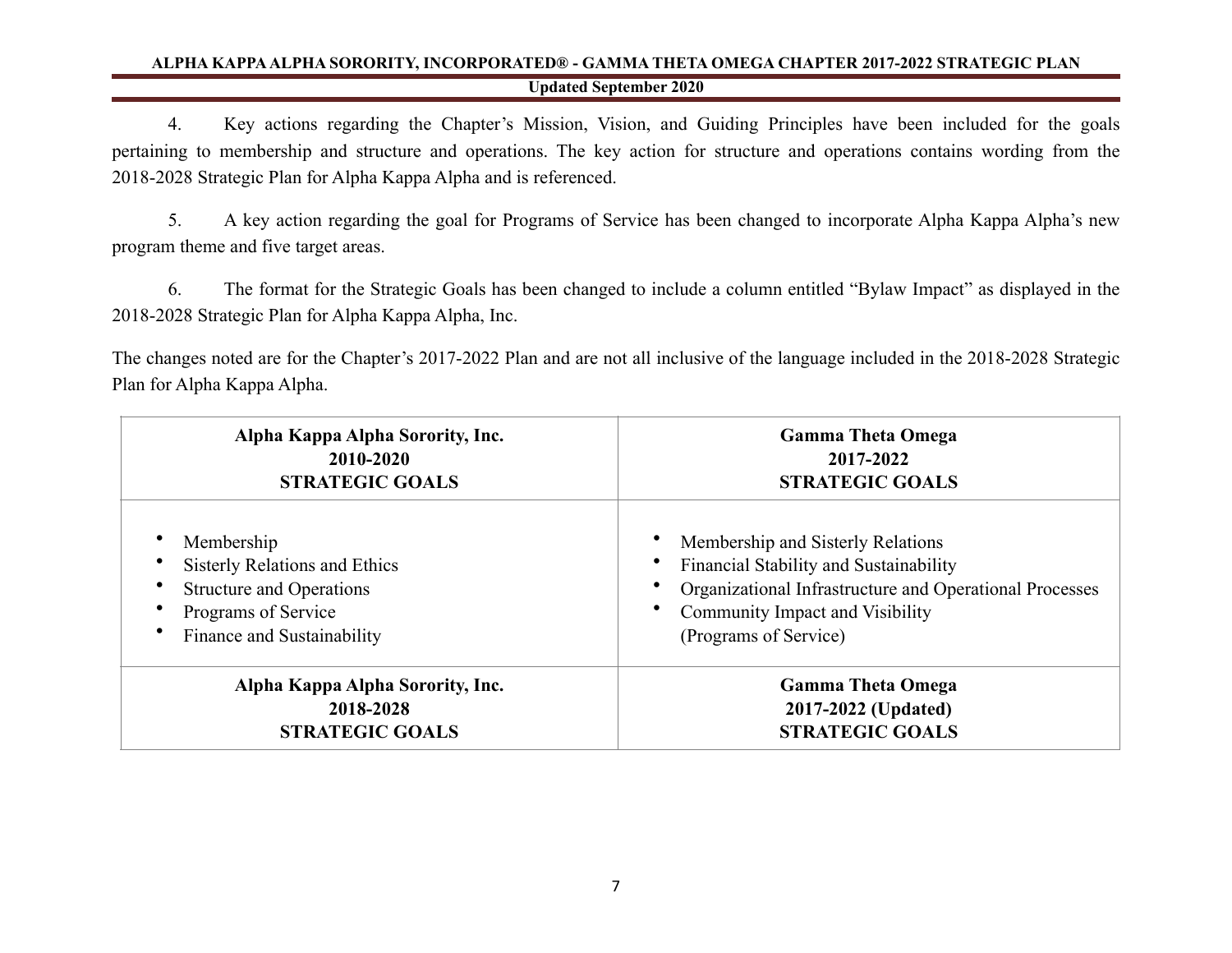#### **Updated September 2020**

| Membership                             | Membership                             |
|----------------------------------------|----------------------------------------|
| <b>Sisterly Relations and Ethics</b>   | <b>Sisterly Relations and Ethics</b>   |
| Leadership Development                 | Leadership Development                 |
| <b>Structure and Operations</b>        | <b>Structure and Operations</b>        |
| Programs of Service                    | Programs of Service                    |
| Finance and Sustainability             | Finance and Sustainability             |
| <b>Collaborations and Partnerships</b> | <b>Collaborations and Partnerships</b> |
| Risk Management                        | Risk Management                        |
| Technology                             | Technology                             |

The Plan serves as our Chapter's primary action planning guide, focused on short and long-term goals; objectives; and, action plans. The Plan represents the "Voice of the Chapter" for desired outcomes it would like to achieve over the next years (4) years. The Plan reveals the kind of initiatives that the Chapter will undertake to advance its legacy of sisterhood, service, scholarship leadership, and community impact.

The Plan represents the collective voice of the Chapter and is a roadmap that will guide the Chapter's efforts in "*Advancing our Legacy of SISTERHOOD, SERVICE, SCHOLARSHIP, LEADERSHIP, AND COMMUNITY IMPACT."* 

Sorors, this is an exciting time for Gamma Theta Omega. We heard you and the Chapter will need your support to achieve the goals and initiatives that are outlined in the Plan. The Plan has been implemented in steps with some initiatives having already been undertaken.

As with any Plan, the Plan will be revised as needed to ensure that the Chapter honors its Plan as a road map that provides direction regarding the Chapter's mission, vision, and values.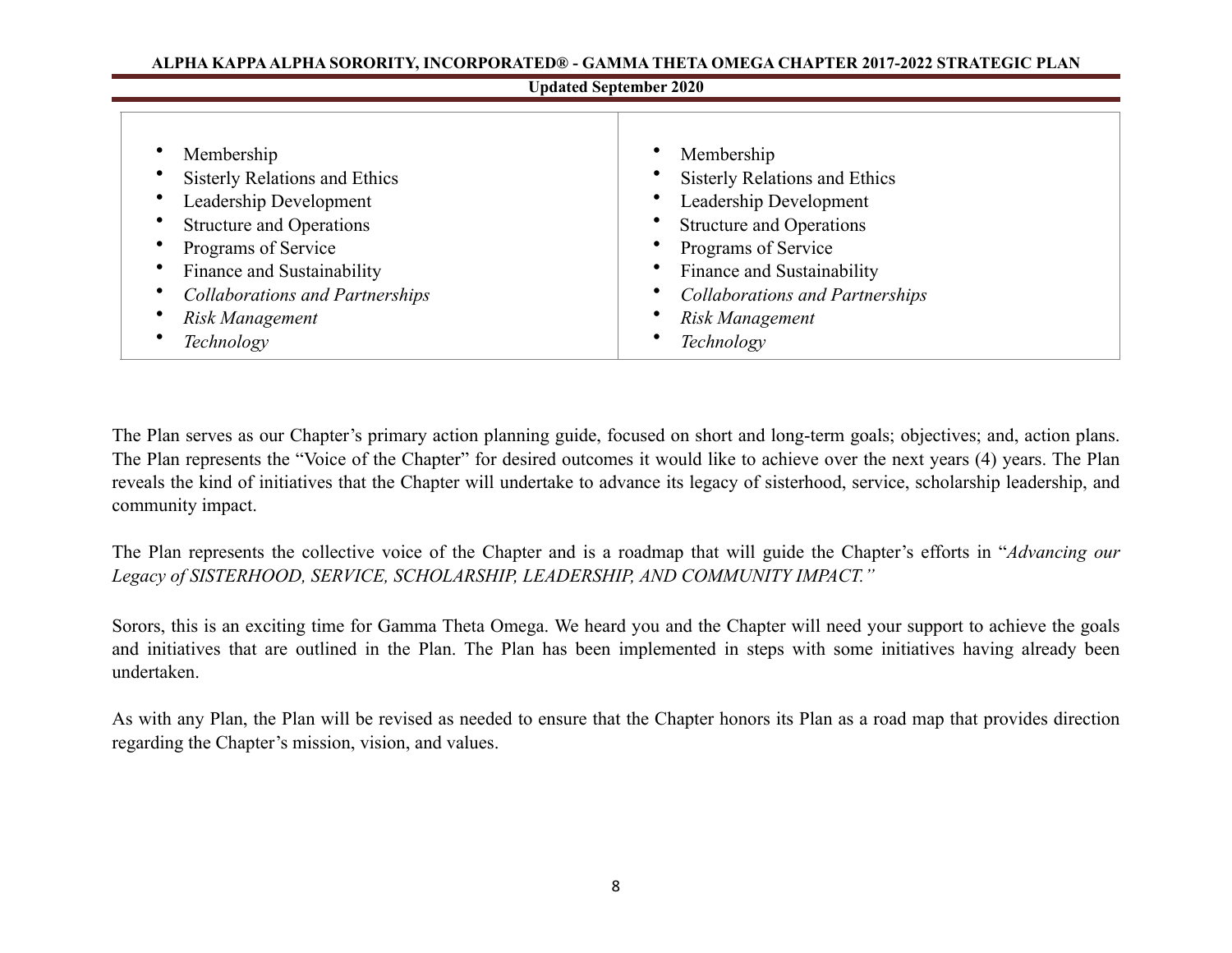#### <span id="page-9-4"></span><span id="page-9-0"></span>**MISSION STATEMENT[2](#page-9-1)**

The purpose of Alpha Kappa Alpha Sorority is to cultivate and encourage high scholastic and ethical standards, to promote unity and friendship among college women, to study and help alleviate problems concerning girls and women in order to improve their social stature, to maintain a progressive interest in college life, and to be of service to all mankind.

#### <span id="page-9-5"></span>**VISION STATEMEN[T3](#page-9-2)**

Alpha Kappa Alpha Sororit**y** is the premier unique sisterhood of distinguished professional women united to serve humankind.

# **VALUES STATEMENT and GUIDING PRINCIPLES**

Aslifelong servant-leaders, the Sorors of Gamma Theta Omega<sup>[4](#page-9-3)</sup> continuously strive to exemplify and maintain a legacy of *SISTERHOOD, SERVICE, SCHOLASTIC ACHIEVEMENT, LEADERSHIP, and the HIGHEST ETHICAL STANDARDS*. Critical to our legacy building work are: *INCLUSION, COMMUNICATION, AND TRANSPARENCY*.

The values we embrace and exemplify are in all fourteen (14) of Alpha Kappa Alpha's guiding principles. More specifically, information obtained from Sorors during the strategic planning process revealed that five of the principles, in rank order, serve as the foundation of who we are and who we want to become. The five guiding principles are:

<span id="page-9-6"></span>

| 1. SISTERHOOD | Our behavior will cultivate an atmosphere in which women are encouraged to          |  |  |  |  |  |
|---------------|-------------------------------------------------------------------------------------|--|--|--|--|--|
|               | achieve their highest goals, hopes and dreams.                                      |  |  |  |  |  |
| 2. LEADERSHIP | Our activities will advance the training and development of leaders.                |  |  |  |  |  |
| 3. ECONOMICS  | Our organization will endorse solid economic practices and economic<br>empowerment. |  |  |  |  |  |

<span id="page-9-1"></span>Alpha Kappa Alpha Sorority, Incorporated® Constitution and Bylaws 2014 Article II-Purpose **[2](#page-9-4)**

<span id="page-9-2"></span>Alpha Kappa Alpha Sorority, Incorporated July 2010-2020 Strategic Plan **[3](#page-9-5)**

<span id="page-9-3"></span>This statement was developed by Soror Joli Cooper-Nelson. [4](#page-9-6)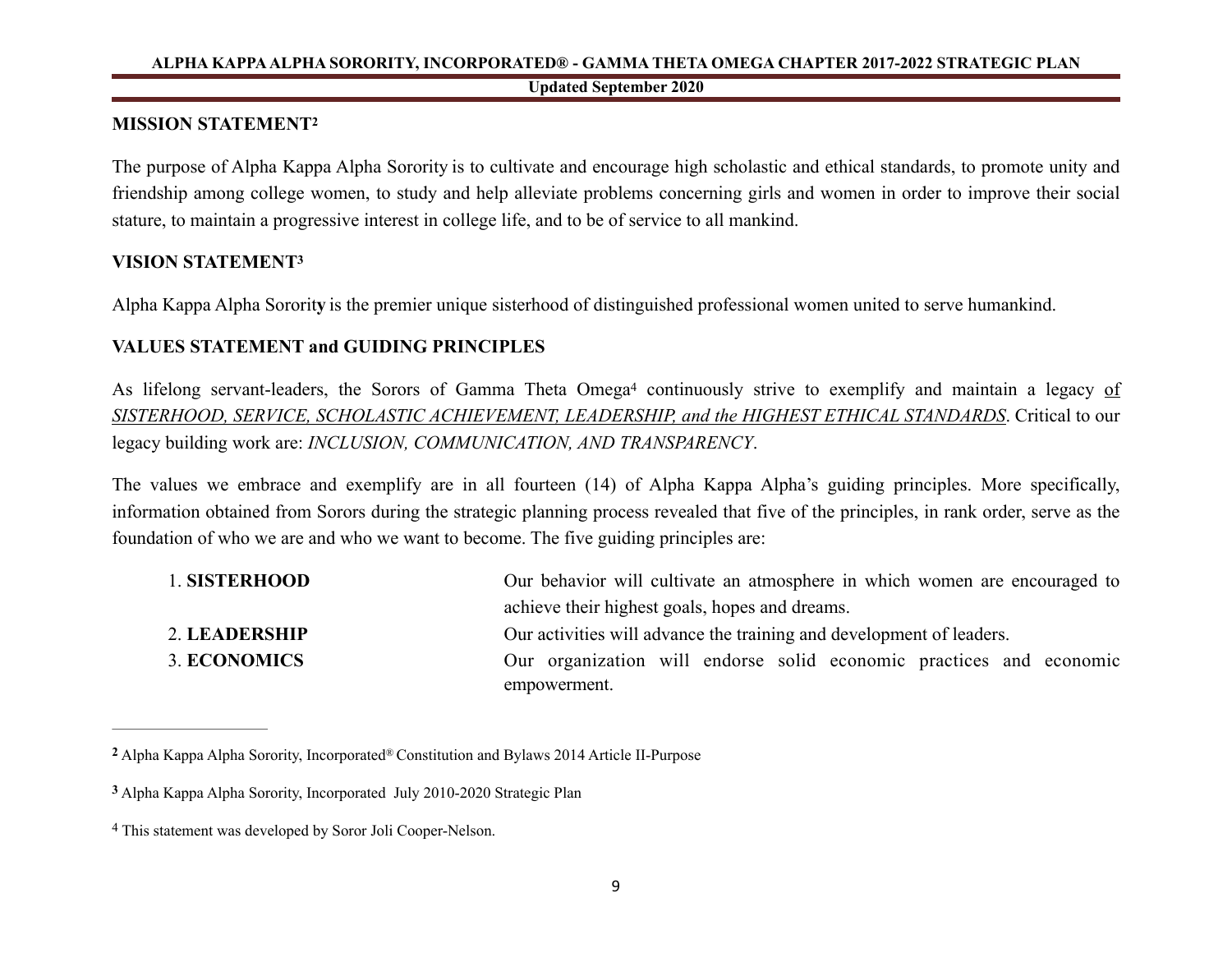# **Updated September 2020**

4. **COMMUNICATION** Our organization will foster an environment of effective communication. 5. **HIGH ETHICAL STANDARDS** Our members and officers will exemplify high ethical standards.

In summary, Gamma Theta Omega values our commitment to sisterhood, leadership, economics, communication, and high ethical standards. We will develop and implement initiatives that embody our values.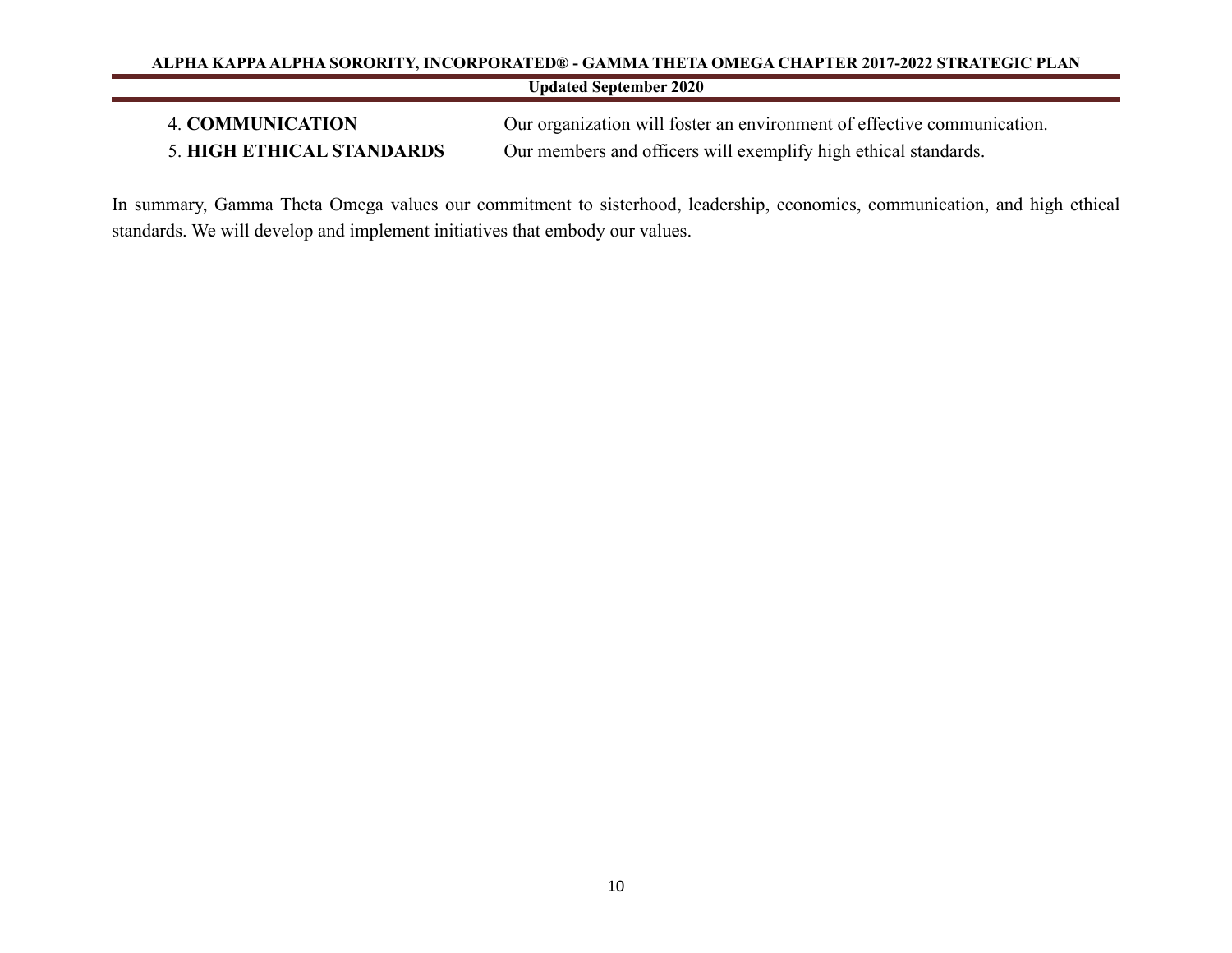#### <span id="page-11-4"></span><span id="page-11-3"></span>**Updated September 2020**

# <span id="page-11-0"></span>**STRATEGIC PRIORITIES AND GOALS**

As a result of the data received from the SWOT Analysis, Focus Groups, and Chapter Membership Survey and a review of Alpha Kappa Alpha Sorority's 2018-2028 Strategic Plan, nine strategic priorities have been identified that are in alignment with the focus areas identified in the Alpha Kappa Alpha Sorority's 2018-2028 Strategic Plan. The nine strategic priorities and goals will drive the Chapter's operational plans and resource allocation. The priorities and goals are:

# **STRATEGIC PRIORITY 1 MEMBERSHIP**

**GOAL:** Optimize the membership experience at every level of membership to cultivate, nurture, and maintain an engaged sisterhood that promotes unity and friendship; lifelong membership; and leadership development.

# **STRATEGIC PRIORITY 2 SISTERLY RELATIONS AND ETHICS**

**GOAL:** *Promote and address the moral and cultural issues of character, respect, high ethical standards and unity of purpose and commitment as addressed in the Soror Code of Ethics[.5](#page-11-1)*

# **STRATEGIC PRIORITY 3 LEADERSHIP DEVELOPMENT**

**GOAL:** *Implement activities and training that empowers members to be leaders within the Chapter consistent with the mission to cultivate and encourage high scholastic and ethical standards[.6](#page-11-2)*

# **STRATEGIC PRIORITY 4 STRUCTURE AND OPERATIONS**

**GOAL:** Enhance the Chapter's governance to advance the Chapter's effectiveness and sustainability in support of the membership and its mission by strengthening organizational infrastructure and operational processes**.** 

# **STRATEGIC PRIORITY 5 PROGRAMS OF SERVICE**

**GOAL:** Enhance implementation of Alpha Kappa Alpha's Programs of Service locally and the Chapter's programs by increasing community impact and visibility.

<span id="page-11-1"></span>Alpha Kappa Alpha Sorority, Incorporated July 2018-2028 Strategic Plan *[5](#page-11-3)*

<span id="page-11-2"></span>Alpha Kappa Alpha Sorority, Incorporated July 2018-2028 Strategic Plan *[6](#page-11-4)*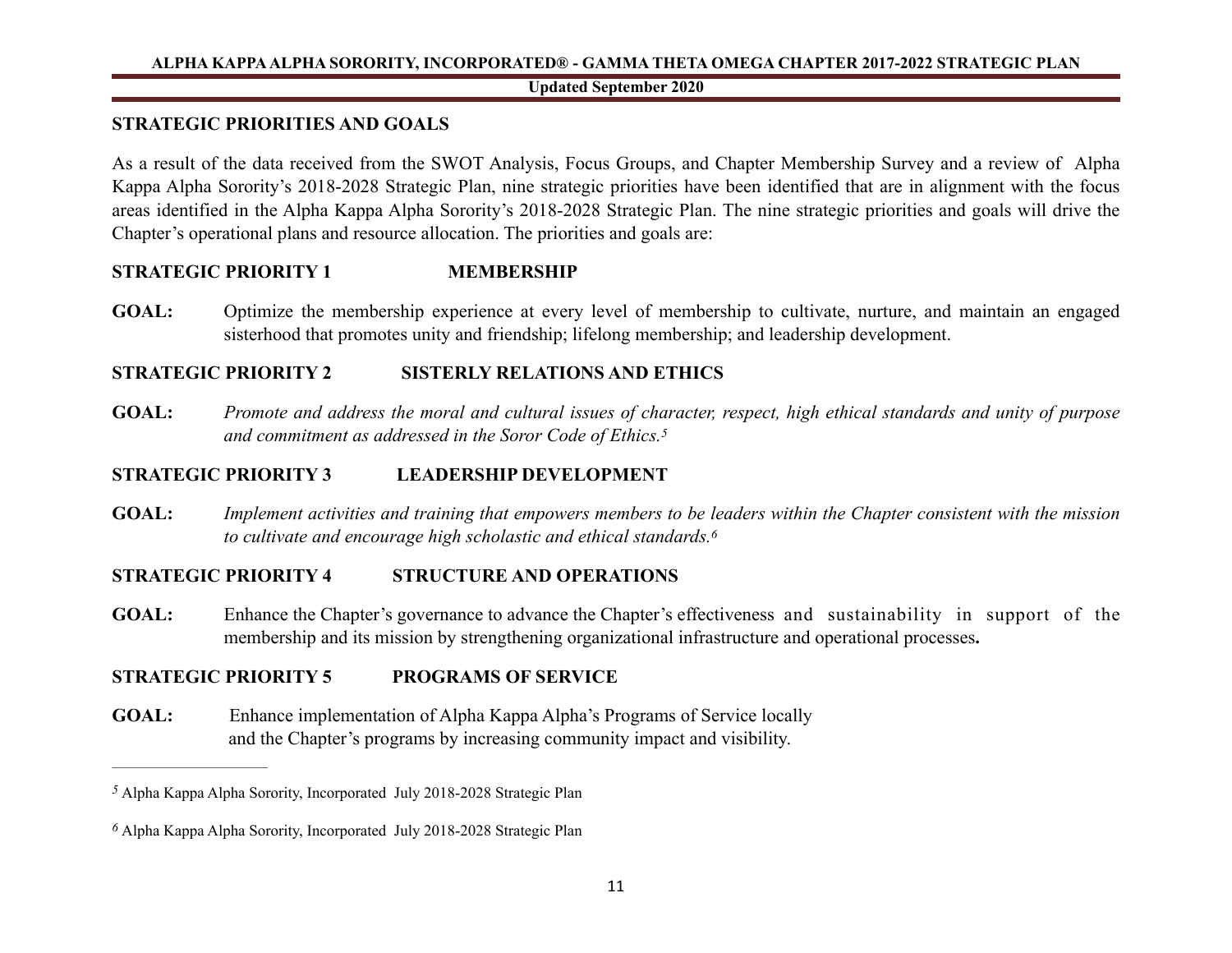#### **STRATEGIC PRIORITY 6 FINANCE AND SUSTAINABILITY**

GOAL: Improve financial stability and sustainability to support the Chapter's programs and organizational infrastructure by developing, implementing, and enhancing operational efficiencies and working in partnership with Gamma Theta Omega, Incorporated (GTO, Inc.) to secure diverse revenue sources.

#### **STRATEGIC PRIORITY 7 COLLABORATIONS AND PARTNERSHIPS**

<span id="page-12-3"></span>GOAL: Maintain and expand collaborative relationships.<sup>7</sup>

# **STRATEGIC PRIORITY 8 RISK MANAGEMENT**

<span id="page-12-4"></span>**GOAL:** Identify, quantify and manage risk exposure for the Chapter.<sup>8</sup>

# **STRATEGIC PRIORITY 9 TECHNOLOGY**

<span id="page-12-5"></span>**GOAL:** Use technology to improve the delivery and impact of programs of service, enhance communication and collaboration and streamline processes[.9](#page-12-2)

<span id="page-12-0"></span>Alpha Kappa Alpha Sorority, Incorporated July 2018-2028 Strategic Plan [7](#page-12-3)

<span id="page-12-1"></span>Alpha Kappa Alpha Sorority, Incorporated July 2018-2028 Strategic Plan [8](#page-12-4)

<span id="page-12-2"></span><sup>&</sup>lt;sup>[9](#page-12-5)</sup> Alpha Kappa Alpha Sorority, Incorporated July 2018-2028 Strategic Plan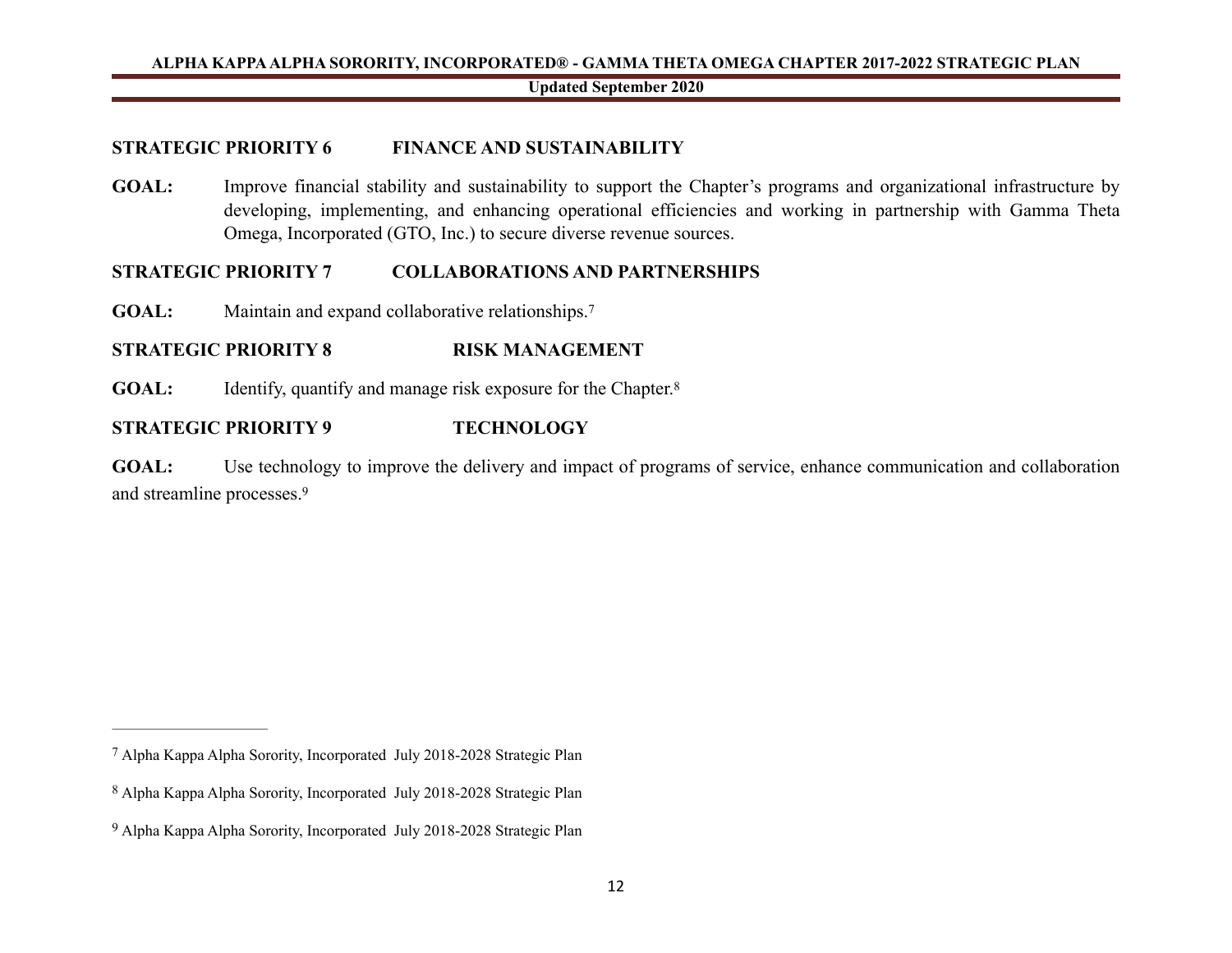#### **Updated September 2020**



# **Pearls of Wisdom from the 2015 Focus Group Sessions**

*"We have to be sisterly to each other before we can reach out into the world."* Golden Sorors

*"We have to remember why we are members. Who are we? What do we want to do in this community to make a difference? We do not want to be known as the lowest denominator or for doing the same old things. We have to remember our history. The purpose was set: Scholarship."*  Golden Sorors

 *"True leaders emerge over time; not sporadically."* Basilei Council

*"Every organization grows by bringing in young Sorors."* Basilei Council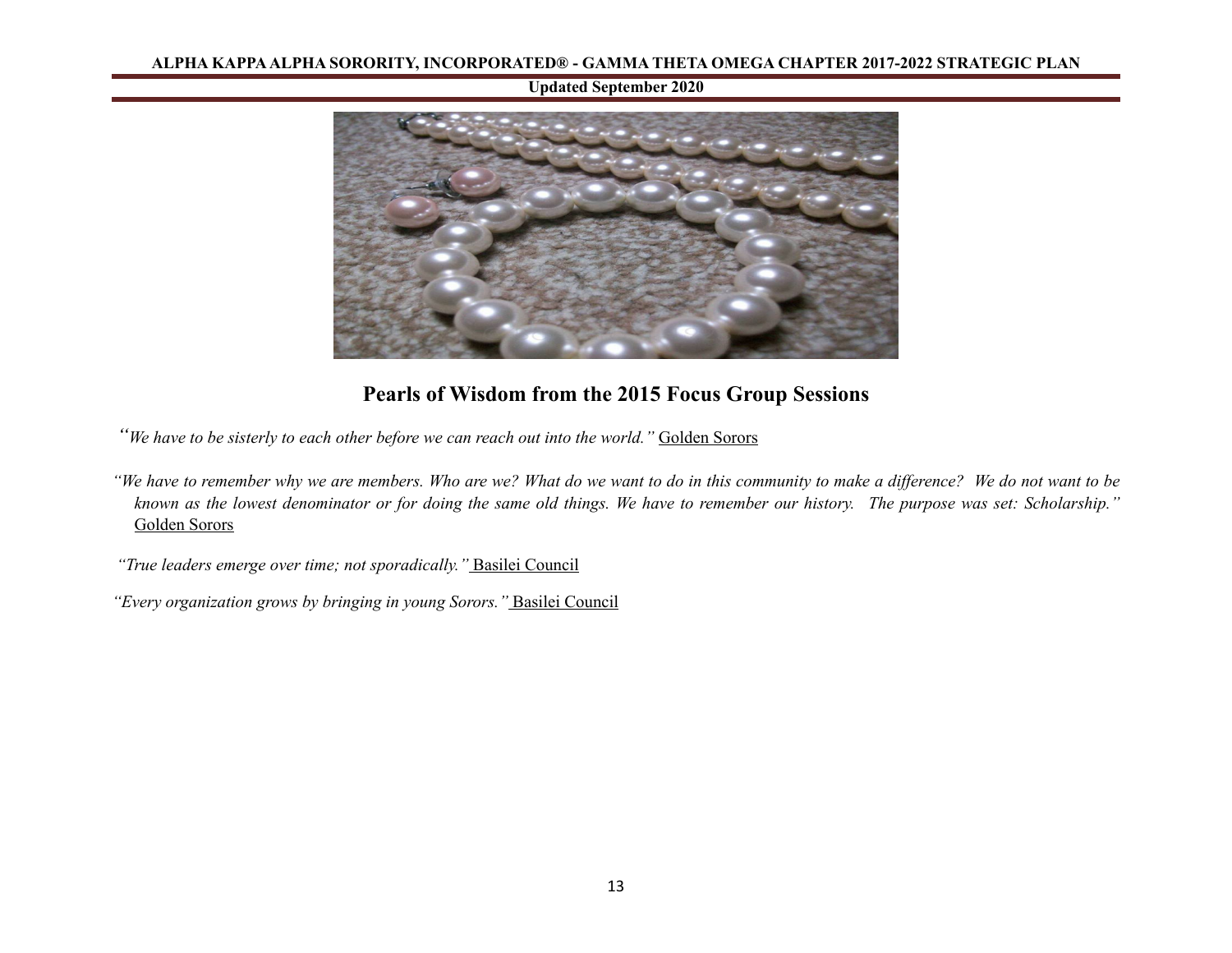<span id="page-14-0"></span>**Updated September 2020**

#### **STRATEGIC PRIORITY 1 MEMBERSHIP**

**GOAL**: *Optimize the membership experience at every level of membership and broaden the membership base in an effort to cultivate, nurture, and maintain an engaged sisterhood that promotes unity and friendship; lifelong membership; and, leadership development.* 

| <b>TACTICAL</b><br><b>OBJECTIVES</b>                                     | <b>KEY ACTIONS</b>                                                                                                                                                                                                                                                                                          | <b>SUCCESS METRICS</b>                                                                                                                 | <b>TIMELINE</b> | <b>BUDGET</b><br><b>IMPACT</b> | <b>BYLAW</b><br><b>IMPACT</b> | <b>RESPONSIBILITY</b>                                     |
|--------------------------------------------------------------------------|-------------------------------------------------------------------------------------------------------------------------------------------------------------------------------------------------------------------------------------------------------------------------------------------------------------|----------------------------------------------------------------------------------------------------------------------------------------|-----------------|--------------------------------|-------------------------------|-----------------------------------------------------------|
| A. Cultivate,<br>Nurture,<br>and Maintain<br>An<br>Engaged<br>Sisterhood | 1. Continue annual new<br>member Chapter's orientation<br>with the focus of enhancing<br>members' understanding of the:<br>Chapter's Mission, Vision, and<br>Guiding Principles; Chapter's<br>programs; the Soror Code of<br>Ethics; internal chapter<br>operations; and, to promote<br>Sisterly Relations. | 75% satisfactory survey rating<br>in the categories of <i>meeting</i><br>expectations and usefulness/<br>relevance of the orientation. | Annually        | Cost to<br>Implement           |                               | Membership and<br><b>Sisterly Relations</b><br>Committees |
|                                                                          | 2. Increase participation at the<br>Chapter's retreat by engaging<br>the membership in the<br>development of the agenda and<br>format. Leverage social media<br>and other mediums to promote<br>participation.                                                                                              | A 5% increase in participation<br>up to a total 25% increase in<br>membership participation over<br>a five year period.                | 2017-2022       | Cost to<br>Implement           |                               | <b>Executive Board</b><br>Membership<br>Committee         |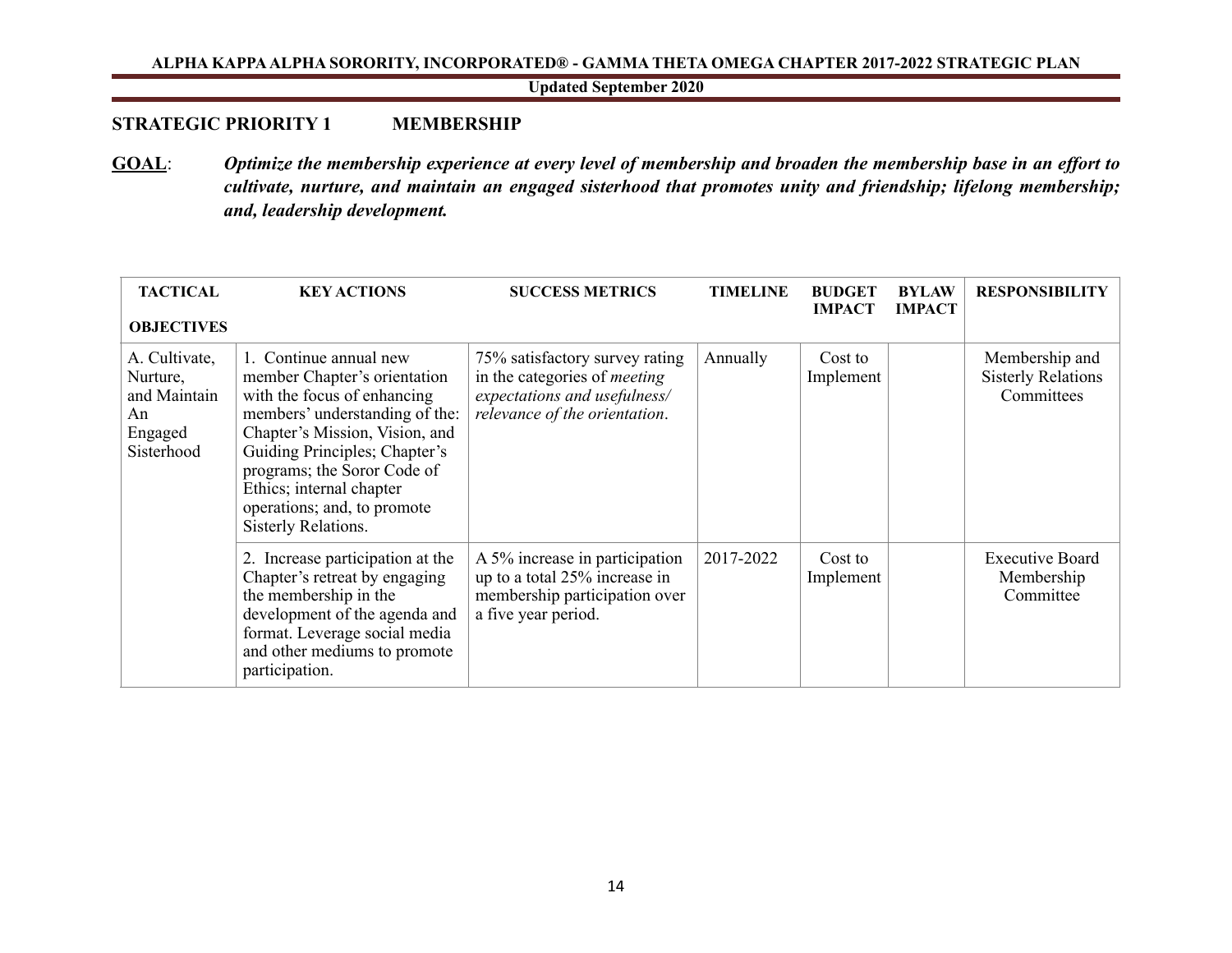**Updated September 2020**

# **STRATEGIC PRIORITY 1 MEMBERSHIP**

**GOAL**: *Optimize the membership experience at every level of membership and broaden the membership base in an effort to cultivate, nurture, and maintain an engaged sisterhood that promotes unity and friendship; high ethical standards; lifelong membership; and, leadership development.* 

| <b>TACTICAL</b><br><b>OBJECTIVES</b> | <b>KEY ACTIONS</b>                                                                                                                                                                                                                                                                            | <b>SUCCESS METRICS</b>                                               | <b>TIMELINE</b>       | <b>BUDGET</b><br><b>IMPACT</b> | <b>BYLAW</b><br><b>IMPACT</b> | <b>RESPONSIBILITY</b>                                       |
|--------------------------------------|-----------------------------------------------------------------------------------------------------------------------------------------------------------------------------------------------------------------------------------------------------------------------------------------------|----------------------------------------------------------------------|-----------------------|--------------------------------|-------------------------------|-------------------------------------------------------------|
|                                      | 3. Review the current on-line System reviewed and changes<br>resource system established for<br>capturing membership data<br>(profiles) to determine<br>capabilities and ease of access.                                                                                                      | made if applicable.                                                  | 2017                  | None                           |                               | <b>Executive Board</b><br>Membership<br>Technology          |
|                                      | 4. Promote usage of on-line $60\%$ of the membership will<br>resource system for capturing<br>membership data by encouraging<br>members to enter data (i.e., create<br>and/or update profile). Hard<br>copies of Member Profile form<br>will be available for completion<br>where applicable. | have a completed member<br>profile in the system by year-<br>end.    | December<br>2017-2022 | Cost to<br>Implement           |                               | <b>Executive Board</b><br>Membership<br>Technology          |
|                                      | 5. Utilize the Member Profile<br>information to develop a skills<br>bank and link members with<br>Committees that meet their skill<br>sets.                                                                                                                                                   | Skills bank developed<br>Committee assignments<br>reflecting linkage | 2019-2022             | None                           |                               | <b>Executive Board</b>                                      |
|                                      | 6. Ensure that courtesies are<br>extended to members and their<br>families consistent with the<br>Chapter's guidelines.                                                                                                                                                                       | Documentation of courtesies<br>extended.                             | On-going              | Cost to<br>Implement           |                               | Courtesy and<br>Hospitality<br>Committee<br>Member-at-Large |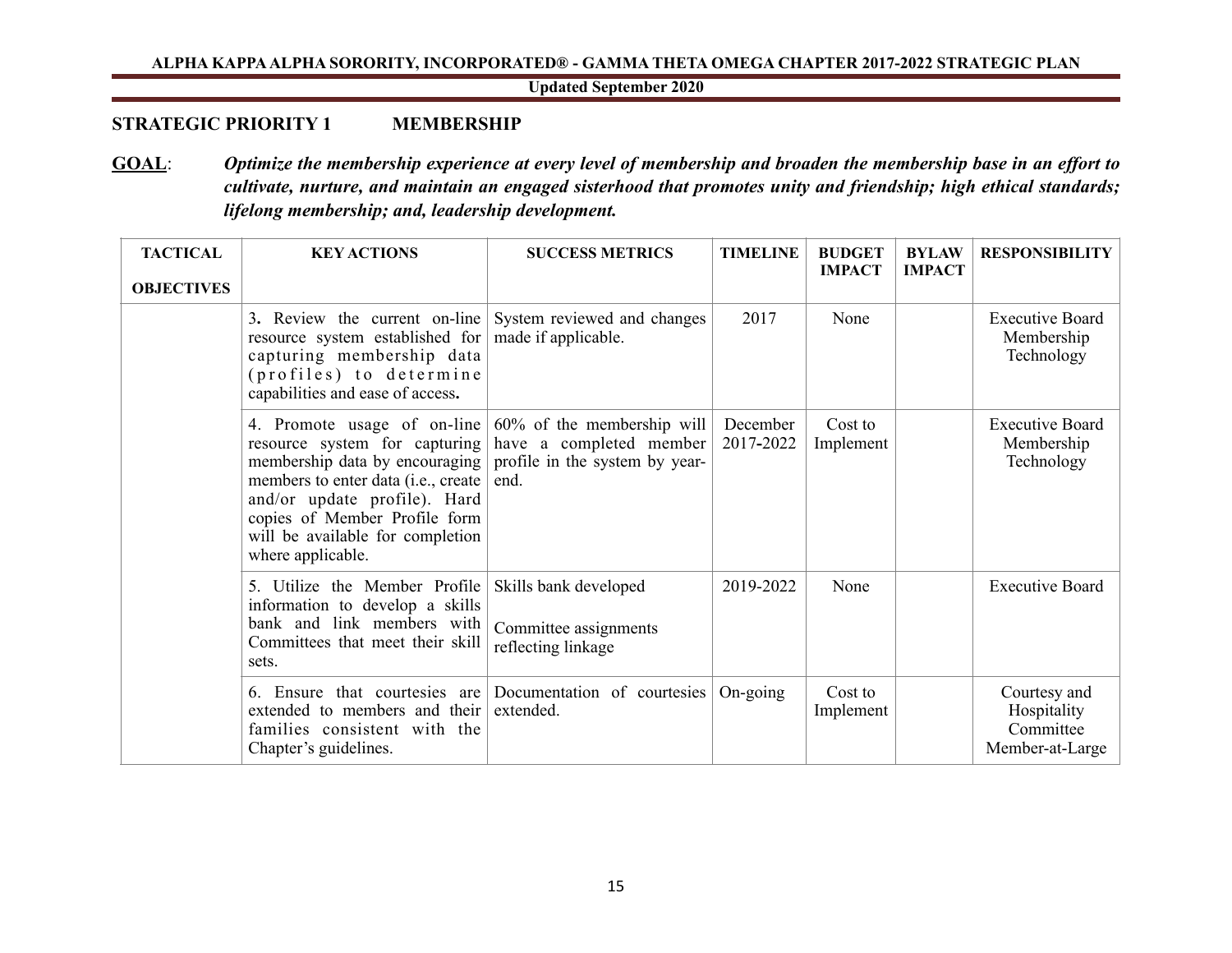**Updated September 2020**

# **STRATEGIC PRIORITY 1 MEMBERSHIP**

**GOAL**: *Optimize the membership experience at every level of membership and broaden the membership base in an effort to cultivate, nurture, and maintain an engaged sisterhood that promotes unity and friendship; high ethical standards; lifelong membership; and, leadership development.* 

| <b>TACTICAL</b><br><b>OBJECTIVES</b>           | <b>KEY ACTIONS</b>                                                                                                                                                                                                                                      | <b>SUCCESS METRICS</b>                                                                                                      | <b>TIMELINE</b>     | <b>BUDGET</b><br><b>IMPACT</b> | <b>BYLAW</b><br><b>IMPACT</b> | <b>RESPONSIBILITY</b>                                        |
|------------------------------------------------|---------------------------------------------------------------------------------------------------------------------------------------------------------------------------------------------------------------------------------------------------------|-----------------------------------------------------------------------------------------------------------------------------|---------------------|--------------------------------|-------------------------------|--------------------------------------------------------------|
|                                                | 7. Where applicable, review for Review of requests made<br>consideration requests presented by<br>members of the Chapter who are<br>experiencing extraordinary financial<br>hardships; who are infirmed and/or<br>seeking relief from dues/assessments. | during the year. Number of<br>requests reviewed/honored.<br>All requests are confidential.                                  | On-going            | Cost to<br>Implement           |                               | Member-at-Large<br><b>Heart Committee</b>                    |
|                                                | 8. Expand opportunities for obtaining<br>input from members on core<br>processes and concerns.                                                                                                                                                          | Identify two (2) additional<br>means to gather feedback<br>from members.                                                    | 2020-2022           | None                           |                               | Member-at-Large                                              |
|                                                | 9. Compile input received from Report generated of findings,<br>members and report results to the<br>Chapter.                                                                                                                                           | recommendations, and<br>actions taken.                                                                                      | $2020 -$<br>Ongoing |                                |                               | Member-at-Large                                              |
| <b>B.</b> Broaden<br>the<br>Membership<br>Base | Obtain data on members who are<br>in transition from undergraduate<br>college; general members in the<br>community; inactive members; and<br>keep them informed of the Chapter's<br>events.                                                             | 1. Documentation of the<br>number of contacts made.<br>2. Number of Sorors<br>contacted who transfer and/<br>or reactivate. | 2017-2022           | None                           |                               | Membership<br>Committee<br>Graduate<br>Advisors<br>Philacter |
|                                                | 2. Continue to review the<br>Membership Intake Process (MIP)<br>and the effectiveness of recruiting<br>members who exemplify the qualities<br>of the Membership Goal.                                                                                   | 3. Documentation of review.                                                                                                 | 2019-<br>Ongoing    |                                |                               | Membership<br>Committee                                      |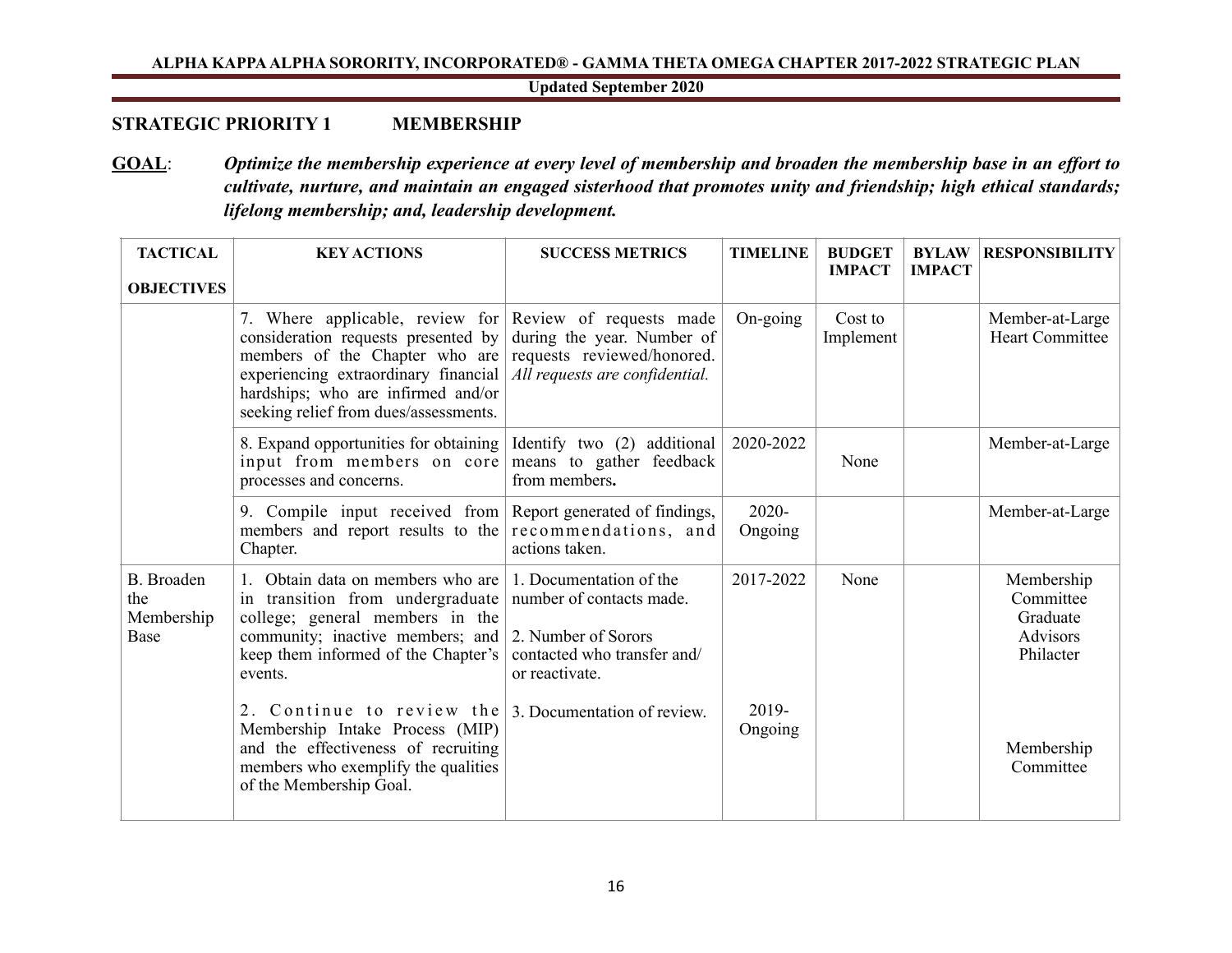<span id="page-17-2"></span><span id="page-17-0"></span>**Updated September 2020**

# **STRATEGIC PRIORITY 2 SISTERLY RELATIONS & ETHICS**

# **GOAL**: *Promote and address the moral and cultural issues of character, respect, high ethical standards and unity of purpose and commitment as addressed in the Soror Code of Ethics[.10](#page-17-1)*

| <b>TACTICAL</b><br><b>OBJECTIVES</b>                                       | <b>KEY ACTIONS</b>                                                                                                                                                                                                                                                                   | <b>SUCCESS METRICS</b>                                                                                                                                                                         | <b>TIMELINE</b> | <b>BUDGET</b><br><b>IMPACT</b> | <b>BYLAW</b><br><b>IMPACT</b> | <b>RESPONSIBILITY</b>                  |
|----------------------------------------------------------------------------|--------------------------------------------------------------------------------------------------------------------------------------------------------------------------------------------------------------------------------------------------------------------------------------|------------------------------------------------------------------------------------------------------------------------------------------------------------------------------------------------|-----------------|--------------------------------|-------------------------------|----------------------------------------|
| A. Enhance<br>Implementation<br>of the Sisterly<br>Relations<br>Initiative | 1. Leverage social media $A$ 5% increase in<br>and other mediums to participation up to a total<br>promote participation in<br>sisterly relations activities.                                                                                                                        | 25% increase in<br>membership participation<br>over a five year period.                                                                                                                        | Ongoing         | None                           |                               | <b>Sisterly Relations</b><br>Committee |
|                                                                            | 2. Evaluate the impact of $\vert 100\%$ satisfactory survey<br>each Sisterly Relations<br>activity via a customized<br>survey for each event.                                                                                                                                        | rating.<br>Results reported to the<br>membership.                                                                                                                                              | 2017-Ongoing    | None                           |                               | <b>Sisterly Relations</b><br>Committee |
|                                                                            | 3. Raise an awareness of the<br>Soror Code of Ethics by:<br>Presenting a "Sisterly Tip<br>$\bullet$<br>of the Month" related to<br>the Soror Code of Ethics<br>via one or more of the<br>following mediums:<br>online resources,<br>Pearlformation, Ivy<br>Connection, and/or during | The "Sisterly Tip of the<br>Month" will be one of the<br>nine $(9)$ rules of conduct<br>listed for the Soror Code<br>of Ethics. All nine rules<br>will be presented during<br>the program year | 2017-2022       | Cost to<br>Implement           |                               | <b>Sisterly Relations</b><br>Committee |

<span id="page-17-1"></span>Alpha Kappa Alpha Sorority, Incorporated July 2018-2028 Strategic Plan *[10](#page-17-2)*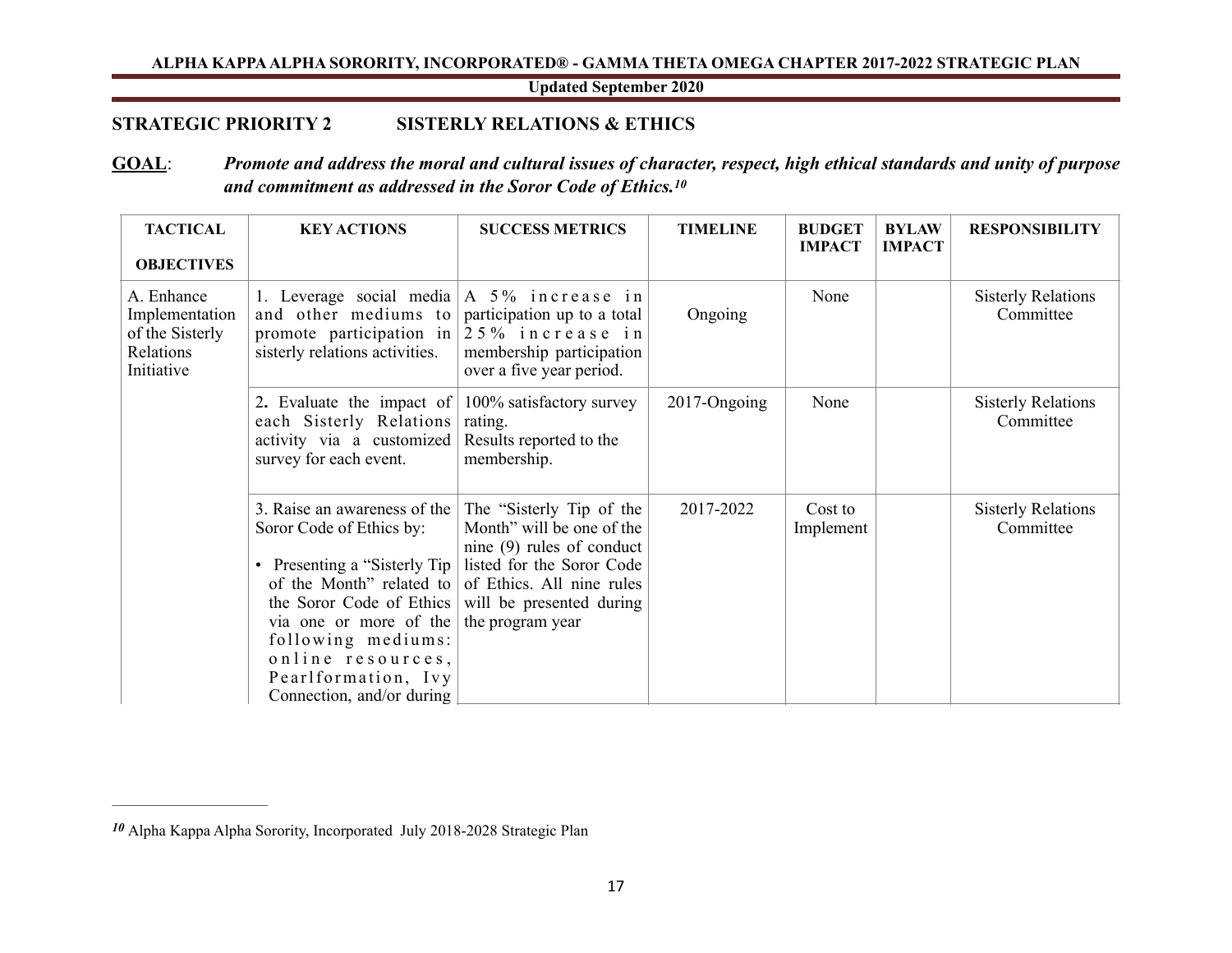| <b>TACTICAL</b><br><b>OBJECTIVES</b>                                                       | <b>KEY ACTIONS</b>                                                                                                                                                                                                                                        | <b>SUCCESS METRICS</b>                                                                                                                                                                                                                                                                                                   | <b>TIMELINE</b>                   | <b>BUDGET</b><br><b>IMPACT</b> | <b>BYLAW</b><br><b>IMPACT</b> | <b>RESPONSIBILITY</b>                                         |
|--------------------------------------------------------------------------------------------|-----------------------------------------------------------------------------------------------------------------------------------------------------------------------------------------------------------------------------------------------------------|--------------------------------------------------------------------------------------------------------------------------------------------------------------------------------------------------------------------------------------------------------------------------------------------------------------------------|-----------------------------------|--------------------------------|-------------------------------|---------------------------------------------------------------|
|                                                                                            | sisterly relations<br>activities.<br>• Drive adherence and<br>compliance with the Soror<br>Code of Ethics throughout<br>all member interactions.<br>Determine consequences<br>of noncompliance up to,<br>escalating as appropriate,<br>Alpha Kappa Alpha. | Effective utilization of<br>the Member-at-Large,<br>$m$ e diation,<br>and<br>Mentoring Program to<br>immediately address<br>issues as they occur.                                                                                                                                                                        | 2017-2022                         | None                           |                               | <b>Basileus</b><br>Member-at-Large<br>Membership<br>Committee |
| B. Continue to<br>promote sisterly<br>relations as an<br>essential part of<br>the chapter. | 1. Conduct a quarterly<br>review of the Mentoring<br>Program that was fully<br>implemented on 10/18/16 to<br>ensure members are<br>engaged and objectives are<br>being met.                                                                               | 75% satisfactory survey<br>rating of participants.<br>100% participation of<br>new, transferred and<br>reactivated Sorors<br>participating in the<br>Mentoring Program<br>during the year reported.<br>100% completion of the<br>participants in the<br><b>Mentoring Program</b><br>during the program year<br>reported. | Quarterly<br>Year-End<br>Year-End | Cost to<br>Implement           |                               | <b>Sisterly Relations</b><br>Committee                        |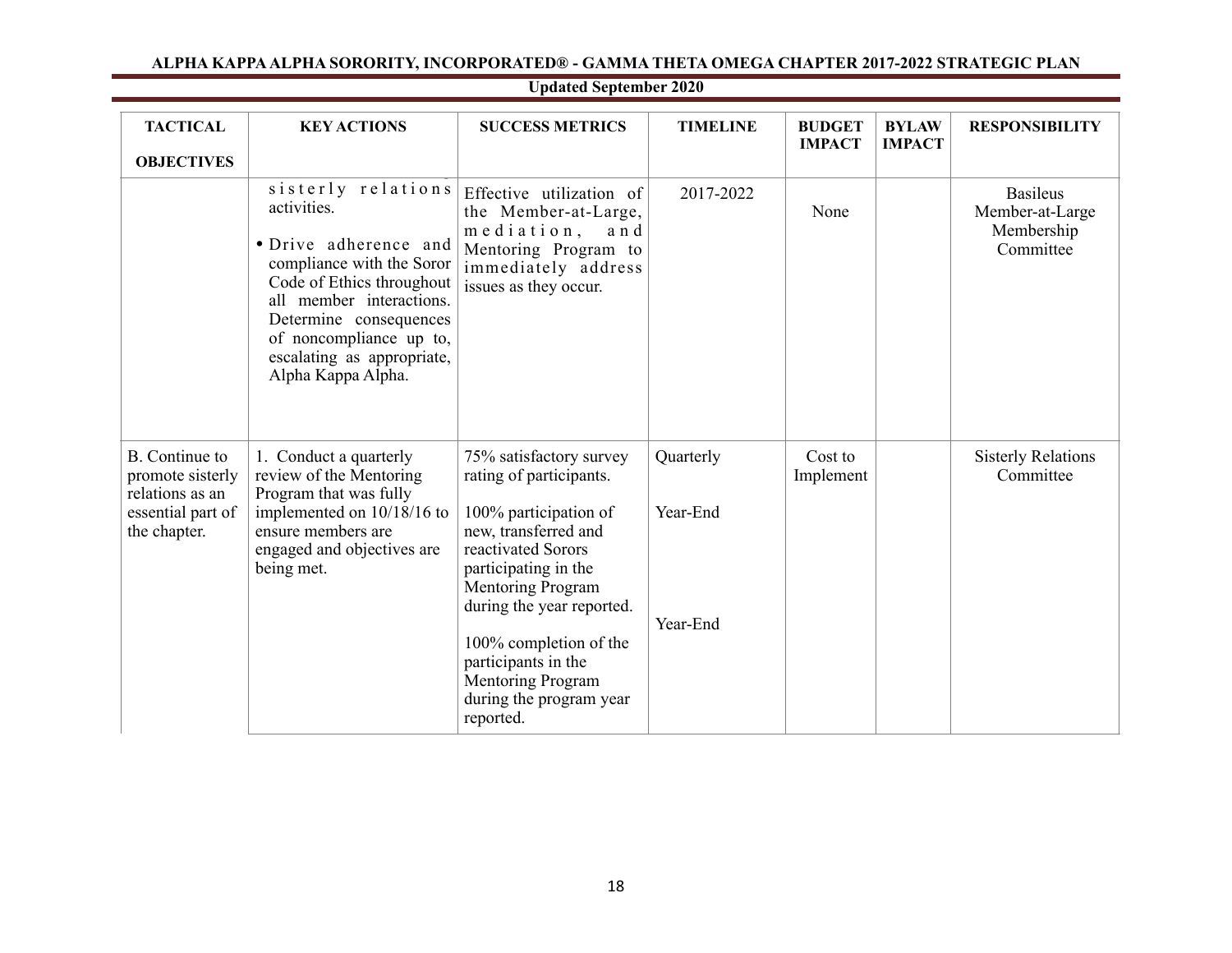| <b>TACTICAL</b><br><b>OBJECTIVES</b> | <b>KEY ACTIONS</b>                                                                                                                                                                                                                                     | <b>SUCCESS METRICS</b> | <b>TIMELINE</b> | <b>BUDGET</b><br><b>IMPACT</b> | <b>BYLAW</b><br><b>IMPACT</b> | <b>RESPONSIBILITY</b>                                   |
|--------------------------------------|--------------------------------------------------------------------------------------------------------------------------------------------------------------------------------------------------------------------------------------------------------|------------------------|-----------------|--------------------------------|-------------------------------|---------------------------------------------------------|
|                                      | 2. Clarify and strengthen the $\vert$ Role identified and<br>role of Hostess Groups to formalized.<br>improve communication<br>and enhance sisterly<br>relations.                                                                                      |                        | 2017-2022       | None                           |                               | <b>First Anti-Basileus</b><br>Hostess Group<br>Chairmen |
|                                      | 3. Meet with members Information provided to<br>randomly to discuss the $\vert$ B a s i l e u s a n d / o r<br>pulse of the Chapter and Executive Board.<br>facilitate fair and<br>conciliatory resolutions<br>when disputes arise between<br>members. |                        | On-going        | None                           |                               | Member-at-Large                                         |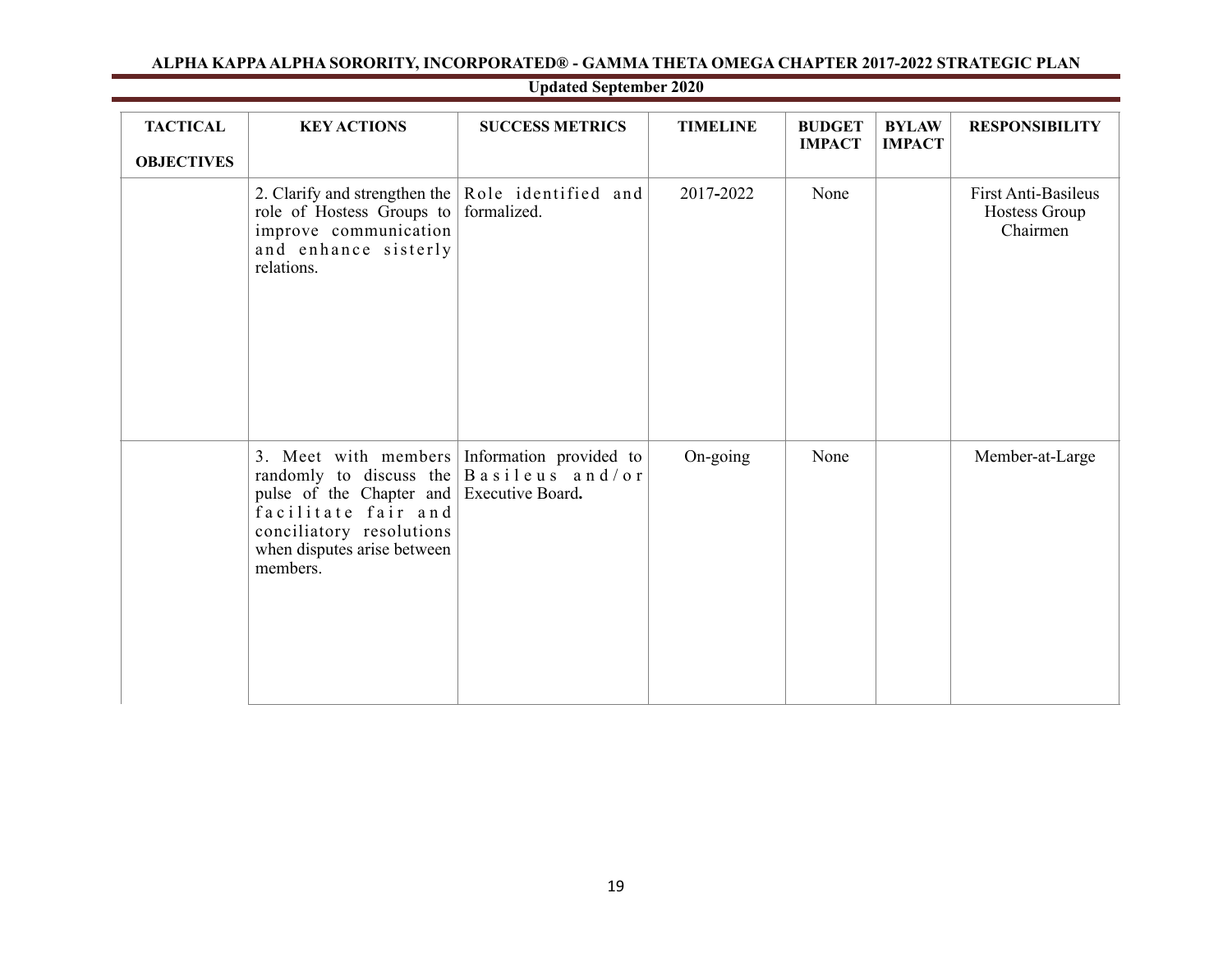<span id="page-20-1"></span>**Updated September 2020**

# **STRATEGIC PRIORITY 2 SISTERLY RELATIONS & ETHICS**

# **GOAL**: *Promote and address the moral and cultural issues of character, respect, high ethical standards and unity of purpose and commitment as addressed in the Soror Code of Ethics[.11](#page-20-0)*

| <b>TACTICAL</b><br><b>OBJECTIVES</b>      | <b>KEY ACTIONS</b>                                                           | <b>SUCCESS METRICS</b>                                                        | <b>TIMELINE</b>     | <b>BUDGET</b><br><b>IMPACT</b> | <b>BYLAW</b><br><b>IMPACT</b> | <b>RESPONSIBILITY</b>                                                                                                   |
|-------------------------------------------|------------------------------------------------------------------------------|-------------------------------------------------------------------------------|---------------------|--------------------------------|-------------------------------|-------------------------------------------------------------------------------------------------------------------------|
| C. Embrace<br>Generational<br>Differences | Buddies" workshop<br>the<br>for<br>membership.                               | 1. Host a "Tech Participation of at least 10 seasoned<br>and "buddy" members. | Ongoing             | Cost to<br>Implement           |                               | <b>Sisterly Relations</b><br>Committee<br>Technology<br>Committee                                                       |
|                                           | 2. Continue to<br>honor the Chapter's  <br>Golden and Silver<br>Star Sorors. | Host annual Golden and Silver Stars<br>Sorors' celebration.                   | $2017 -$<br>Ongoing | Cost to<br>Implement           |                               | <b>History Committee</b><br>Membership<br>Committee<br><b>Sisterly Relations</b><br>Committee<br>Protocol<br>Committees |

<span id="page-20-0"></span>Alpha Kappa Alpha Sorority, Incorporated July 2018-2028 Strategic Plan *[11](#page-20-1)*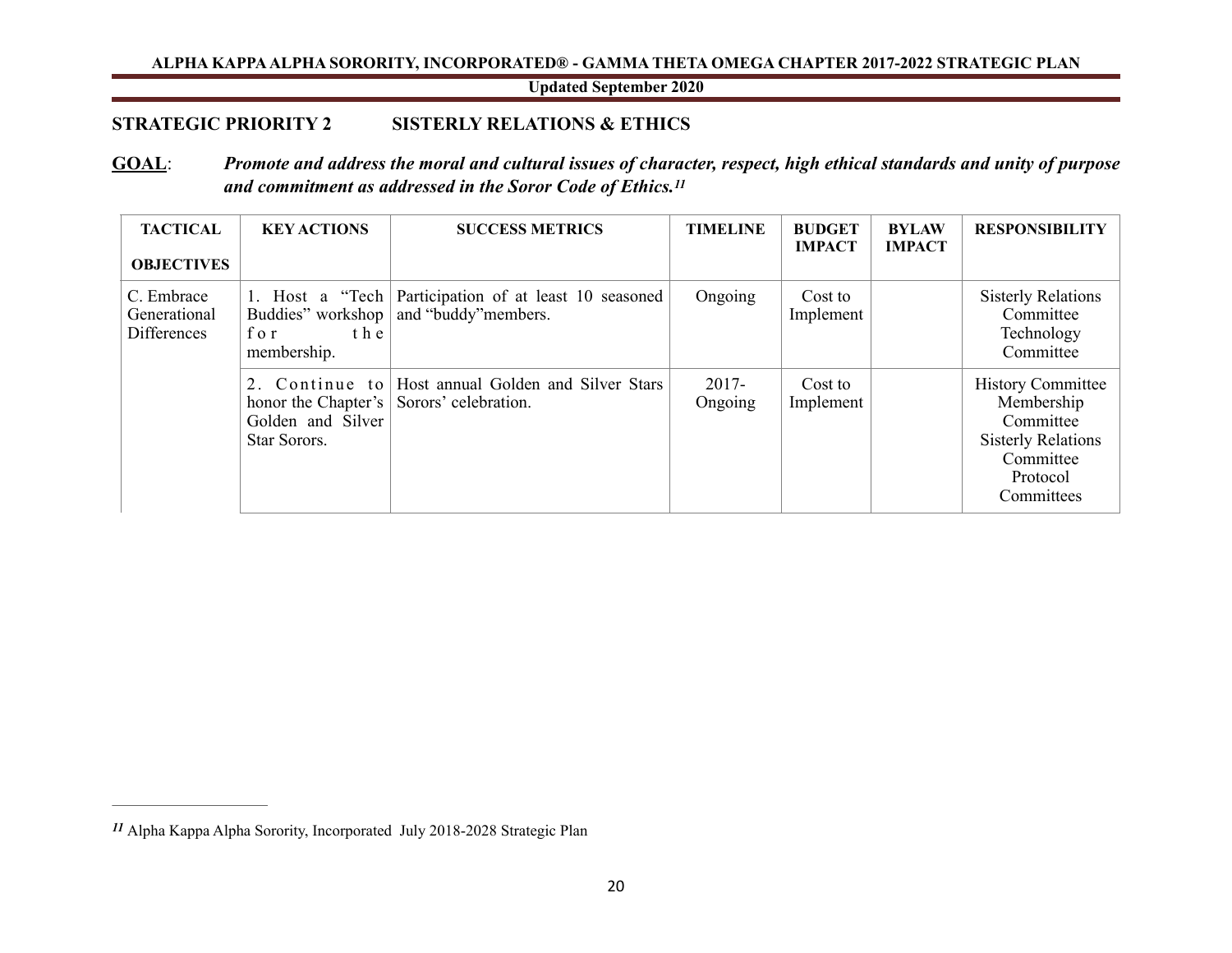| <b>TACTICAL</b><br><b>OBJECTIVES</b> | <b>KEY ACTIONS</b>                                    | <b>SUCCESS METRICS</b>                                                                                                                                                                          | <b>TIMELINE</b> | <b>BUDGET</b><br><b>IMPACT</b> | <b>BYLAW</b><br><b>IMPACT</b> | <b>RESPONSIBILITY</b>                    |
|--------------------------------------|-------------------------------------------------------|-------------------------------------------------------------------------------------------------------------------------------------------------------------------------------------------------|-----------------|--------------------------------|-------------------------------|------------------------------------------|
|                                      | $commutation$ communication chapter.<br>open with the | 3. Continue to keep $\vert$ Conduct at least two (2) joint chapter<br>the lines of meetings with the undergraduate                                                                              | Ongoing         | None                           |                               | Undergraduate<br><b>Advisory Council</b> |
|                                      | enhancement of the $\vert$<br>undergraduate           | undergraduate Undergraduate Chapter members were<br>chapters and represented at two $(2)$ Chapter<br>contribute to the programs and one $(1)$ fundraising<br>activity during the calendar year. | 2020-2022       |                                |                               |                                          |
|                                      | sisterhood.                                           | Graduate chapter members attended<br>two (2) undergraduate chapter<br>programs and two (2) fundraising<br>activities during the calendar year.                                                  |                 |                                |                               |                                          |
|                                      |                                                       | 100% participation of undergraduates<br>and Undergraduate Activities<br>Committee members in the Mentoring<br>Program during the year reported.                                                 |                 |                                |                               |                                          |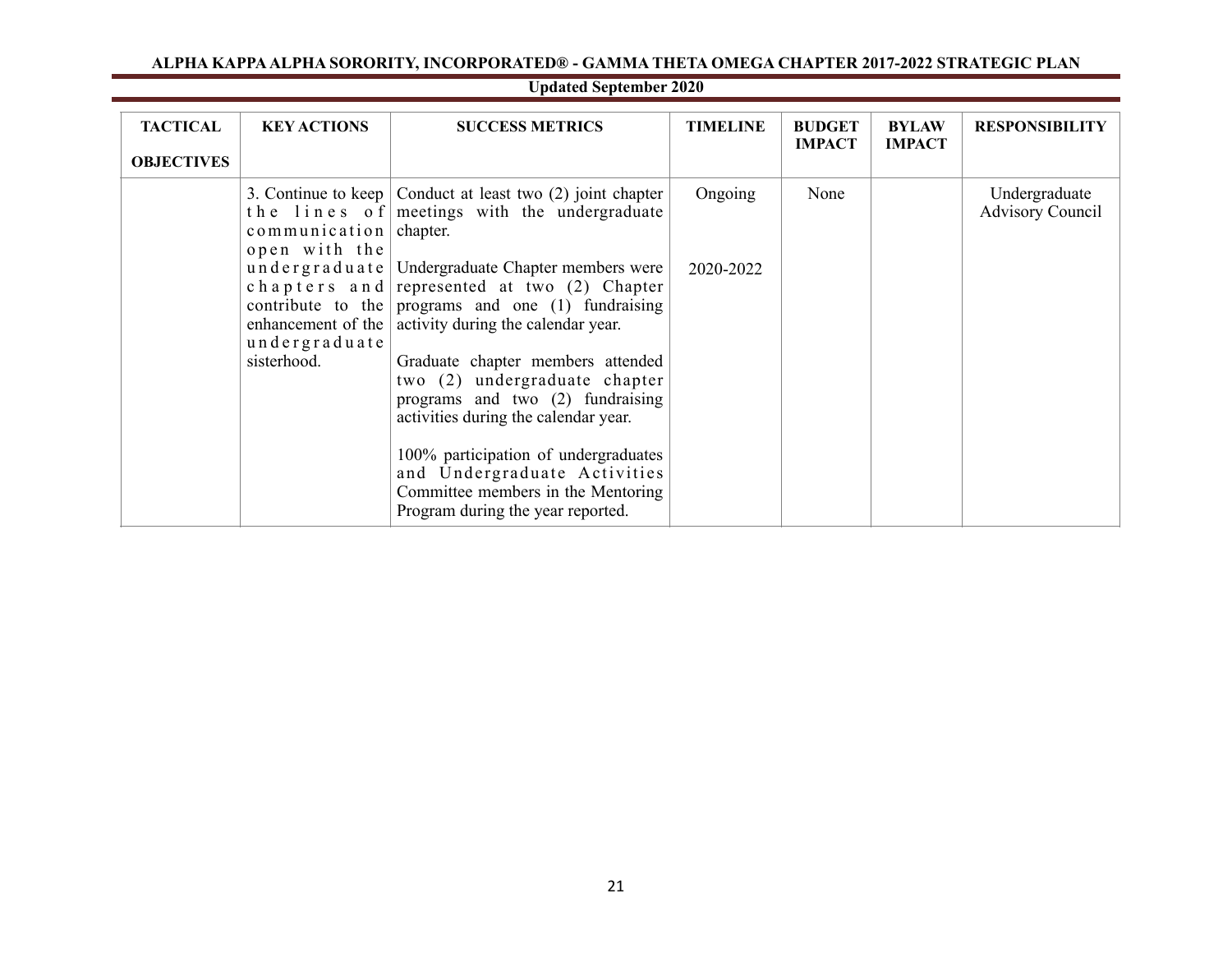<span id="page-22-2"></span><span id="page-22-0"></span>**Updated September 2020**

# **STRATEGIC PRIORITY 3 LEADERSHIP DEVELOPMENT**

# **GOAL**: *Implement activities and training that empowers members to be leaders within the Chapter consistent with the mission to cultivate and encourage high scholastic and ethical standards[.12](#page-22-1)*

| <b>TACTICAL</b><br><b>OBJECTIVES</b>                                                             | <b>KEY ACTIONS</b>                                                 | <b>SUCCESS METRICS</b>                                                                                                                                                                                                                                                                                                                                                                                                                            | <b>TIMELINE</b>         | <b>BUDGET</b><br><b>IMPACT</b> | <b>BYLAW</b><br><b>IMPACT</b> | <b>RESPONSIBILITY</b>               |
|--------------------------------------------------------------------------------------------------|--------------------------------------------------------------------|---------------------------------------------------------------------------------------------------------------------------------------------------------------------------------------------------------------------------------------------------------------------------------------------------------------------------------------------------------------------------------------------------------------------------------------------------|-------------------------|--------------------------------|-------------------------------|-------------------------------------|
| A. Create a<br>process for<br>recognizing,<br>developing, and<br>retaining<br>effective leaders. | implement<br>leadership<br>development<br>and succession<br>plans. | Develop and $\vert$ 1. Core competencies developed are<br>necessary for effective leadership<br>and succession planning (i.e.,<br>training that empowers; consistent<br>with the mission; effective<br>leadership development; required<br>leadership for the future of the<br>Chapter). It is incumbent upon the<br>responsible entities to identify the<br>core competencies.<br>2. Succession Plan Developed<br>3. Succession Plan Implemented | Ongoing<br>2021<br>2021 | Cost to<br>Implement           |                               | <b>Basileus</b><br>Ad Hoc Committee |

<span id="page-22-1"></span>Alpha Kappa Alpha Sorority, Incorporated July 2018-2028 Strategic Plan *[12](#page-22-2)*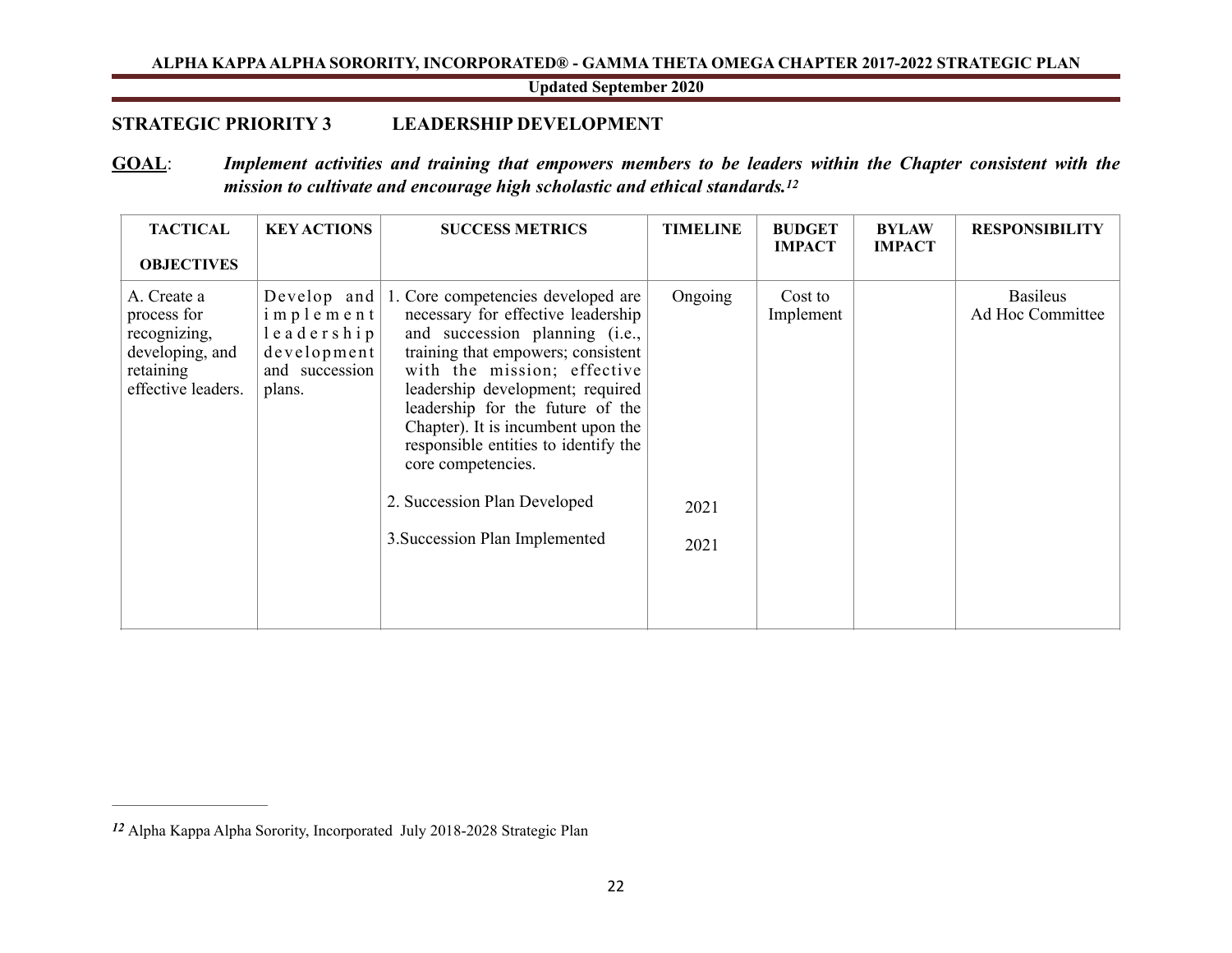<span id="page-23-0"></span>**Updated September 2020**

# **STRATEGIC PRIORITY 4 STRUCTURE AND OPERATIONS**

# **GOAL:** *Enhance the Chapter's governance to advance the Chapter's effectiveness and sustainability in support of the membership and its mission by strengthening organizational infrastructure and operational processes.*

| <b>TACTICAL</b><br><b>OBJECTIVES</b>                                   | <b>KEY ACTIONS</b>                                                                                                                                                         | <b>SUCCESS METRICS</b>                                                                                           | <b>TIMELINE</b>                                                         | <b>BUDGET</b><br><b>IMPACT</b> | <b>BYLAW</b><br><b>IMPACT</b> | <b>RESPONSIBILITY</b>                                                       |
|------------------------------------------------------------------------|----------------------------------------------------------------------------------------------------------------------------------------------------------------------------|------------------------------------------------------------------------------------------------------------------|-------------------------------------------------------------------------|--------------------------------|-------------------------------|-----------------------------------------------------------------------------|
| $A$ .<br>$g \circ v$ erning<br>$documents$ and<br>ensure transparency. | Maintain $ 1$ . Ensure that all<br>governing documents, are<br>updated as needed and<br>are in compliance with<br>Alpha Kappa Alpha's<br>requirements(i.e.<br>Governance). | Documents updated within<br>90 days of acceptance                                                                | Ongoing;<br>Documents<br>updated<br>within 90<br>days of<br>acceptance. | None                           |                               | Parliamentarian<br><b>Standards</b><br>Committee<br>Technology<br>Committee |
|                                                                        | 2. Provide easy access of<br>governing documents to<br>all members.                                                                                                        | Documents placed on<br>protected website for<br>electronic viewing. Hard<br>copies provided where<br>applicable. | On-Going                                                                | Cost to<br>Implement           |                               | Parliamentarian<br><b>Standards</b><br>Committee<br>Technology<br>Committee |
| B. Maintain the<br>Strategic Plan as a<br>"Living Document"            | 1. Drive implementation,<br>monitoring, and<br>evaluation of the strategic<br>$o b$ jectives<br>and<br>corresponding action<br>plans. Report results to<br>the Chapter.    | Updates reported at forums<br>established by the Basileus.                                                       | Ongoing                                                                 | None                           |                               | <b>Basileus</b><br><b>Strategic Planning</b><br>Committee                   |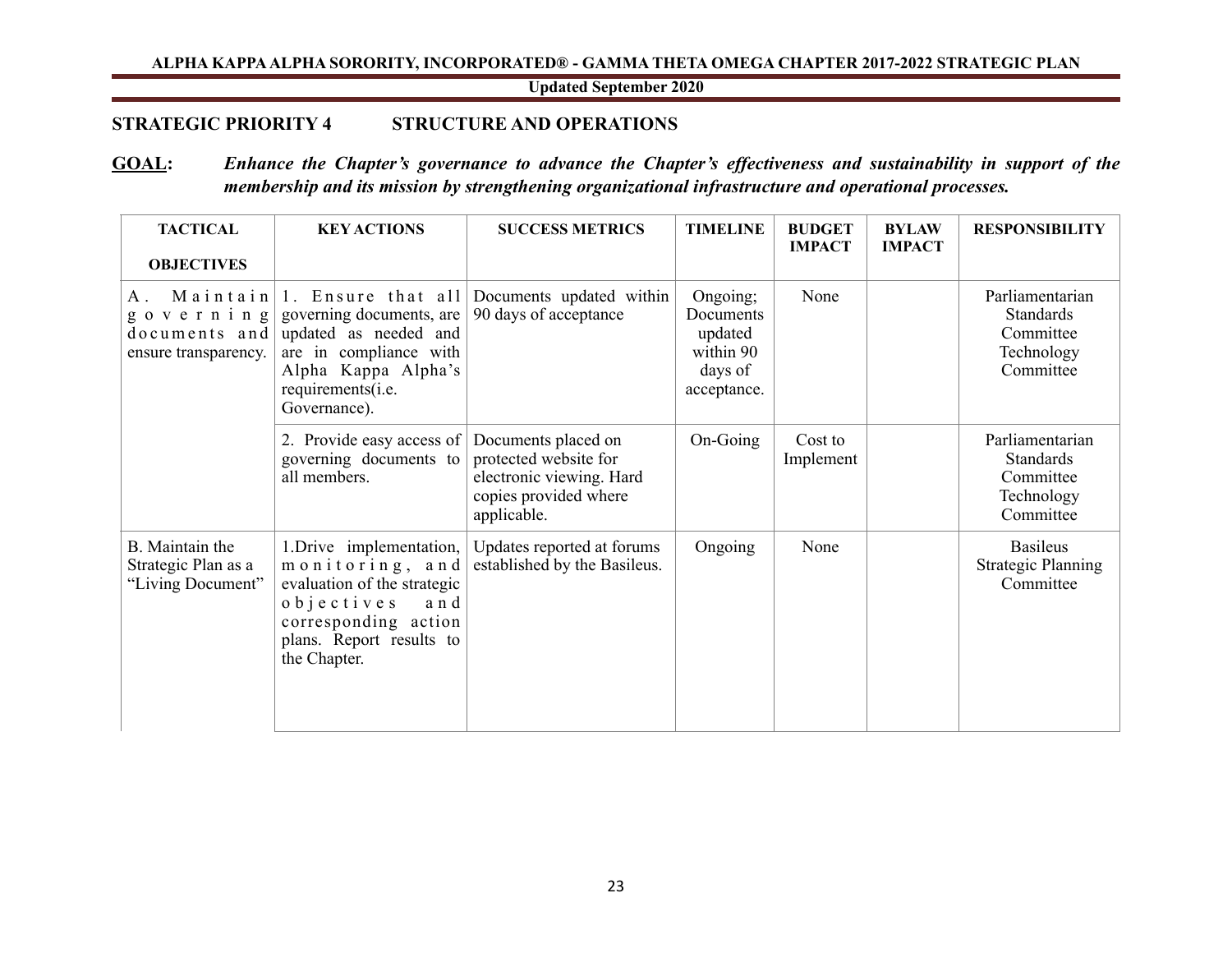| <b>TACTICAL</b><br><b>OBJECTIVES</b> | <b>KEY ACTIONS</b>                                                                                                         | <b>SUCCESS METRICS</b>                                                                                                                                                                                                                                             | <b>TIMELINE</b> | <b>BUDGET</b><br><b>IMPACT</b> | <b>BYLAW</b><br><b>IMPACT</b> | <b>RESPONSIBILITY</b>                                                               |
|--------------------------------------|----------------------------------------------------------------------------------------------------------------------------|--------------------------------------------------------------------------------------------------------------------------------------------------------------------------------------------------------------------------------------------------------------------|-----------------|--------------------------------|-------------------------------|-------------------------------------------------------------------------------------|
|                                      | relates to the needs of the orientation.<br>membership, the local<br>community and the<br>Mission of Gamma Theta<br>Omega. | 2. Conduct an ongoing The Vision, Mission, and<br>review of the Vision, Guiding Principles reviewed<br>Mission, and Guiding annually at the beginning of<br>Principles and their $ a $ new year, during the<br>continued relevance as it $ $ Chapter's retreat and | 2019-2022       |                                |                               | <b>Basileus</b><br><b>Executive Board</b><br><b>Strategic Planning</b><br>Committee |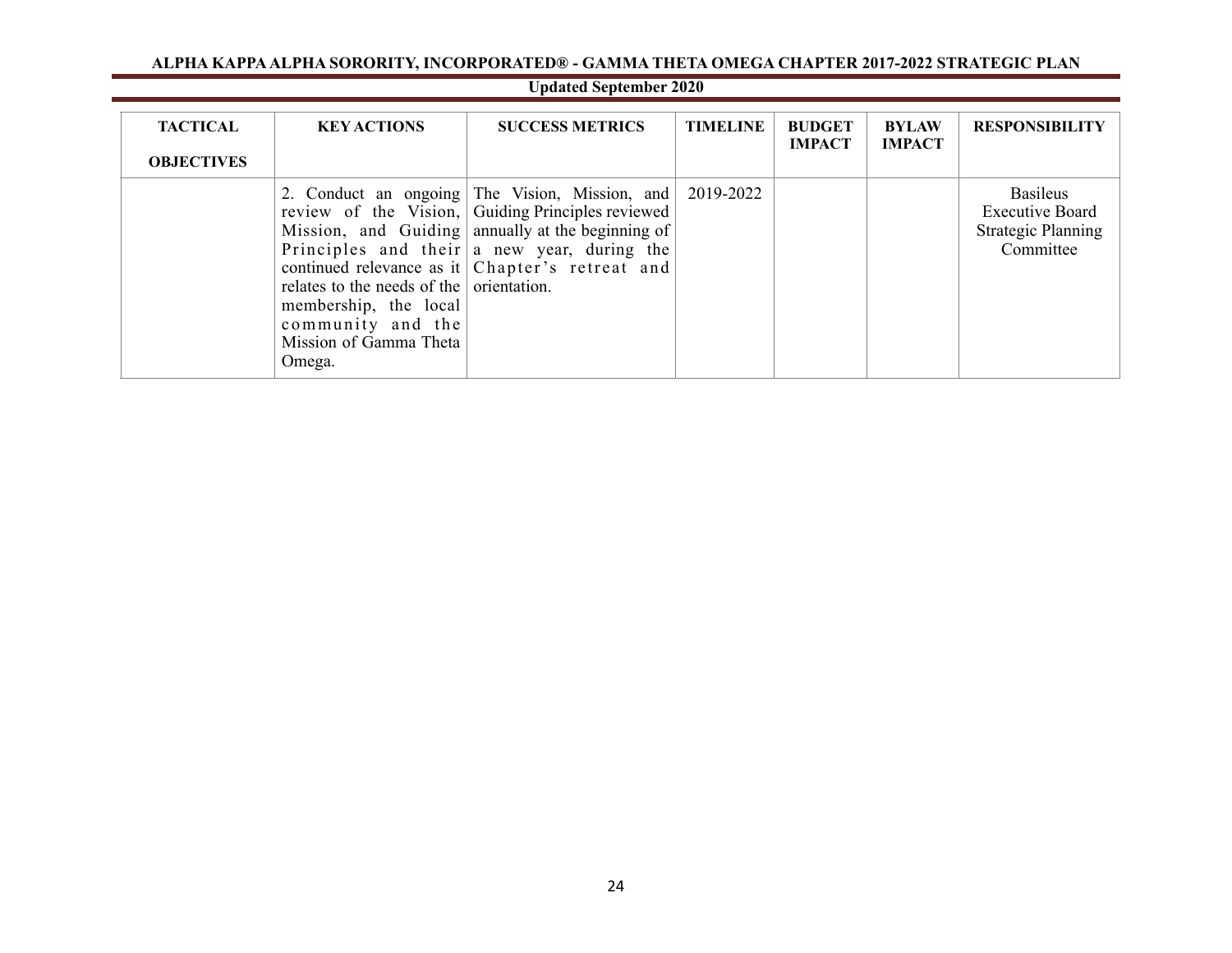**Updated September 2020**

# **STRATEGIC PRIORITY 4 STRUCTURE AND OPERATIONS**

# **GOAL:** *Enhance the Chapter's governance to advance the Chapter's effectiveness and sustainability in support of the membership and its mission by strengthening organizational infrastructure and operational processes.*

| <b>TACTICAL</b><br><b>OBJECTIVES</b>                                       | <b>KEY ACTIONS</b>                                                                                                                                                                                                                                         | <b>SUCCESS METRICS</b>                                                                                             | <b>TIMELINE</b>        | <b>BUDGET</b><br><b>IMPACT</b> | <b>BYLAW</b><br><b>IMPACT</b> | <b>RESPONSIBILITY</b>                                                                |
|----------------------------------------------------------------------------|------------------------------------------------------------------------------------------------------------------------------------------------------------------------------------------------------------------------------------------------------------|--------------------------------------------------------------------------------------------------------------------|------------------------|--------------------------------|-------------------------------|--------------------------------------------------------------------------------------|
| C. Enhance<br><b>Efficient</b> and<br>Effective<br>Committee<br>Operations | 1. Develop a process for the<br>annual review and update of<br>the Chapter's Standard<br>Operating Policy and<br>Procedure Manual(SOPs) to<br>encourage timely review<br>and determine whether a<br>process is relevant, obsolete,<br>or needs to be added | Review processes developed<br>and include process in the<br>SOP <sub>s</sub> .                                     | Ongoing                | None                           |                               | <b>Bylaws Committee</b><br><b>Standards Committee</b>                                |
|                                                                            | Conduct an annual<br>2.<br>review of SOPs and propose<br>changes where applicable.                                                                                                                                                                         | Reviewed conducted and<br>proposed changes<br>documented, approved,<br>published, and presented to<br>the Chapter. | On-going               | <b>TBD</b>                     |                               | <b>Standards Committee</b><br><b>Bylaws Committee</b><br><b>Technology Committee</b> |
|                                                                            | 3. Review and monitor<br>implementation of written<br>operational procedures<br>(SOPs) against the actual<br>operations of Committees.<br>Ensure collaborative efforts<br>across functions/                                                                | Review and monitor<br>Committees operation.<br>Determine utilization of<br>written operational<br>procedures.      | Quarterly<br>Quarterly | <b>TBD</b>                     |                               | <b>Standards Committee</b>                                                           |
|                                                                            | committees.                                                                                                                                                                                                                                                | Conduct training.                                                                                                  | Annually               |                                |                               |                                                                                      |
|                                                                            |                                                                                                                                                                                                                                                            | Report to the Chapter                                                                                              | Semi-<br>Annually      |                                |                               |                                                                                      |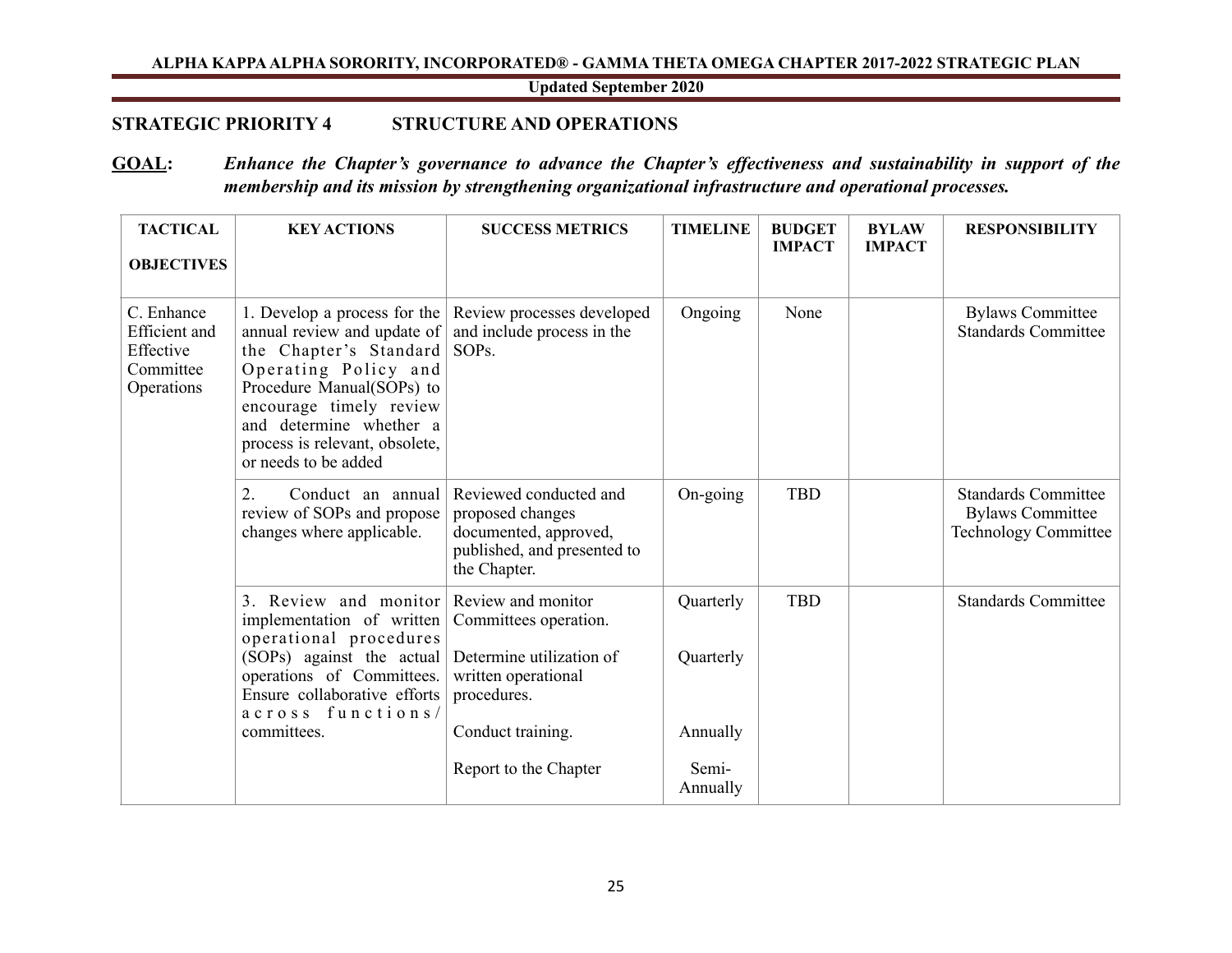<span id="page-26-0"></span>**Updated September 2020**

# *\***STRATEGIC PRIORITY 5 PROGRAMS OF SERVICE**

# **GOAL:** *Enhance implementation of Alpha Kappa Alpha's Programs of Service locally and the Chapter's programs by increasing community mpact and visibility*

| <b>TACTICAL</b><br><b>OBJECTIVES</b>                              | <b>KEY ACTIONS</b>                                                                                                                                                                                                                                                                                                                                                                                                                                                                                                                                            | <b>SUCCESS</b><br><b>METRICS</b>                                                                | <b>TIMELINE</b>     | <b>BUDGET</b><br><b>IMPACT</b> | <b>IMPACT</b> | <b>BYLAW ESPONSIBILITY</b>                                                                                      |
|-------------------------------------------------------------------|---------------------------------------------------------------------------------------------------------------------------------------------------------------------------------------------------------------------------------------------------------------------------------------------------------------------------------------------------------------------------------------------------------------------------------------------------------------------------------------------------------------------------------------------------------------|-------------------------------------------------------------------------------------------------|---------------------|--------------------------------|---------------|-----------------------------------------------------------------------------------------------------------------|
| Alpha Kappa Alpha's target areas of<br>established guidelines.    | A. Implement required Continue to implement the following five<br>Alpha Kappa Alpha's<br>Programs of Service in $\vert$ 2018-2022 platform under the theme<br>accordance with "Exemplifying Excellence Through<br>Sustainable Service":<br>TARGET 1: HBCU FOR LIFE: A CALL TO<br>ACTION (Alpha Kappa Alpha's 2018-2022<br>Signature Program, #CAP is included under<br>Target 1.)<br>TARGET 2: WOMEN'S HEALTHCARE AND<br><b>WELLNESS</b><br>TARGET 3: BUILDING YOUR ECONOMIC<br><b>LEGACY</b><br><b>TARGET 4: THE ARTS!</b><br><b>TARGET 5: GLOBAL IMPACT</b> | All five<br>targets areas<br>implemented<br>in accordance<br>with<br>established<br>guidelines. | 2018-2022           | Cost to<br>Implement           |               | 1st Anti-<br><b>Basileus</b><br>Program<br>Committees<br><b>Standards</b><br>Committee<br>Protocol<br>Committee |
| <b>B.</b> Measure Community<br>Impact of Programs and<br>Services | Establish a baseline for impact and measure<br>success/impact of programs based upon<br>feedback received from the community                                                                                                                                                                                                                                                                                                                                                                                                                                  | Baseline<br>established.                                                                        | 2017 and<br>Ongoing | <b>TBD</b>                     |               | 1st Anti-<br><b>Basileus</b><br>Program<br>Committees                                                           |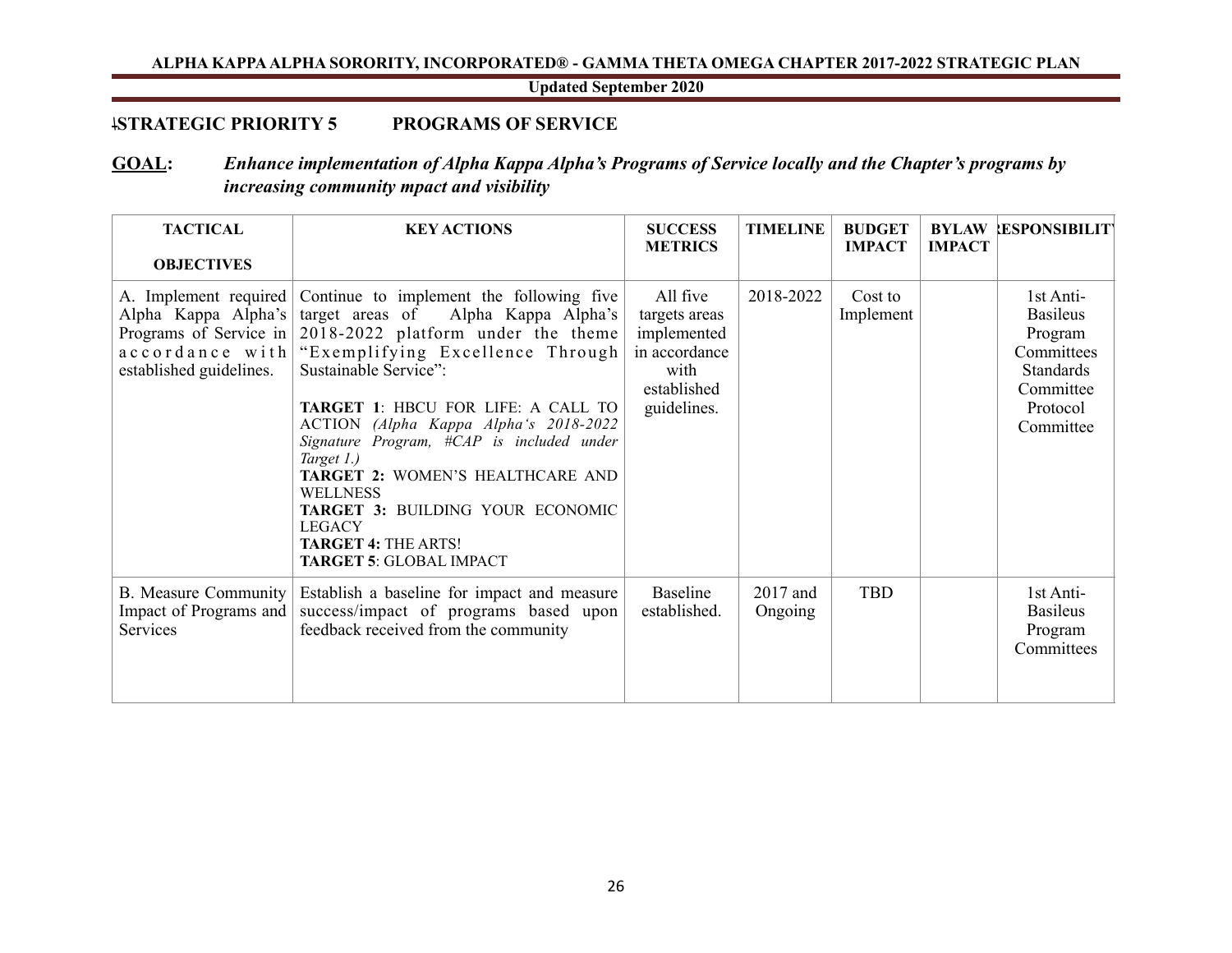# **Updated September 2020**

| <b>TACTICAL</b><br><b>OBJECTIVES</b>                                                                                           | <b>KEY ACTIONS</b>                                                                                                                                                                                                                                                                                                                                                  | <b>SUCCESS</b><br><b>METRICS</b>                                                     | <b>TIMELINE</b> | <b>BUDGET</b><br><b>IMPACT</b> | <b>IMPACT</b> | <b>BYLAW LESPONSIBILITY</b>                                                             |
|--------------------------------------------------------------------------------------------------------------------------------|---------------------------------------------------------------------------------------------------------------------------------------------------------------------------------------------------------------------------------------------------------------------------------------------------------------------------------------------------------------------|--------------------------------------------------------------------------------------|-----------------|--------------------------------|---------------|-----------------------------------------------------------------------------------------|
| not limited to:<br>Emerging Young<br>Leaders (EYL)<br>Precious Pearls<br><b>ASCEND</b> sm<br>Ivy AKAdemy<br>Miss Teenage Tampa | C. Monitor the Continue to monitor the effectiveness and<br>effectiveness of all of community impact of the Chapter's local<br>the Chapter's local programs to determine sustainability as it<br>programs including but relates to cost effectiveness (Return On<br>Investment) and the successful<br>implementation of Alpha Kappa Alpha's<br>Programs of Service. | Results<br>reported to the<br>membership<br>and changes<br>made where<br>applicable. | Annually        |                                | <b>TBD</b>    | 1st Anti-<br><b>Basileus</b><br><b>Standards</b><br>Committee<br>Programs<br>Committees |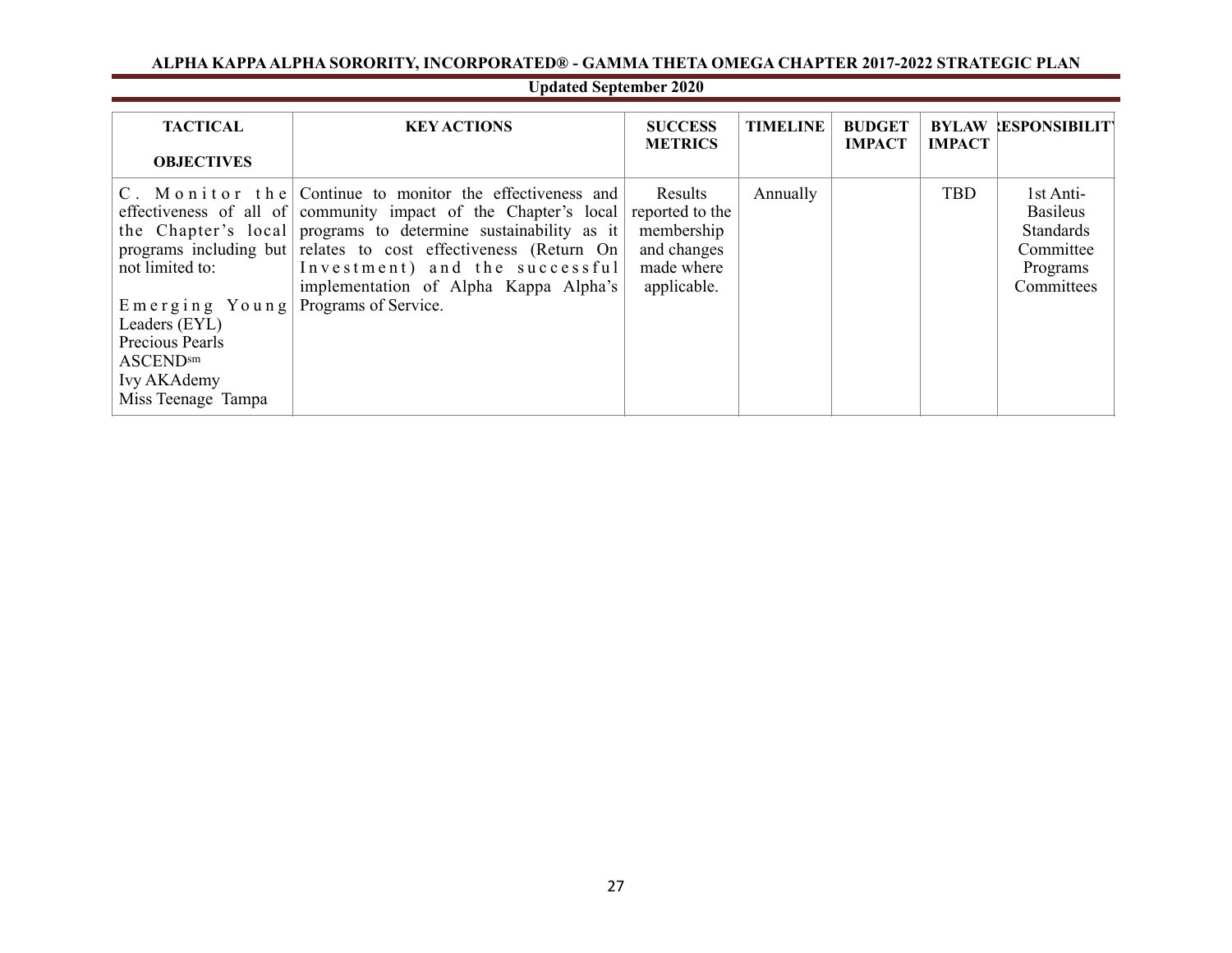| <b>TACTICAL</b><br><b>OBJECTIVES</b>                                                                                                                                                                               | <b>KEY ACTIONS</b>                                                                                                                                                                                                                                                              | <b>SUCCESS METRICS</b>                                                                                                                                                                                                                                                                                                                                                                                                      | <b>TIMELINE</b>                             | <b>BUDGET</b><br><b>IMPACT</b>     | <b>BYLAW</b><br><b>IMPACT</b> | <b>RESPONSIBILITY</b>                                                                         |
|--------------------------------------------------------------------------------------------------------------------------------------------------------------------------------------------------------------------|---------------------------------------------------------------------------------------------------------------------------------------------------------------------------------------------------------------------------------------------------------------------------------|-----------------------------------------------------------------------------------------------------------------------------------------------------------------------------------------------------------------------------------------------------------------------------------------------------------------------------------------------------------------------------------------------------------------------------|---------------------------------------------|------------------------------------|-------------------------------|-----------------------------------------------------------------------------------------------|
| D. Leverage and integrate<br>$m$ a r k e t i n g<br>and<br>communication strategies to<br>increase awareness of<br>$(b$ rand<br>programs<br>management); and generate<br>more community support/<br>participation. | 1. Develop and<br>implement a<br>strategic<br>communication<br>plan on one $(1)$<br>community<br>service project<br>that will help the<br>Chapter integrate<br>all mediums of<br>communication<br>and identify<br>target audiences.<br>Measure success<br>of<br>implementation. | <b>Communication Plan</b><br>developed and<br>implemented for one (1)<br>community service<br>project.<br>Program advertised via<br>two (2) new media<br>contacts.<br>Community Plan model/<br>template developed in<br>2019 followed for<br>marketing of all<br>programs and changed<br>as needed. Plan made<br>available on GTO<br>members-only website -<br>Committee Chairman<br><b>Toolbox</b><br>Increased traffic on | 2019<br>2019-2022<br>2019-2022<br>2020-2022 | Cost to<br>Implement<br><b>TBD</b> |                               | First Anti-Basileus<br>Programs Committee<br>Ivy Leaf Reporter<br><b>Technology Committee</b> |
|                                                                                                                                                                                                                    |                                                                                                                                                                                                                                                                                 | online resources utilized<br>for marketing.                                                                                                                                                                                                                                                                                                                                                                                 |                                             |                                    |                               |                                                                                               |

28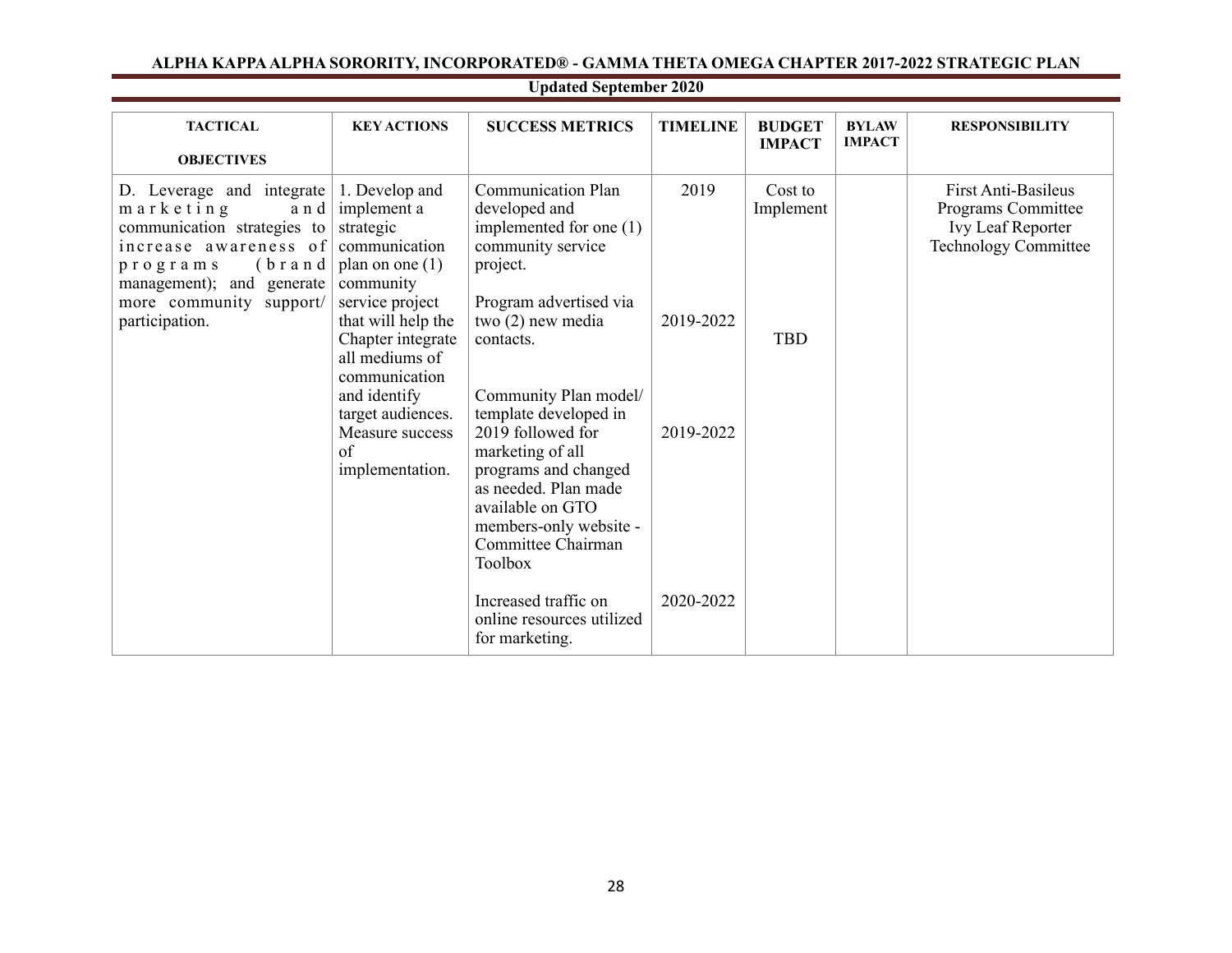<span id="page-29-0"></span>**Updated September 2020**

# **STRATEGIC PRIORITY 6 FINANCE AND SUSTAINABILITY**

**GOAL:** *Improve financial stability and sustainability to support the Chapter's programs and organizational infrastructure by developing, implementing, and enhancing operational efficiencies; providing transparency; and working in partnership with Gamma Theta Omega, Incorporated to secure diverse revenue sources.* 

| <b>TACTICAL</b><br><b>OBJECTIVES</b>                                                                                                                  | <b>KEY ACTIONS</b>                                                                                                                                       | <b>SUCCESS METRICS</b>                                            | <b>TIMELINE</b> | <b>BUDGET</b><br><b>IMPACT</b> | <b>BYLAW</b><br><b>IMPACT</b> | <b>RESPONSIBILITY</b>             |
|-------------------------------------------------------------------------------------------------------------------------------------------------------|----------------------------------------------------------------------------------------------------------------------------------------------------------|-------------------------------------------------------------------|-----------------|--------------------------------|-------------------------------|-----------------------------------|
| A. Enhance<br>Operational<br>Efficiencies                                                                                                             | 1. Create process map for<br>receipts and disbursement of<br>funds and add to on-line<br>resources.                                                      | Two process flows<br>created and launched<br>via online resource. | 2019            | Cost to<br>Implement           |                               | <b>Finance Committee</b>          |
| (Identify, review,<br>recommend and<br>implement the<br>most efficient and<br>effective<br>procedures for<br>receipt and<br>disbursement of<br>funds) | 2. Initiate the development of a<br>strategic budgeting process.<br>Solicit Finance committee<br>member's involvement in<br>documenting current process. | Report on the<br>feasibility of<br>implementing the<br>process.   | 2019            | None                           |                               | <b>Executive Board</b><br>Finance |
|                                                                                                                                                       | 3. Complete overall review of<br>Financial policies and<br>procedures to identify gaps/<br>missing documented procedures.                                |                                                                   |                 |                                |                               | <b>Finance Committee</b>          |
|                                                                                                                                                       | 4. Develop a monitoring tool to<br>ensure compliance with<br>established procedures.                                                                     |                                                                   |                 |                                |                               |                                   |
|                                                                                                                                                       | 5. Coordinate the completion of<br>external audit.                                                                                                       |                                                                   |                 |                                |                               |                                   |
|                                                                                                                                                       | 6. Conduct an internal audit.                                                                                                                            |                                                                   |                 |                                |                               |                                   |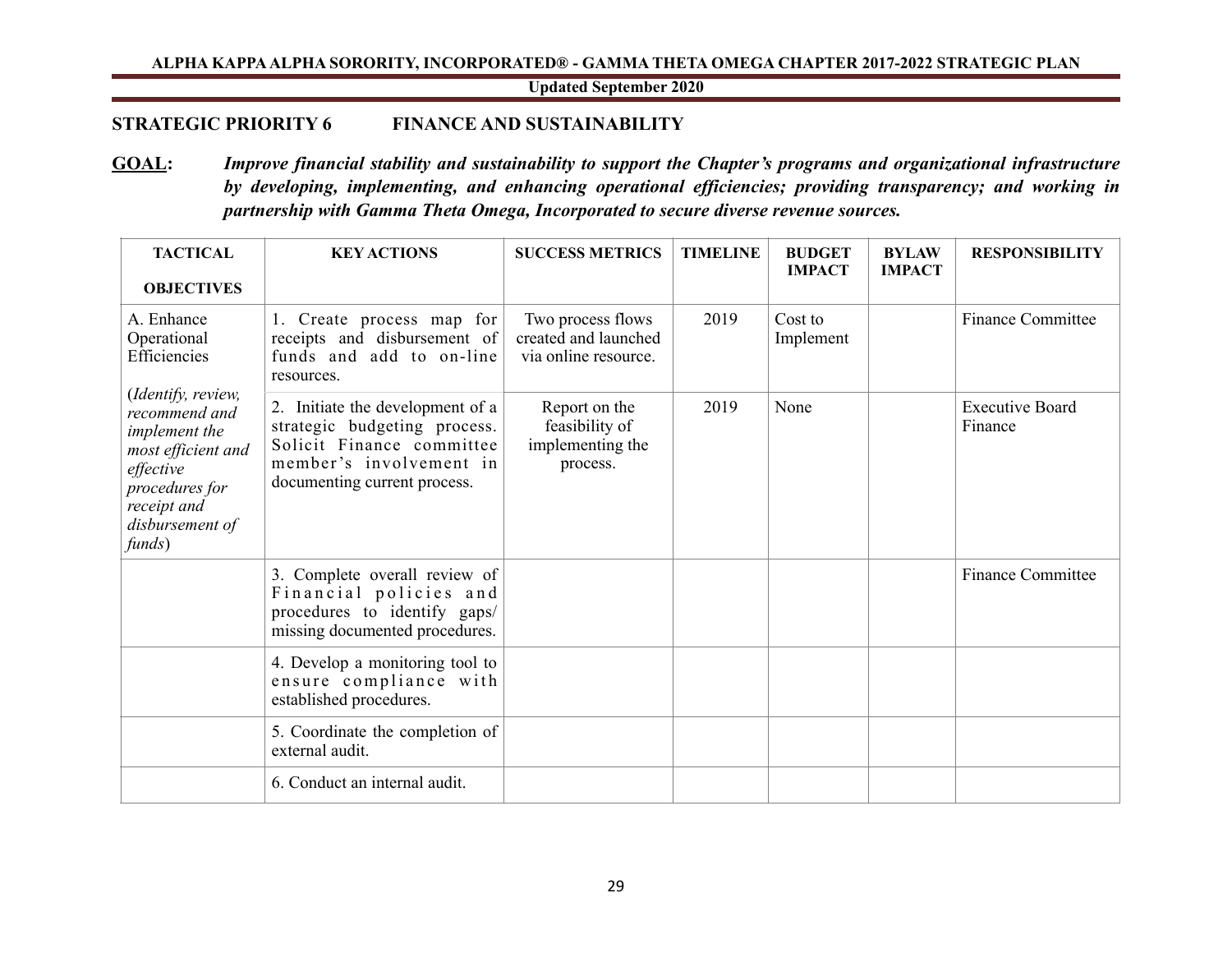| <b>TACTICAL</b><br><b>OBJECTIVES</b>                                   | <b>KEY ACTIONS</b>                                                                                                                                                                                                       | <b>SUCCESS METRICS</b>                             | <b>TIMELINE</b> | <b>BUDGET</b><br><b>IMPACT</b> | <b>BYLAW</b><br><b>IMPACT</b> | <b>RESPONSIBILITY</b>                                                           |
|------------------------------------------------------------------------|--------------------------------------------------------------------------------------------------------------------------------------------------------------------------------------------------------------------------|----------------------------------------------------|-----------------|--------------------------------|-------------------------------|---------------------------------------------------------------------------------|
|                                                                        | 7. Meet with the financial<br>officers and budget finance<br>committee to review audit<br>results. Present results to the<br>Executive Board.                                                                            |                                                    |                 |                                |                               |                                                                                 |
| <b>B.</b> Provide<br>Training and On-<br>Going Technical<br>Assistance | 1. Conduct at least two $(2)$<br>trainings (with standard training)<br>curriculum) annually for committee member<br>Committee Chairmen/Officers   assigned to each<br>and the membership on the<br>budget and processes. | Trainings conducted<br>and a Finance<br>Committee. | Annually        | Cost to<br>Implement           |                               | <b>Executive Board</b><br><b>Finance Committee</b><br><b>Committee Chairmen</b> |
|                                                                        | 2. Determine feasibility of<br>mandatory budget and process<br>training.                                                                                                                                                 |                                                    |                 |                                |                               |                                                                                 |
|                                                                        | 3. Assign a go-to resource to<br>work with committees on<br>finance questions e.g. budget<br>process.                                                                                                                    |                                                    |                 |                                |                               |                                                                                 |

30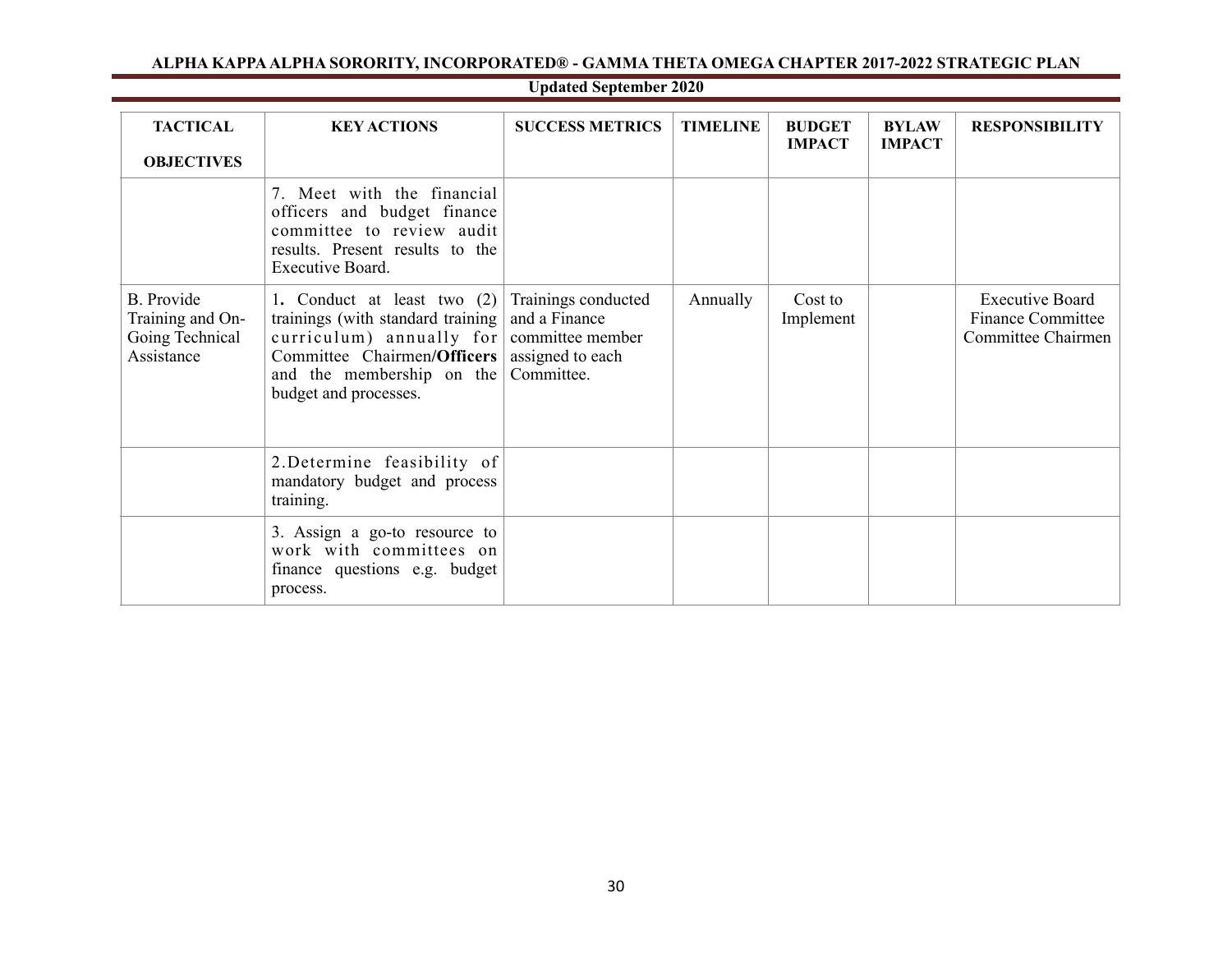**Updated September 2020**

# **STRATEGIC PRIORITY 6 FINANCE AND SUSTAINABILITY**

**GOAL:** *Improve financial stability and sustainability to support the Chapter's programs and organizational infrastructure by developing, implementing, and enhancing operational efficiencies; providing transparency; and working in partnership with Gamma Theta Omega, Incorporated to secure diverse revenue sources.* 

| <b>TACTICAL</b><br><b>OBJECTIVES</b>     | <b>KEY ACTIONS</b>                                                                                                                                                                                                                                                           | <b>SUCCESS METRICS</b>                                                                                                     | <b>TIMELINE</b>  | <b>BUDGET</b><br><b>IMPACT</b> | <b>BYLAW</b><br><b>IMPACT</b> | <b>RESPONSIBILITY</b>                                                                 |
|------------------------------------------|------------------------------------------------------------------------------------------------------------------------------------------------------------------------------------------------------------------------------------------------------------------------------|----------------------------------------------------------------------------------------------------------------------------|------------------|--------------------------------|-------------------------------|---------------------------------------------------------------------------------------|
| C. Provide<br>Transparency               | 1. Continue to keep members<br>informed about the operating<br>budget and expenses via the online<br>resource and reports made available<br>during Chapter meetings.                                                                                                         | Reports generated and<br>made accessible via<br>online resource and hard<br>copies distributed during<br>Chapter meetings. | Monthly          | Cost to<br>Implement           |                               | Finance<br>Committee                                                                  |
| D. Ensure effective<br>use of resources. | 1. Measure and evaluate the<br>effectiveness of the Chapter's<br>programs and funding levels (ROI)<br>to ensure that programs are<br>effectively managed and remedial<br>action is recommended for<br>programs that are not financially<br>efficient or effective/impactful. | Programs evaluated;<br>funding levels<br>determined; changes<br>made in delivery and<br>funding, if applicable.            | 2018-<br>Ongoing | None                           |                               | <b>First Anti-Basileus</b><br>Second Anti-<br><b>Basileus</b><br>Finance<br>Committee |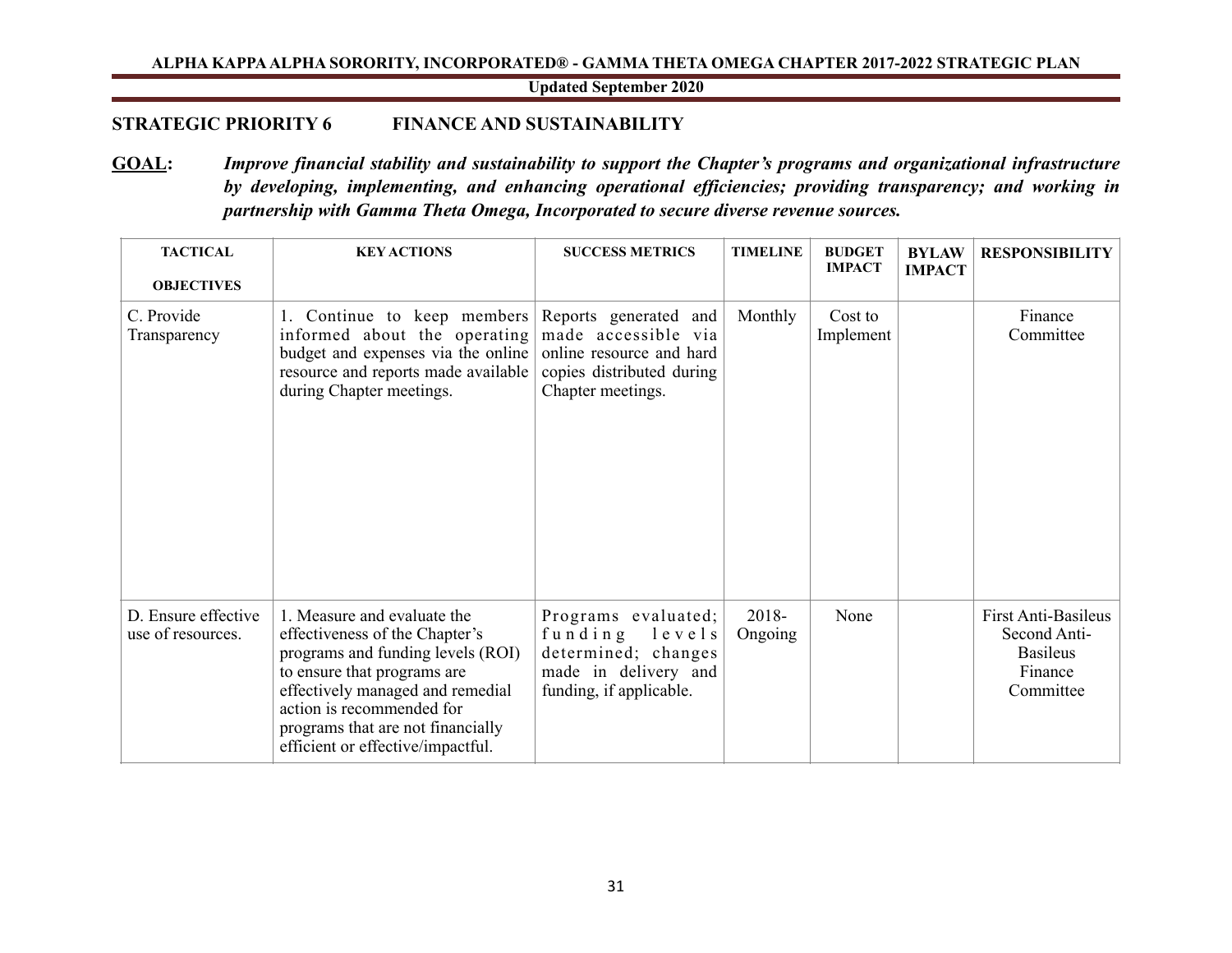**Updated September 2020**

# **STRATEGIC PRIORITY 6 FINANCE AND SUSTAINABILITY**

**GOAL:** *Improve financial stability and sustainability to support the Chapter's programs and organizational infrastructure by developing, implementing, and enhancing operational efficiencies; providing transparency; and working in partnership with Gamma Theta Omega, Incorporated to secure diverse revenue sources.* 

| <b>TACTICAL</b><br><b>OBJECTIVES</b>                                                                                                                                                                                                       | <b>KEY ACTIONS</b>                                                                                                                                          | <b>SUCCESS METRICS</b>                                                                                  | <b>TIMELINE</b>   | <b>BUDGET</b><br><b>IMPACT</b> | <b>BYLAW</b><br><b>IMPACT</b> | <b>RESPONSIBILITY</b>                                         |
|--------------------------------------------------------------------------------------------------------------------------------------------------------------------------------------------------------------------------------------------|-------------------------------------------------------------------------------------------------------------------------------------------------------------|---------------------------------------------------------------------------------------------------------|-------------------|--------------------------------|-------------------------------|---------------------------------------------------------------|
| E. Further enhance the<br>partnership between the<br>Chapter and Gamma<br>Theta Omega,<br>Incorporated to secure<br>diverse revenue sources<br>that will supplement<br>annual dues and<br>assessment revenue to:<br>support programs; fund | 1. Review current<br>Memorandum of<br>Understanding (MOU)<br>between the Chapter and<br>Gamma Theta Omega, Inc.<br>to determine if it should be<br>revised. | Review completed and MOU<br>revised if applicable.                                                      | Annually          | None                           |                               | <b>Executive Board</b>                                        |
| scholarships; and,<br>operations.                                                                                                                                                                                                          | 2. Identify at least one<br>signature sponsor and<br>inform Gamma Theta<br>Omega, Incorporated.                                                             | One signature sponsor identified<br>and information submitted to<br>Gamma Theta Omega,<br>Incorporated. | 2019-<br>Annually | None                           |                               | First<br>Anti-Basileus<br>Financial<br>Resources<br>Committee |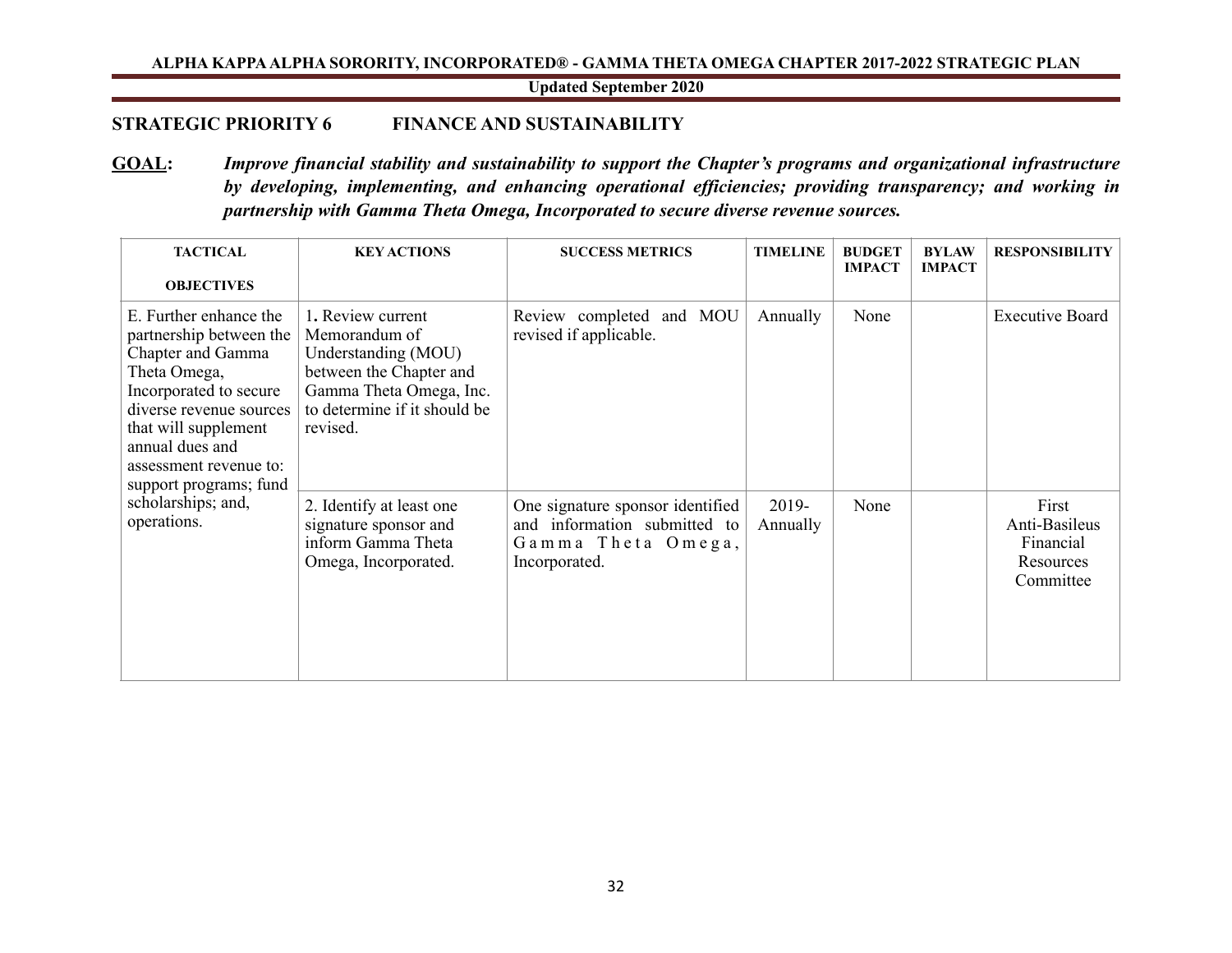# <span id="page-33-2"></span><span id="page-33-0"></span>**Updated September 2020**

# **STRATEGIC PRIORITY 7 COLLABORATIONS AND PARTNERSHIPS**

# **GOAL:** *Maintain and expand collaborative relationships.[13](#page-33-1)*

| <b>TACTICAL</b><br><b>OBJECTIVES</b>                                                                                                                                                                                                                                                                 | <b>KEY ACTIONS</b>                                                                                                                                                                                                                                                                            | <b>SUCCESS</b><br><b>METRICS</b>                                                                                                                         | <b>TIMELINE</b>                 | <b>BUDGET</b><br><b>IMPACT</b> | <b>BYLAW</b><br><b>IMPACT</b> | <b>RESPONSIBILITY</b>                                                                                                            |
|------------------------------------------------------------------------------------------------------------------------------------------------------------------------------------------------------------------------------------------------------------------------------------------------------|-----------------------------------------------------------------------------------------------------------------------------------------------------------------------------------------------------------------------------------------------------------------------------------------------|----------------------------------------------------------------------------------------------------------------------------------------------------------|---------------------------------|--------------------------------|-------------------------------|----------------------------------------------------------------------------------------------------------------------------------|
| A. Further enhance the $\vert$ 1. Review current<br>partnership between the Memorandum of<br>Chapter and Gamma Theta<br>Omega, Incorporated to<br>ensure stable and sustainable<br>resources (secure diverse<br>revenue sources) that will<br>support programs, fund<br>scholarships, and operations | Understanding (MOU)<br>between the Chapter and<br>Gamma Theta Omega, Inc. to<br>determine if it should be<br>revised/renewed.<br>2. Create/activate a check and<br>balance implementation<br>process that reinforces<br>achievement of financial<br>strategies created by the<br>corporation. | R e v i e w<br>completed<br>MOU's and<br>revise<br>$\sigma$ $\mathbf{r}$<br>discontinue if<br>applicable<br>Documentation<br>of working<br>relationship. | Annually<br>$2017 -$<br>Ongoing | None                           |                               | <b>Executive Board</b><br><b>Financial Resource</b><br>Committee                                                                 |
| B. Collaborate with relevant<br>organizations for the<br>beneficial exchange of<br>knowledge and resources.                                                                                                                                                                                          | 1. Develop processes and<br>systems to initiate and<br>evaluate partnerships.                                                                                                                                                                                                                 | Identify and<br>develop at least<br>two partnerships                                                                                                     | Annually<br>$2019 - 2022$       | Cost to<br>Implement           |                               | <b>Basileus</b><br><b>Executive Board</b><br>First Anti-Basileus<br>Programs<br>Committee<br>Financial<br>Resources<br>Committee |

<span id="page-33-1"></span>Alpha Kappa Alpha Sorority, Incorporated July 2018-2028 Strategic Plan *[13](#page-33-2)*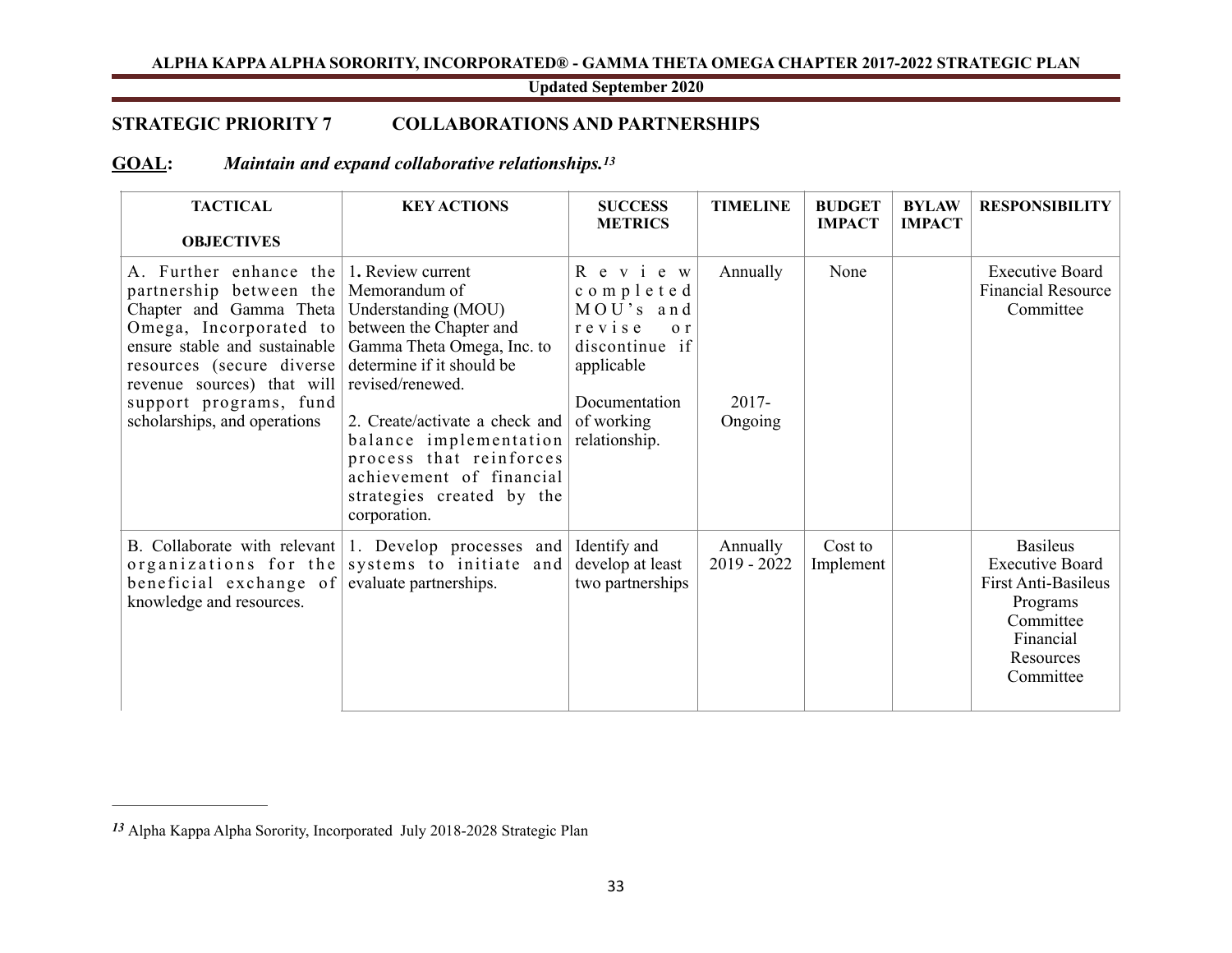| <b>Updated September 2020</b>        |                                                                                                                                 |                                  |                 |                                |                               |                                   |  |  |
|--------------------------------------|---------------------------------------------------------------------------------------------------------------------------------|----------------------------------|-----------------|--------------------------------|-------------------------------|-----------------------------------|--|--|
| <b>TACTICAL</b><br><b>OBJECTIVES</b> | <b>KEY ACTIONS</b>                                                                                                              | <b>SUCCESS</b><br><b>METRICS</b> | <b>TIMELINE</b> | <b>BUDGET</b><br><b>IMPACT</b> | <b>BYLAW</b><br><b>IMPACT</b> | <b>RESPONSIBILITY</b>             |  |  |
|                                      | 2. Continue to actively Documentation<br>participate in the local of participation.<br>National Pan Hellenic Council<br>(NPHC). |                                  | 2019-2022       | Cost to<br>Implement           |                               | <b>Basileus</b><br>NPHC Committee |  |  |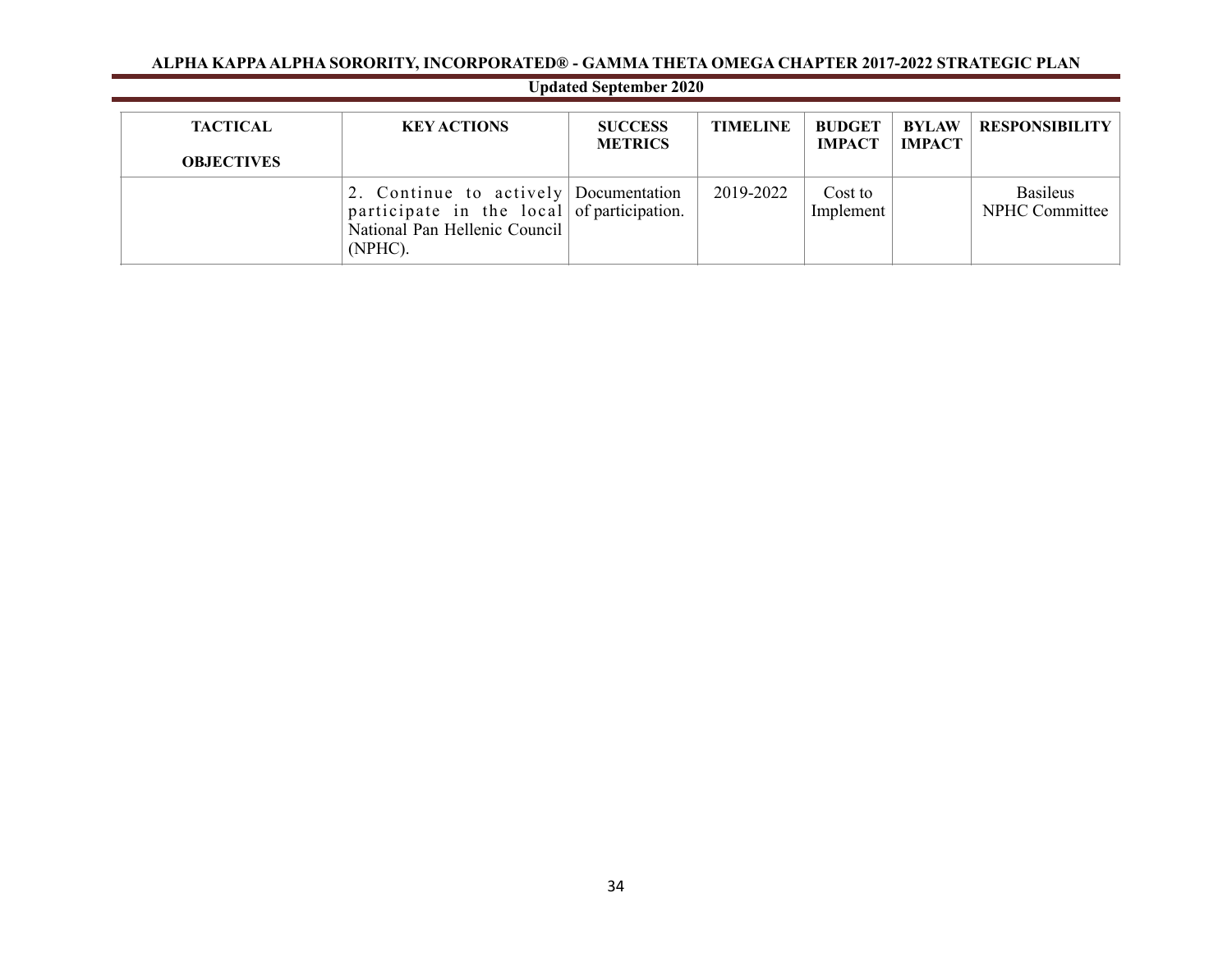# <span id="page-35-1"></span>**Updated September 2020**

# **STRATEGIC PRIORITY 7 COLLABORATIONS AND PARTNERSHIPS**

# **GOAL:** *Maintain and expand collaborative relationships.[14](#page-35-0)*

| <b>TACTICAL</b><br><b>OBJECTIVES</b>                | <b>KEY ACTIONS</b>                                                                                                                                                                                                         | <b>SUCCESS</b><br><b>METRICS</b>                                                                                 | <b>TIMELINE</b> | <b>BUDGET</b><br><b>IMPACT</b> | <b>BYLAW</b><br><b>IMPACT</b> | <b>RESPONSIBIL</b><br><b>ITY</b>                                                      |
|-----------------------------------------------------|----------------------------------------------------------------------------------------------------------------------------------------------------------------------------------------------------------------------------|------------------------------------------------------------------------------------------------------------------|-----------------|--------------------------------|-------------------------------|---------------------------------------------------------------------------------------|
|                                                     | 3. Continue to actively collaborate Documentation<br>with relevant community of participation<br>organizations to increase voter<br>registration and turnout and address<br>key issues that affect the local<br>community. |                                                                                                                  | 2019-2022       |                                |                               | <b>Basileus</b><br>AKA<br>Connection                                                  |
| C. Enhance sponsorships and<br>diversified funding. | 1. Seek sponsorships to help defray<br>the cost of programs of service and<br>local initiatives.                                                                                                                           | At least two<br>sponsors<br>identified and<br>resources<br>provided.                                             | Annually        | Cost to<br>Implement           |                               | First Anti-<br><b>Basileus</b><br>Financial<br>Resources and<br>Programs<br>Committee |
|                                                     | 2. Capture data and measure,<br>quantifiably the return on<br>investment.                                                                                                                                                  | Data captured<br>and results<br>presented to the<br>membership and<br>to sponsors that<br>provided<br>resources. | Annually        |                                |                               |                                                                                       |

<span id="page-35-0"></span>Alpha Kappa Alpha Sorority, Incorporated July 2018-2028 Strategic Plan *[14](#page-35-1)*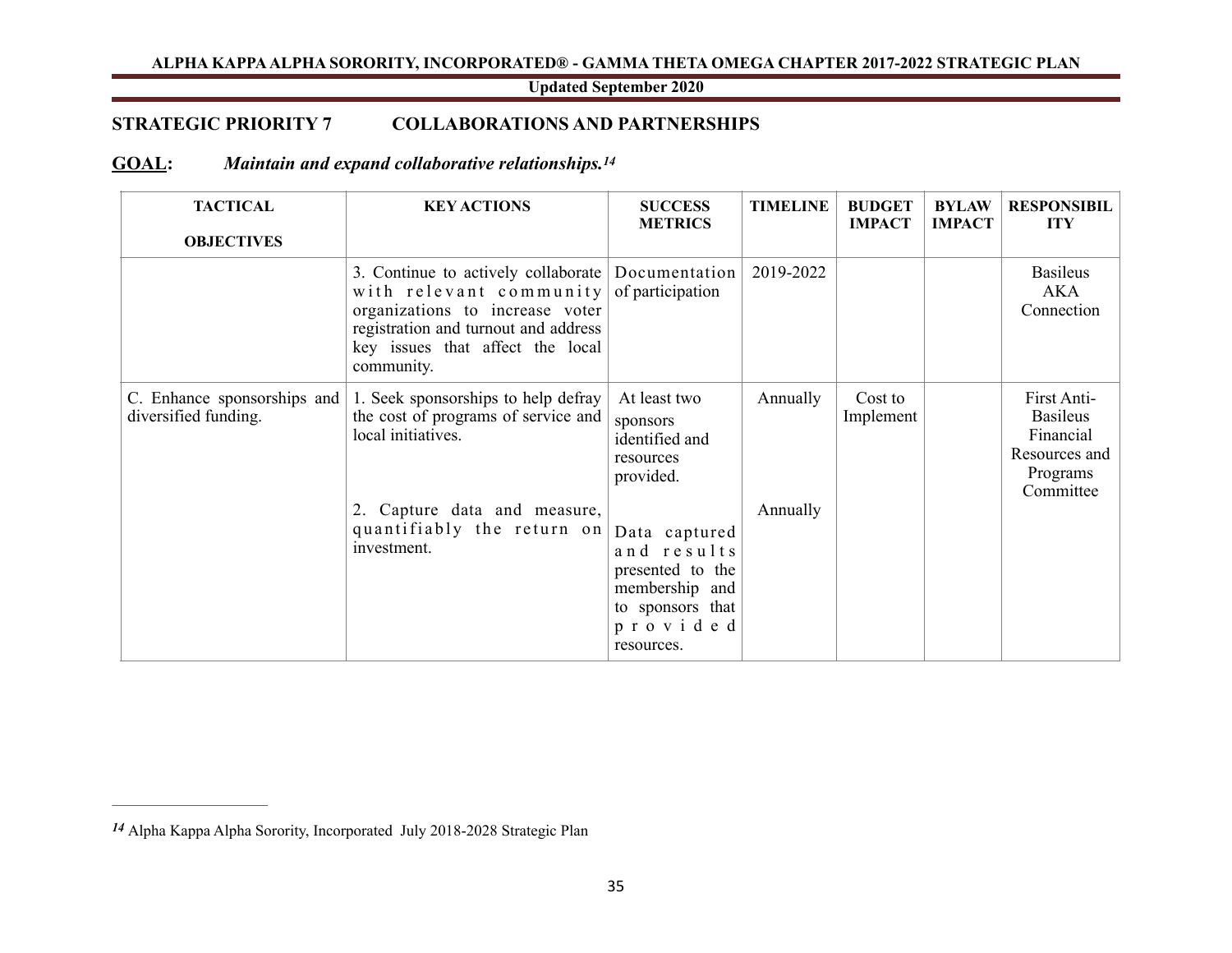# <span id="page-36-2"></span><span id="page-36-0"></span>**Updated September 2020**

# **STRATEGIC PRIORITY 8 RISK MANAGEMENT**

# **GOAL:** *Identify, quantify and manage risk exposure for the Chapter[.15](#page-36-1)*

| <b>TACTICAL</b><br><b>OBJECTIVES</b> | <b>KEY ACTIONS</b>                     | <b>SUCCESS METRICS</b>                                | <b>TIMELINE</b> | <b>BUDGET</b><br><b>IMPACT</b> | <b>BYLAW</b><br><b>IMPACT</b> | <b>RESPONSIBILITY</b>                               |
|--------------------------------------|----------------------------------------|-------------------------------------------------------|-----------------|--------------------------------|-------------------------------|-----------------------------------------------------|
| Manage Risk<br>Exposure              | Develop a Risk<br>Management Plan.     | Plan developed.                                       | 2019            | Cost to<br>Implement           |                               | <b>Basileus</b><br>Risk Management<br>Legal Counsel |
|                                      | Implement the Risk<br>Management Plan. | Plan implemented and<br>implementation<br>documented. | 2019            |                                |                               | <b>Basileus</b><br>Risk Management<br>Legal Counsel |

<span id="page-36-1"></span>Alpha Kappa Alpha Sorority, Incorporated July 2018-2028 Strategic Plan *[15](#page-36-2)*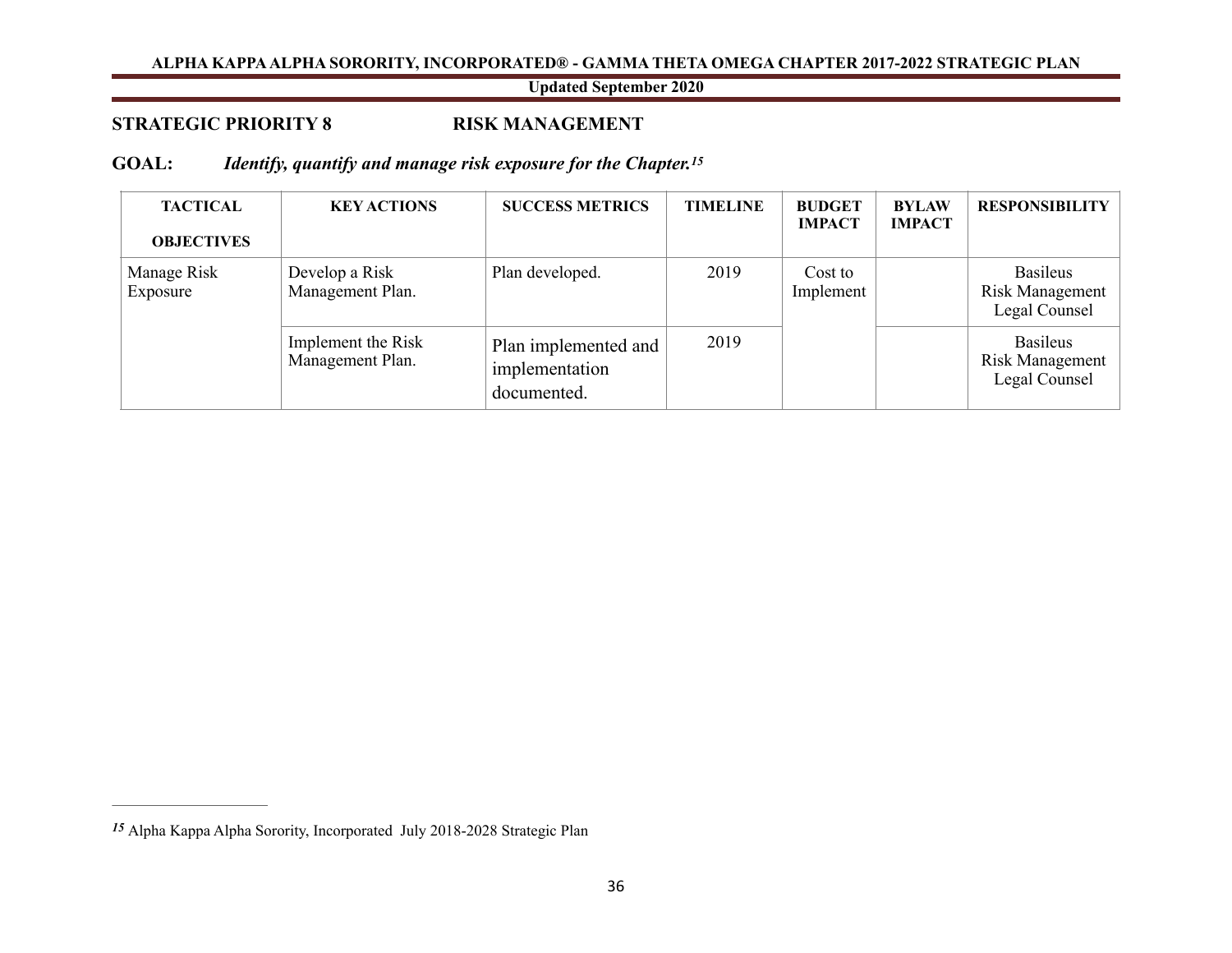<span id="page-37-2"></span><span id="page-37-0"></span>**Updated September 2020**

# **STRATEGIC PRIORITY 9 TECHNOLOGY**

# **GOAL:** *Use technology to improve the delivery and impact of programs of service, enhance communication and collaboration and streamline processes[.16](#page-37-1)*

| <b>TACTICAL</b><br><b>OBJECTIVES</b>                        | <b>KEY ACTIONS</b>                                                                                                                                                                                                                                                                       | <b>SUCCESS</b><br><b>METRICS</b>                                            | <b>TIMELINE</b>    | <b>BUDGET</b><br><b>IMPACT</b> | <b>BYLAW</b><br><b>IMPACT</b> | <b>RESPONSIBILITY</b>                                                                  |
|-------------------------------------------------------------|------------------------------------------------------------------------------------------------------------------------------------------------------------------------------------------------------------------------------------------------------------------------------------------|-----------------------------------------------------------------------------|--------------------|--------------------------------|-------------------------------|----------------------------------------------------------------------------------------|
| Optimize Usage of 1. Continue to leverage and<br>Technology | integrate technology (Social<br>Media etc) to effectively<br>communicate with the<br>membership and the<br>community.                                                                                                                                                                    | Documentation of<br>usage of<br>technology and<br>evaluation of<br>results. | On-going           | None                           |                               | Ivy Leaf Reporter<br>Standards<br>Committee and<br>Technology<br>Committee<br>Chairman |
|                                                             | Develop a technology Current and future<br>plan for the assessment of technology<br>current technology utilized resources identified<br>by the Chapter and to with proposed<br>identify future technology<br>needs that will enhance the<br>Chapter's ability to achieve<br>its mission. | timelines and<br>budget<br>implications.                                    | Update<br>Annually | <b>TBD</b>                     |                               | Technology<br>Committee<br><b>Finance Committee</b>                                    |

<span id="page-37-1"></span>Alpha Kappa Alpha Sorority, Incorporated July 2018-2028 Strategic Plan *[16](#page-37-2)*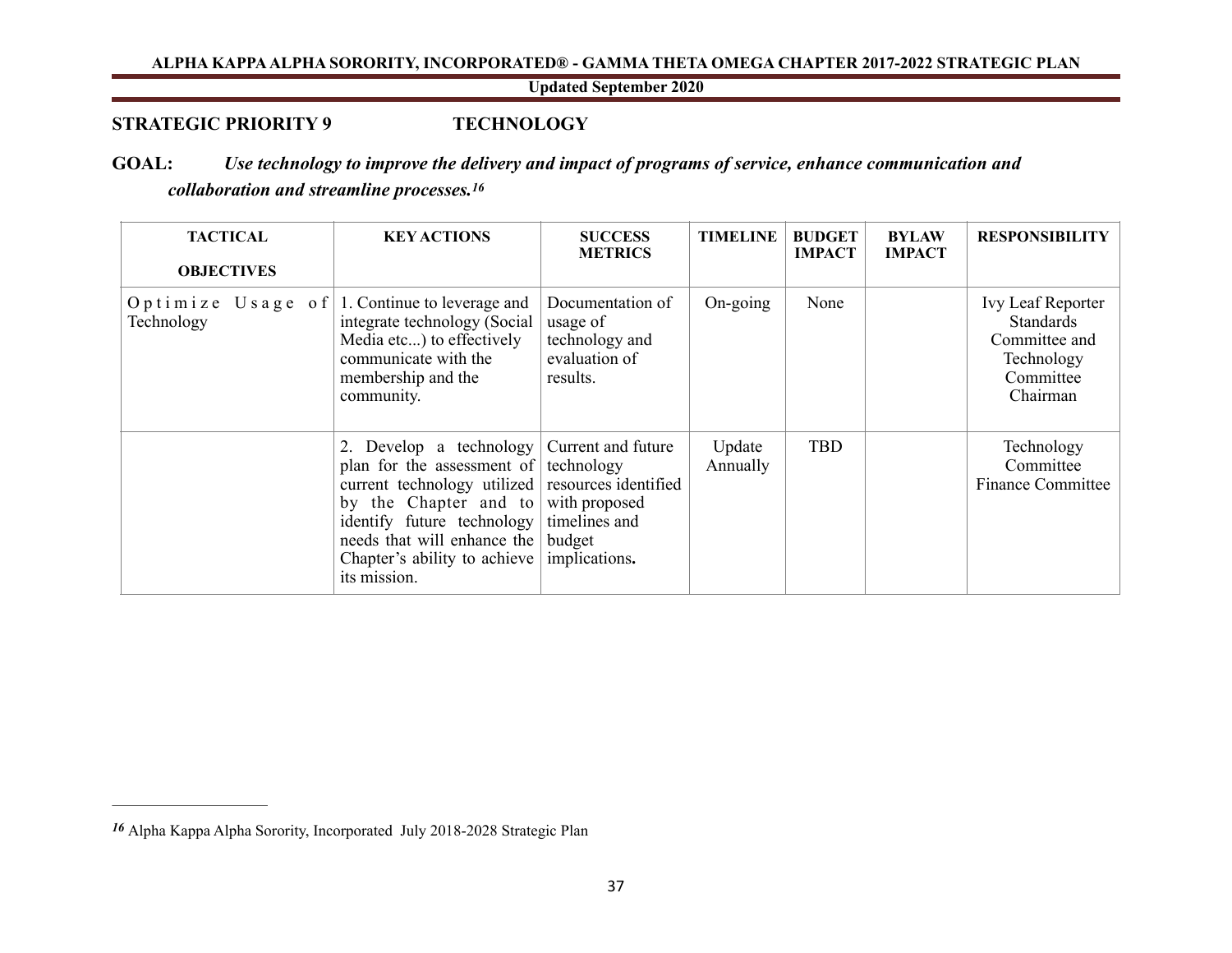**Updated September 2020**

# <span id="page-38-0"></span>**MAINTENANCE OF PLAN**

The 2020 processes and timeframes for implementing, evaluating, updating and maintaining the Plan are listed below.

| <b>TIMELINE</b>                                                                                                                                              | <b>RESPONSIBILITY</b>                                     |
|--------------------------------------------------------------------------------------------------------------------------------------------------------------|-----------------------------------------------------------|
| February 26, 2020                                                                                                                                            | Strategic Planning Chair and<br>Co-Chair                  |
| March 10, 2020                                                                                                                                               | Strategic Planning Chair and<br>Co-Chair                  |
| March 21, 2020                                                                                                                                               | Strategic Planning Chair and<br>Co-Chair                  |
| March 31, 2020                                                                                                                                               | Strategic Planning and<br><b>Technology Committees</b>    |
| <b>PROGRESS</b><br><b>REPORTS DUE</b><br><b>DATES</b><br><b>April 15, 2020</b><br><b>July 15, 2020</b><br><b>October 15, 2020</b><br><b>January 15, 2021</b> | Committee Chairmen<br><b>Strategic Planning Committee</b> |
|                                                                                                                                                              |                                                           |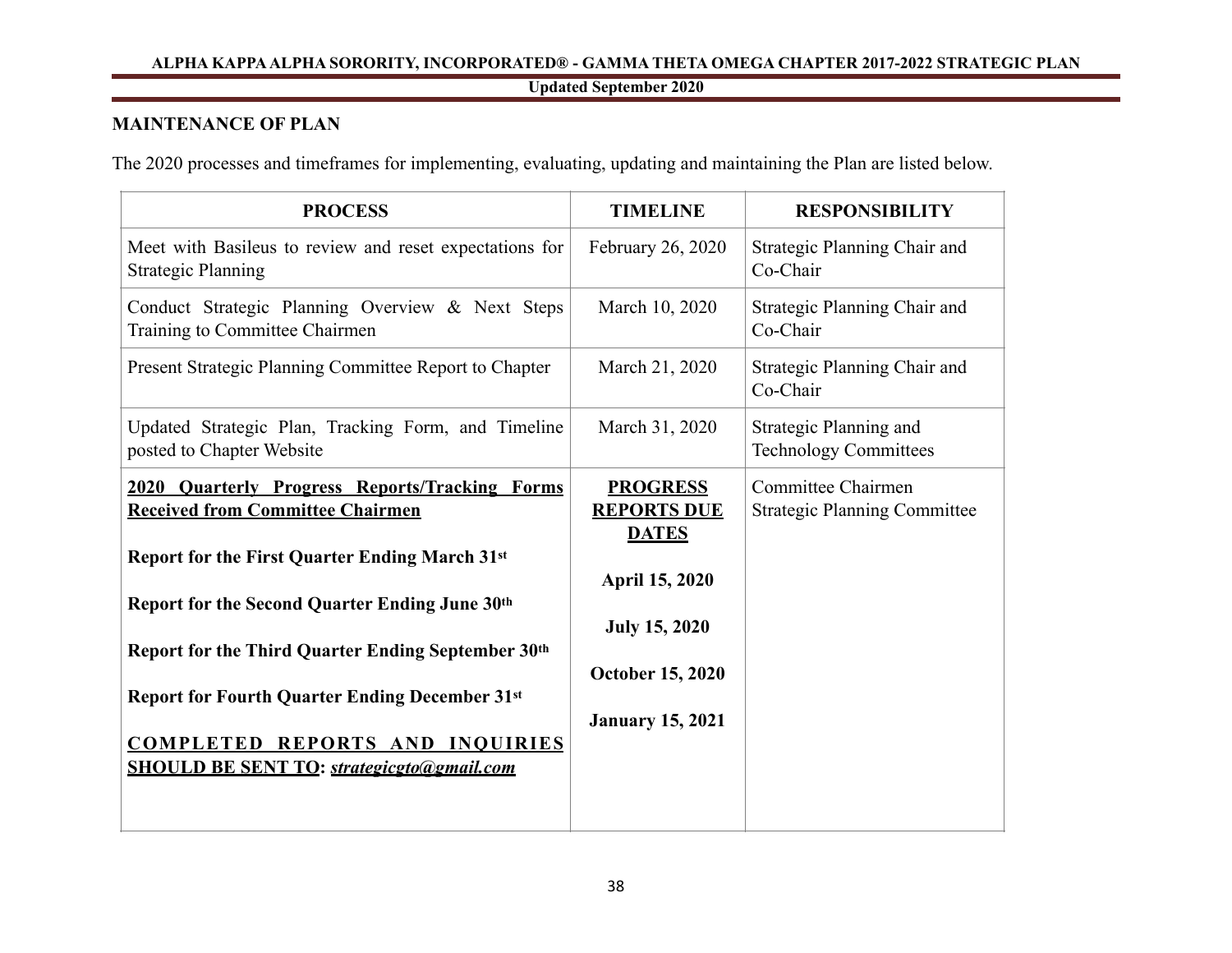# **Updated September 2020**

| Report Findings to the Membership                                                                                     | By the 2nd chapter<br>meeting following<br>each progress report<br>due date | <b>Strategic Planning Committee</b>  |
|-----------------------------------------------------------------------------------------------------------------------|-----------------------------------------------------------------------------|--------------------------------------|
| Report Updates at Forums Established by the Basileus                                                                  | Quarterly                                                                   | <b>Strategic Planning Committee</b>  |
| Redefine the Plan as Needed with the Chapter's Approval,<br>if Applicable                                             | As Needed                                                                   | <b>Strategic Planning Committee</b>  |
| Maintain a Current Version of the Plan on the Chapter's<br>protected website for Chapter Review                       | On-Going                                                                    | <b>Technology Committee</b>          |
| Update the Plan on an Annual Basis, Informing the<br><b>Chapter of Changes</b>                                        | Annually                                                                    | <b>Strategic Planning Committee</b>  |
| Maintain an updated copy of the Plan in the Chapter's<br>Files for Chapter Self-Assessment and Evaluation<br>Purposes | On-Going                                                                    | Standards and Archives<br>Committees |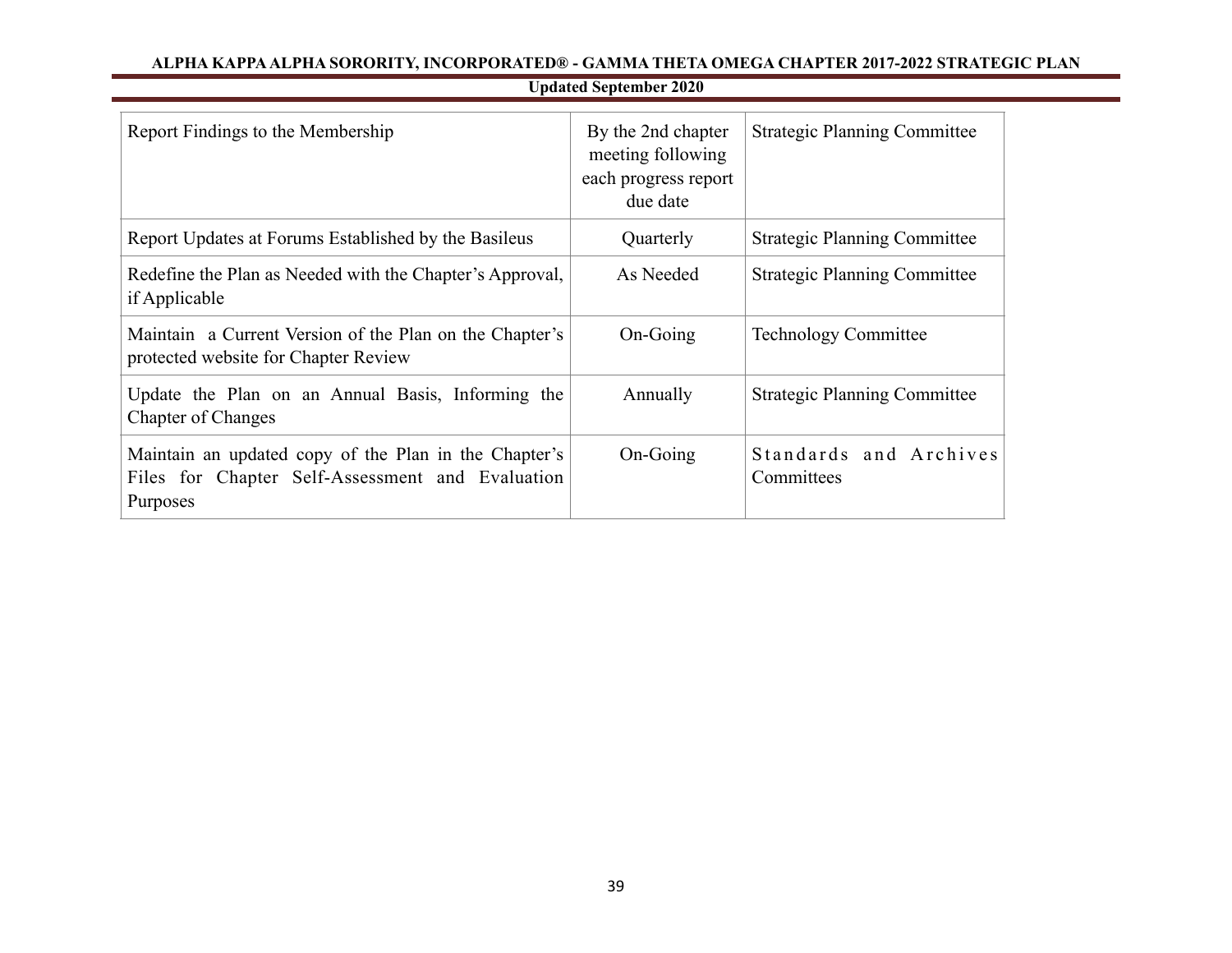# **Updated September 2020**

# <span id="page-40-0"></span>**STRATEGIC PLAN ALIGNMENT**

The chart below depicts how the strategic priorities, goals, and key actions align with the data received from the membership; the Chapter's guiding principles; and, the goals and objectives outlined in Alpha Kappa Alpha's 2018-2028 Strategic Plan. The Chapter's Committees and/or Officers responsible for the implementation of key actions for each tactical objective align with the duties of the Committees and/or Officers as outlined in the Chapter's Bylaws amended October 20, 2018.

| <b>OPPORTUNITIES</b>                                                                                                                                                                                                                                                                                     | GOAL(S)                     | <b>TACTICAL</b><br><b>OBJECTIVES</b> | <b>VALUES</b>                                                                           | <b>ALPHA KAPPA ALPHA'S</b><br><b>GOALS</b> |
|----------------------------------------------------------------------------------------------------------------------------------------------------------------------------------------------------------------------------------------------------------------------------------------------------------|-----------------------------|--------------------------------------|-----------------------------------------------------------------------------------------|--------------------------------------------|
| <b>MEMBERSHIP</b><br><b>Implement Mentoring</b><br>Program<br>Provide a Forum for<br>Input - "Voice of the<br>Chapter"<br>Develop a Skills Bank<br>Follow-up with<br>Committee Sign-ups<br>Increase Member<br>Participation<br><b>Conflict Resolution</b><br><b>Effectively Recruit</b><br>Members (MIP) | <b>Strategic Priority 1</b> | $A-B$                                | Sisterhood<br>Leadership<br>Communication<br><b>High Ethical Standards</b><br>Inclusion | Membership                                 |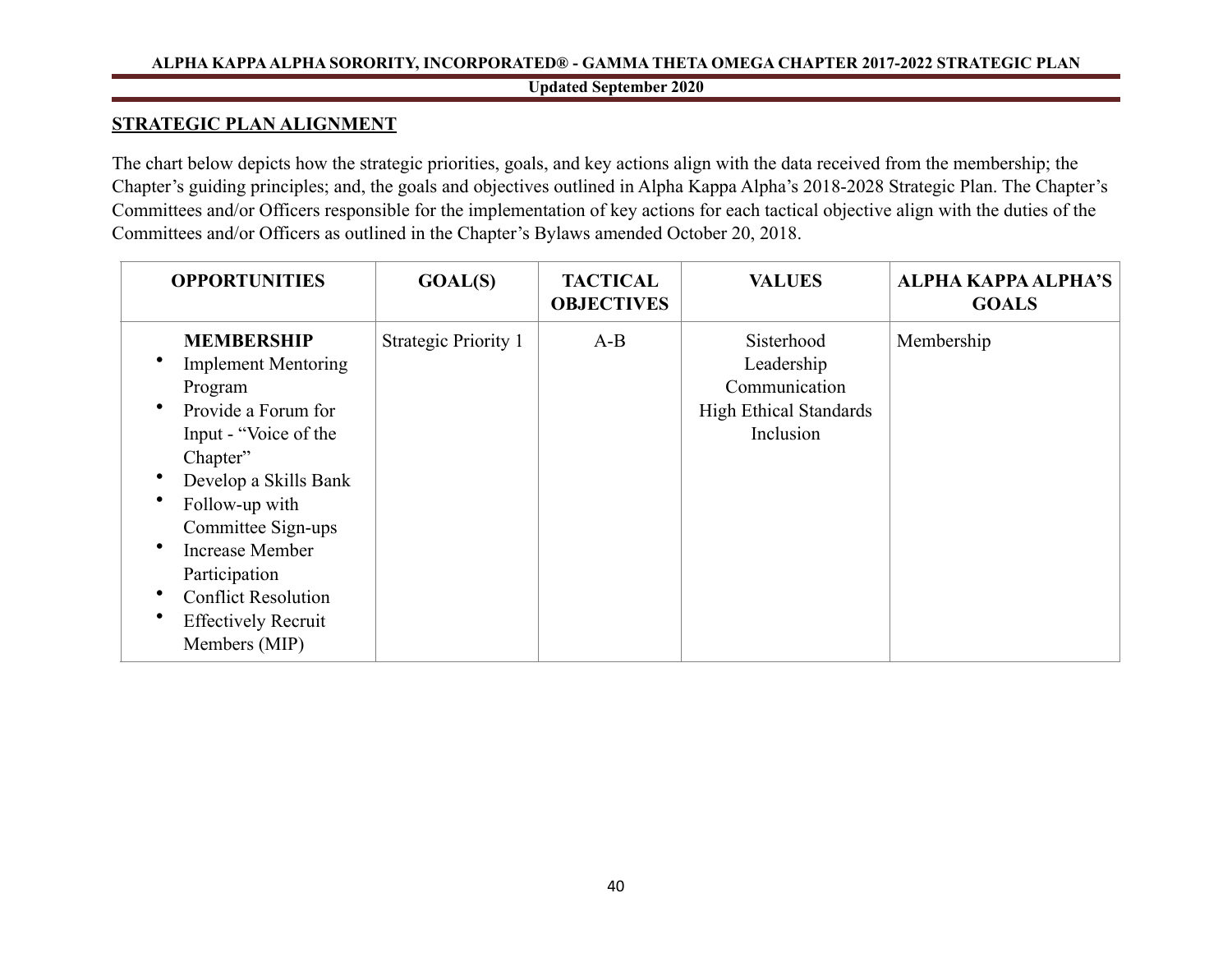|                                                                                                                                                                 |                             | <b>Updated September 2020</b>        |                                                                           |                                            |
|-----------------------------------------------------------------------------------------------------------------------------------------------------------------|-----------------------------|--------------------------------------|---------------------------------------------------------------------------|--------------------------------------------|
| <b>OPPORTUNITIES</b>                                                                                                                                            | <b>GOAL(S)</b>              | <b>TACTICAL</b><br><b>OBJECTIVES</b> | <b>VALUES</b>                                                             | <b>ALPHA KAPPA ALPHA'S</b><br><b>GOALS</b> |
| <b>SISTERLY RELATIONS</b><br><b>AND ETHICS</b><br>Raise Awareness<br>Regarding the Soror<br>Code of Ethics<br><b>Embrace Generational</b><br><b>Differences</b> | <b>Strategic Priority 2</b> | $A-B$                                |                                                                           | Sisterly Relations and Ethics              |
|                                                                                                                                                                 |                             |                                      |                                                                           |                                            |
| <b>LEADERSHIP</b><br><b>DEVELOPMENT</b><br>Implement a succession<br>plan and formal<br>leadership development<br>strategy.                                     | <b>Strategic Priority 3</b> | $\mathbf{A}$                         | Leadership<br>Economics<br>Communication<br><b>High Ethical Standards</b> | Leadership and<br>Development              |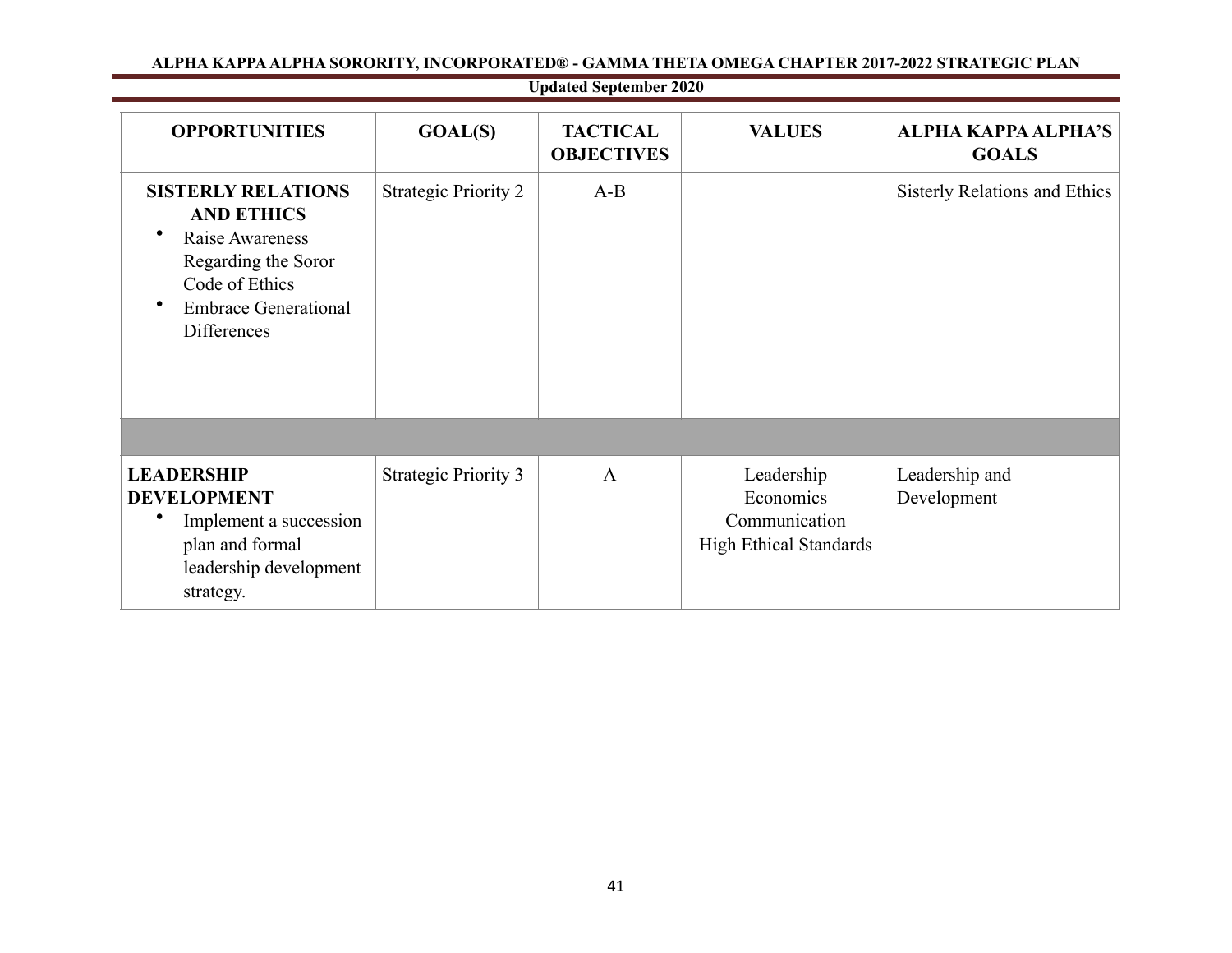| <b>OPPORTUNITIES</b>                                                                                                                                                                                                                                                                                                                                                                                                                                                                                                                                      | GOAL(S)                     | <b>TACTICAL</b><br><b>OBJECTIVES</b> | <b>VALUES</b>                                                                                                                   | <b>ALPHA KAPPA ALPHA'S</b><br><b>GOALS</b> |
|-----------------------------------------------------------------------------------------------------------------------------------------------------------------------------------------------------------------------------------------------------------------------------------------------------------------------------------------------------------------------------------------------------------------------------------------------------------------------------------------------------------------------------------------------------------|-----------------------------|--------------------------------------|---------------------------------------------------------------------------------------------------------------------------------|--------------------------------------------|
| <b>STRUCTURE AND</b><br><b>OPERATIONS</b><br>$\bullet$<br>Ensure that the mission<br>clearly aligns with<br>International's.<br>$\bullet$<br>Ensure that the<br>membership is aware of<br>GTO's Vision, Mission,<br>and Guiding Principles.<br>Ensure that committee<br>$\bullet$<br>chairmen and co-<br>chairmen have a clear<br>understanding of all<br>processes.<br>Conduct an annual<br>review of SOPs.<br>$\bullet$<br>Establish a more<br>effective relationship<br>with GTO, Inc. to<br>address the need for<br>space and financial<br>resources. | <b>Strategic Priority 4</b> | $A-C$                                | Sisterhood<br>Leadership<br>Economics<br>Communication<br><b>High Ethical Standards</b><br>Service<br>Inclusion<br>Transparency | <b>Structure and Operations</b>            |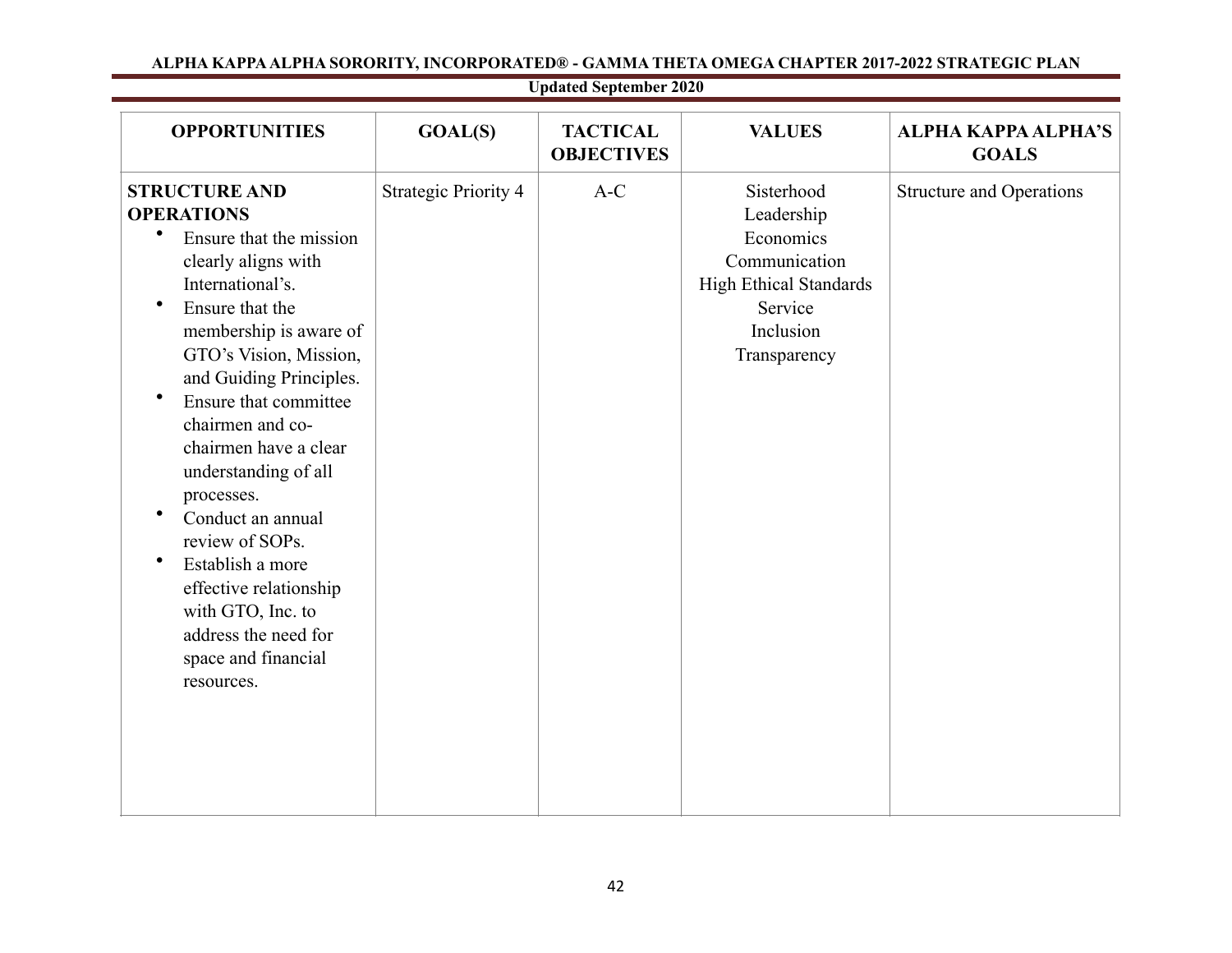|  | ALPHA KAPPA ALPHA SORORITY, INCORPORATED® - GAMMA THETA OMEGA CHAPTER 2017-2022 STRATEGIC PLAN |
|--|------------------------------------------------------------------------------------------------|
|--|------------------------------------------------------------------------------------------------|

|                                                                                                                                                                                                       |                      | <b>Updated September 2020</b>        |                                                                                                                                                                   |                                            |
|-------------------------------------------------------------------------------------------------------------------------------------------------------------------------------------------------------|----------------------|--------------------------------------|-------------------------------------------------------------------------------------------------------------------------------------------------------------------|--------------------------------------------|
| <b>OPPORTUNITIES</b>                                                                                                                                                                                  | GOAL(S)              | <b>TACTICAL</b><br><b>OBJECTIVES</b> | <b>VALUES</b>                                                                                                                                                     | <b>ALPHA KAPPA ALPHA'S</b><br><b>GOALS</b> |
|                                                                                                                                                                                                       |                      |                                      |                                                                                                                                                                   |                                            |
| <b>PROGRAMS OF SERVICE</b><br>Implement Programs of<br>Service.<br>Evaluate programs<br>(impact-ROI) and<br>increase community<br>partners.<br>Develop a<br>communication plan<br>(brand management). | Strategic Priority 5 | $A-D$                                | Sisterhood<br>Leadership<br>Economics<br>Communication<br><b>High Ethical Standards</b><br>Service<br>High Scholastic<br>Achievement<br>Inclusion<br>Transparency | Programs of Service                        |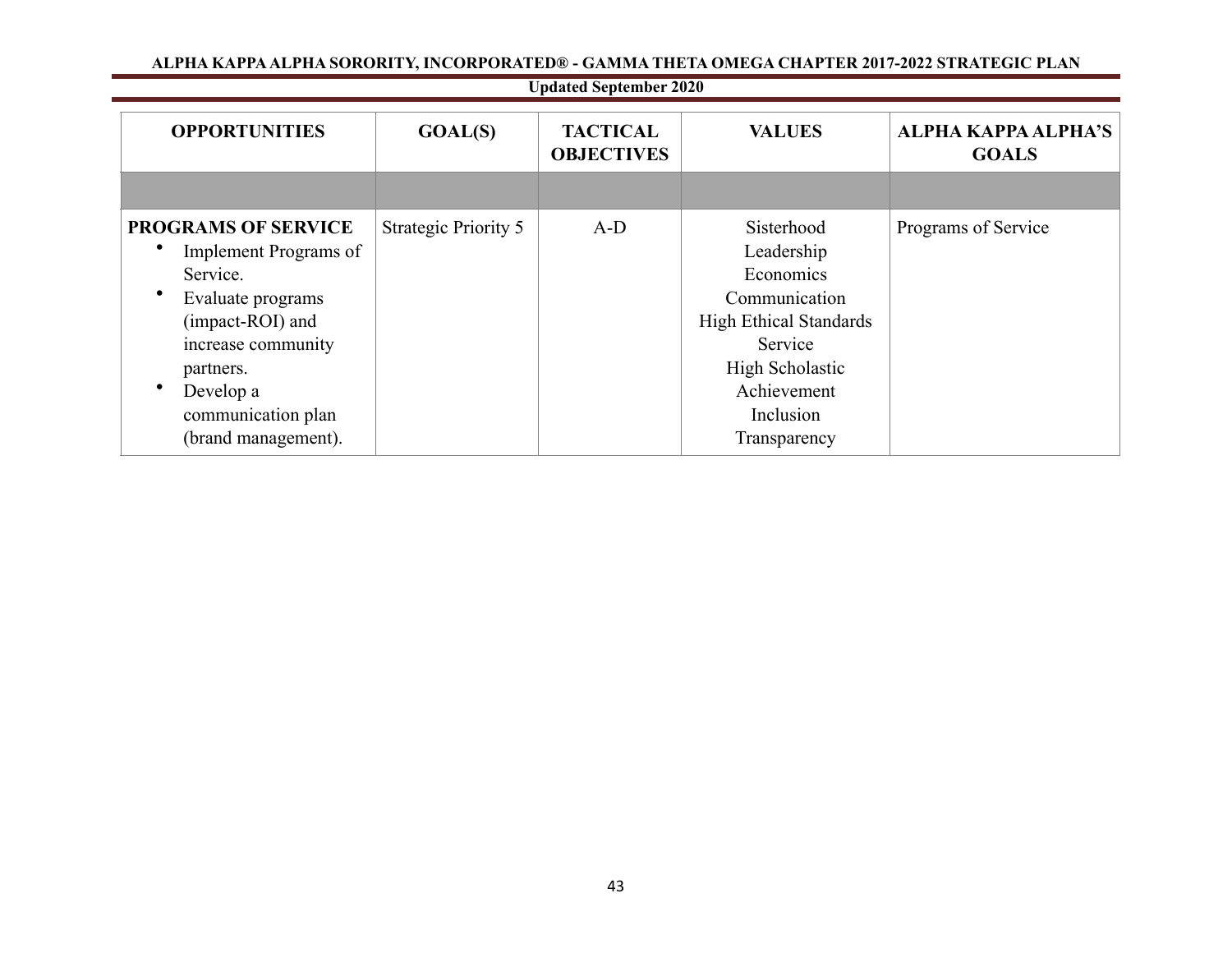| <b>Strategic Priority 6</b><br><b>FINANCE STABILITY AND</b><br>$A-E$<br>Leadership<br><b>SUSTAINABILITY</b><br>Economics<br>Ensure that committee<br>Communication<br>High Ethical Standards<br>chairmen and co-   | <b>OPPORTUNITIES</b>  | GOAL(S) | <b>TACTICAL</b><br><b>OBJECTIVES</b> | <b>VALUES</b> | <b>ALPHA KAPPA ALPHA'S</b><br><b>GOALS</b> |
|--------------------------------------------------------------------------------------------------------------------------------------------------------------------------------------------------------------------|-----------------------|---------|--------------------------------------|---------------|--------------------------------------------|
| understanding of all<br>processes.<br>Make better projections<br>and up front estimates<br>regarding our financial<br>commitments.<br>Seek corporate<br>partnerships.<br>Develop a strategic<br>budgeting process. | chairmen have a clear |         |                                      |               | Finance and Sustainability                 |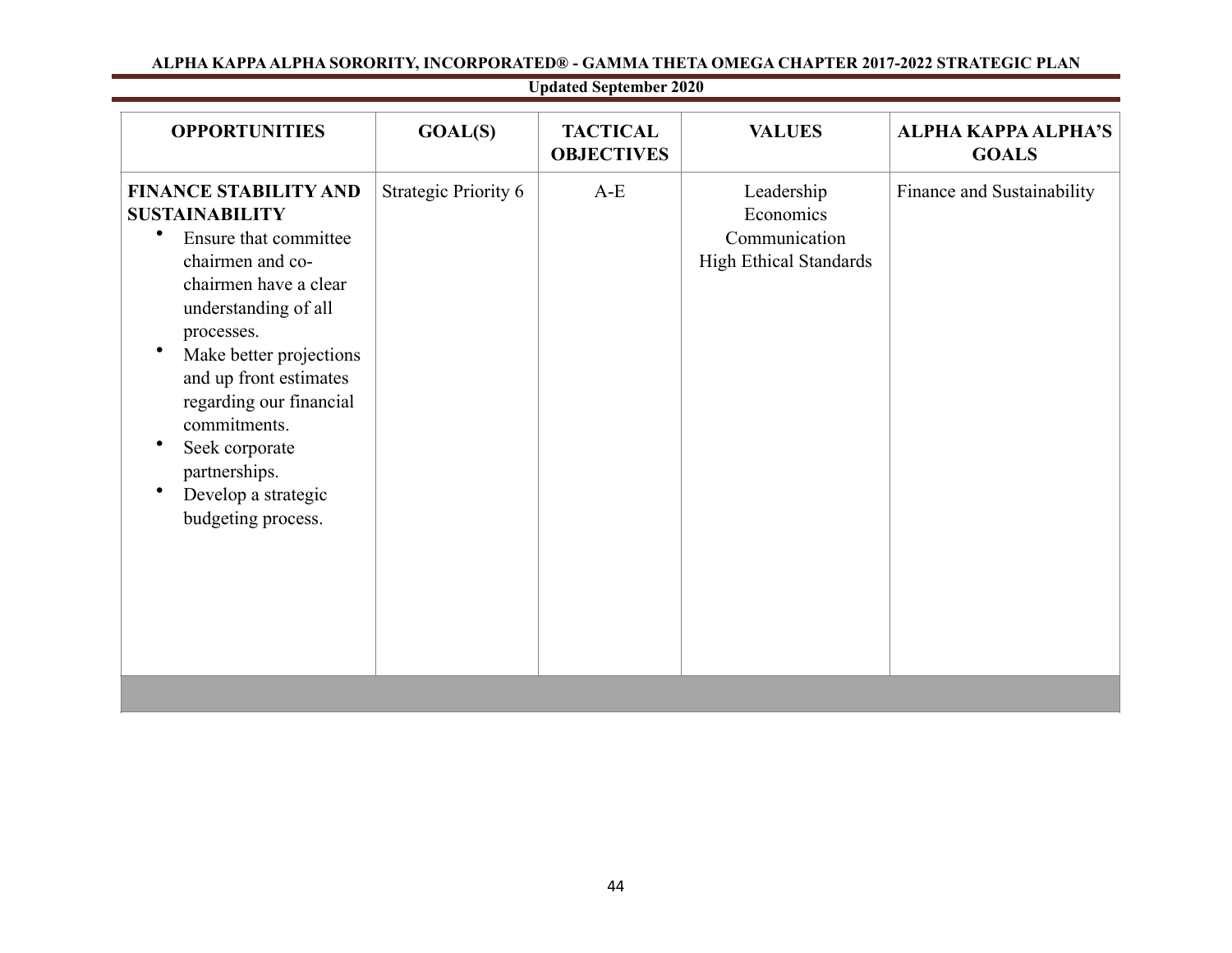| <b>OPPORTUNITIES</b>                                                                                                                                                                                                                                                                                                                                     | GOAL(S)                     | <b>TACTICAL</b><br><b>OBJECTIVES</b> | <b>VALUES</b>                                                                          | <b>ALPHA KAPPA ALPHA'S</b><br><b>GOALS</b> |
|----------------------------------------------------------------------------------------------------------------------------------------------------------------------------------------------------------------------------------------------------------------------------------------------------------------------------------------------------------|-----------------------------|--------------------------------------|----------------------------------------------------------------------------------------|--------------------------------------------|
| <b>COLLABORATIONS</b><br><b>AND PARTNERSHIPS</b><br>Develop processes<br>and systems to<br>initiate and evaluate<br>partnerships.<br>$\bullet$<br>Continue to actively<br>participate in the<br>local National Pan<br>Hellenic Council<br>(NPHC).<br>Seek sponsorships to<br>help defray the cost<br>of programs of<br>service and local<br>initiatives. | <b>Strategic Priority 7</b> | $A-C$                                | Economics<br>Service<br><b>High Ethical Standards</b>                                  | Collaborations and<br>Partnerships         |
| <b>RISK MANAGEMENT</b><br>Manage Risk                                                                                                                                                                                                                                                                                                                    | <b>Strategic Priority 8</b> | $\mathbf{A}$                         | Sisterhood<br>Economics<br>Service                                                     | <b>Risk Management</b>                     |
| <b>TECHNOLOGY</b><br>Integrate technology<br>in all aspects of the<br>structure and<br>operations.                                                                                                                                                                                                                                                       | Strategic Priority 9        | $\mathbf{A}$                         | Economics<br>Communication<br><b>High Ethical Standards</b><br>Service<br>Transparency | Technology                                 |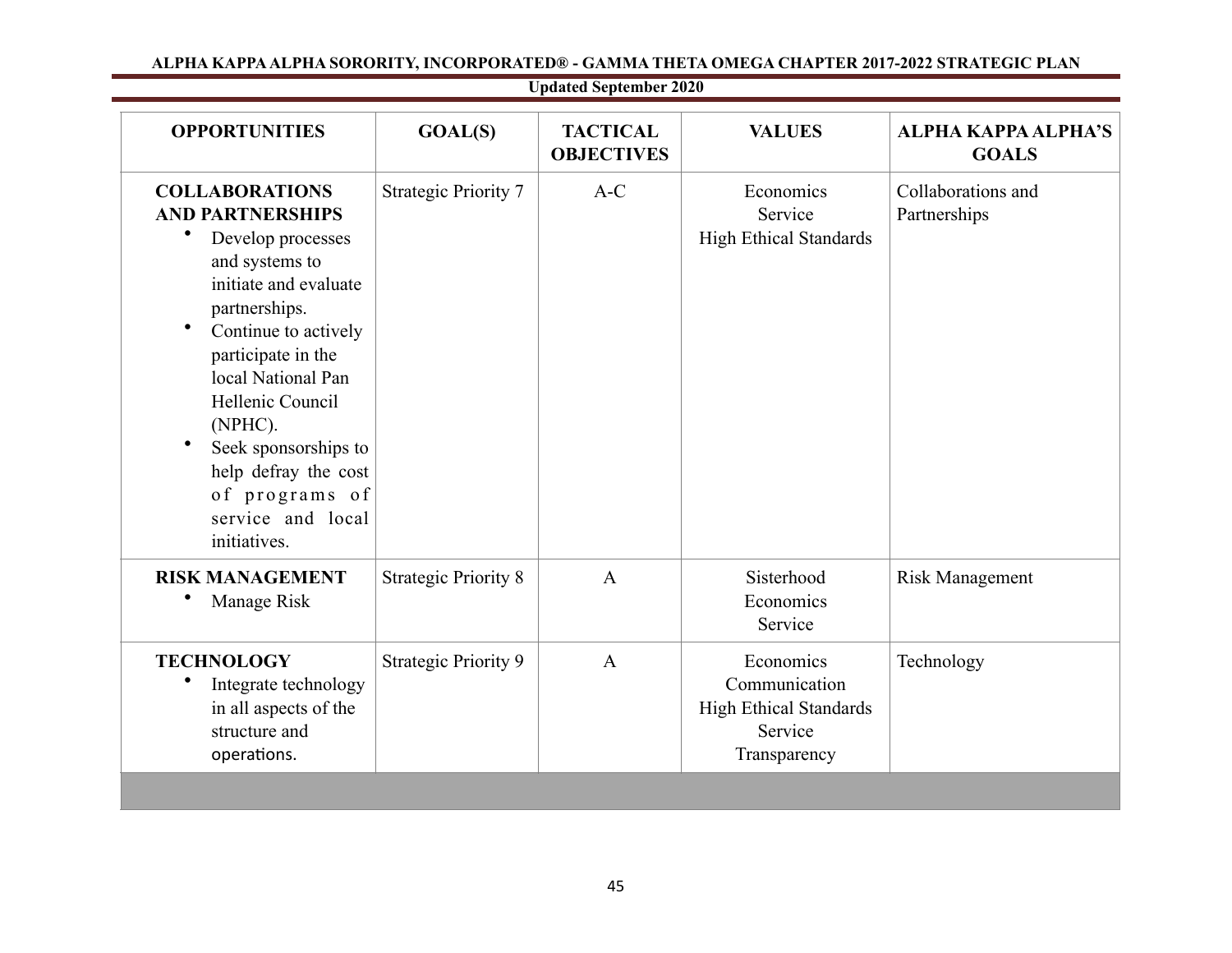# <span id="page-46-0"></span>**CONCLUSION**

The Strategic Planning Committee would like to thank the Chapter and the Chapter's Leadership Team for their participation in updating the Plan. We recognize that we are a volunteer organization and there are some ambitious key actions to accomplish. However, we know the commitment of the Chapter and are confident that the membership will continue to build upon our history of: *"Advancing our Legacy of SISTERHOOD, SERVICE, SCHOLARSHIP LEADERSHIP, AND COMMUNITY IMPACT"*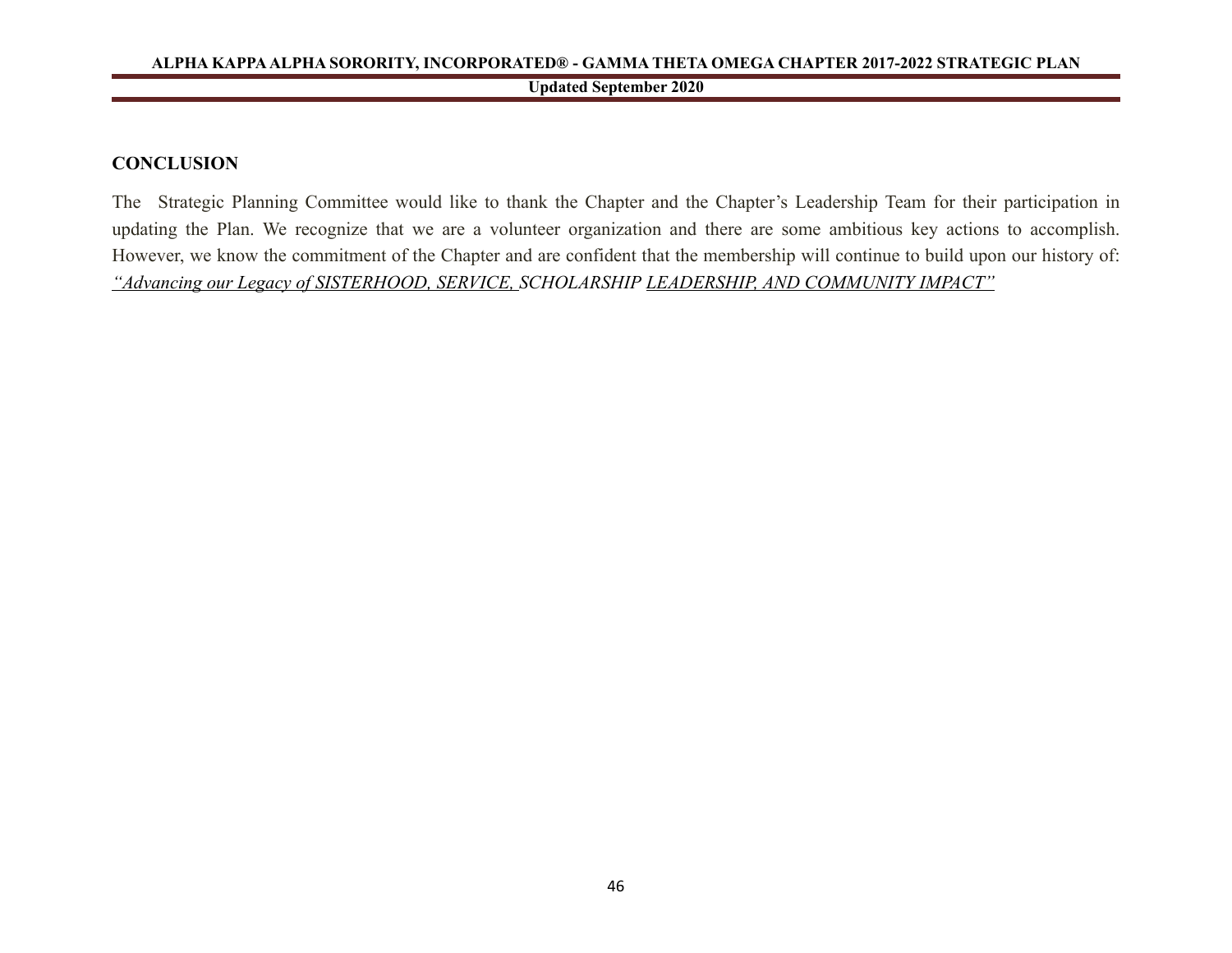# **Updated September 2020**

# <span id="page-47-0"></span>**STRATEGIC PLANNING COMMITTEE (LIST OF MEMBERS)**

| Bria Sullivan, Chairman<br>$\bullet$     |
|------------------------------------------|
| Edna York Cade, Co-Chairman<br>$\bullet$ |
| Hosetta Coleman<br>$\bullet$             |
| Darele Campbell<br>$\bullet$             |
| Jackie Marcelin<br>$\bullet$             |
| Sunny Royal-Boyd<br>$\bullet$            |
| Pat Dupar<br>$\bullet$                   |

# **CHAPTER'S APPROVAL of GAMMA THETA OMEGA'S 2017-2022 STRATEGIC PLAN UPDATE**

Date Approved:

Basileus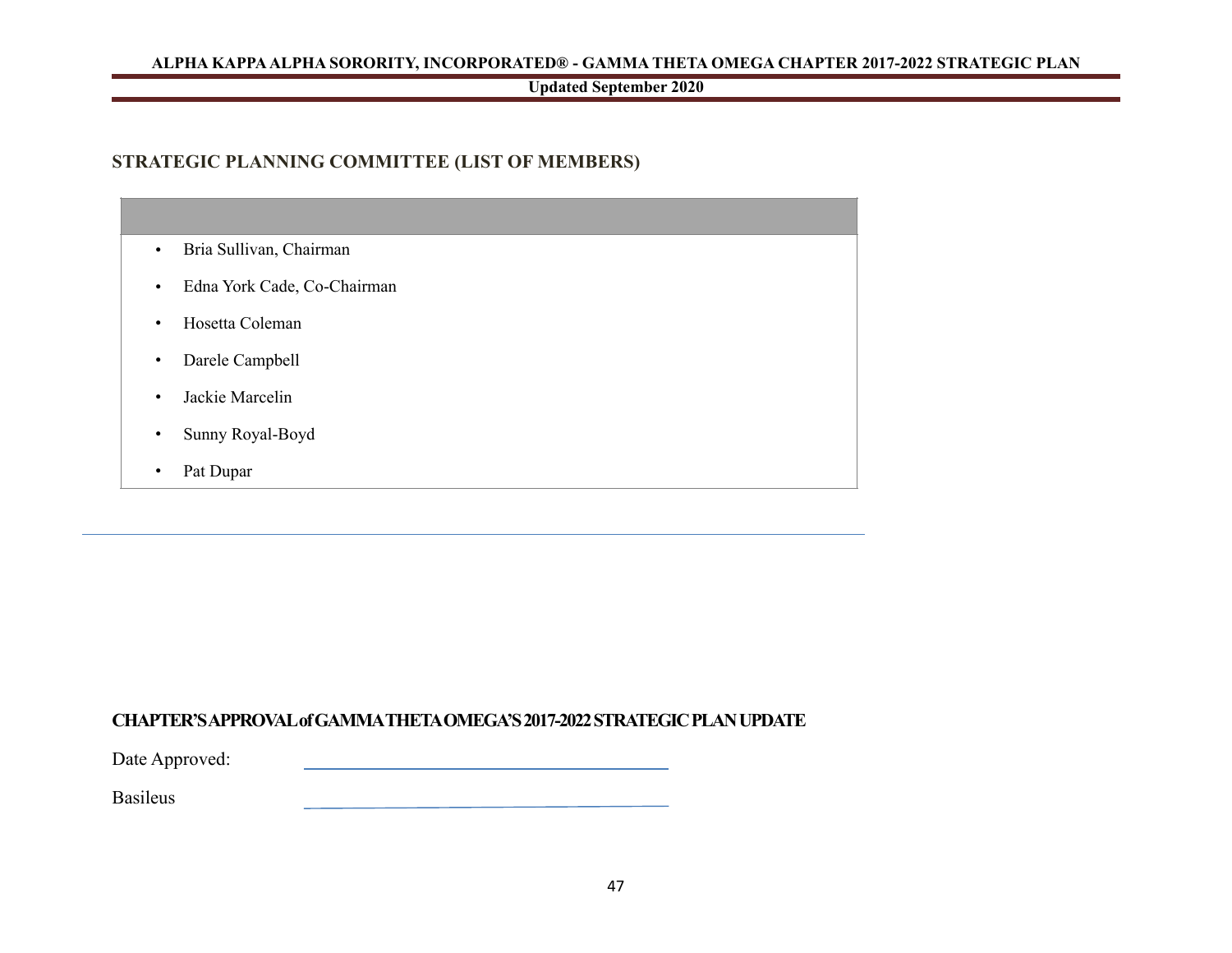# **Updated September 2020**

Deborah Barnes

| GAMMA THETA OMEGA STRATEGY MAP for 2017-2022 Strategic Plan - February 2019 |
|-----------------------------------------------------------------------------|
|                                                                             |
|                                                                             |
|                                                                             |
|                                                                             |
|                                                                             |
|                                                                             |
|                                                                             |
|                                                                             |
|                                                                             |
|                                                                             |
|                                                                             |
|                                                                             |
|                                                                             |
|                                                                             |
|                                                                             |
|                                                                             |
|                                                                             |
|                                                                             |
|                                                                             |
|                                                                             |
|                                                                             |
|                                                                             |
|                                                                             |